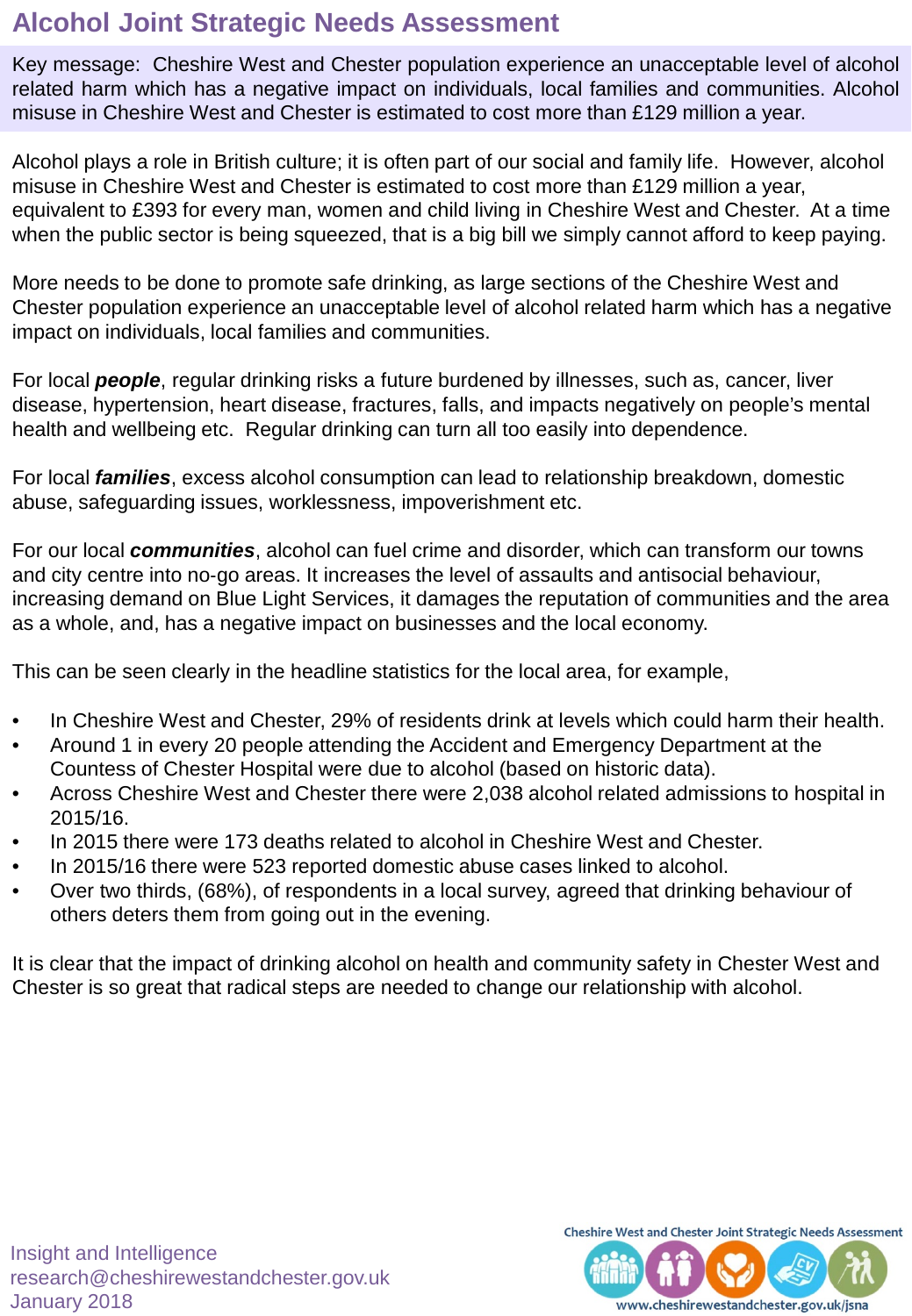## **2. Current context**

**Key message:** Based on the key national strategies, organisations/agencies need to work across organisational boundaries and in effective partnerships, in order to reduce alcohol related harm, and, recognise the role of local communities and the industry in tackling alcohol-related issues in their area. All health and social care professionals should be trained to routinely provide early identification and brief alcohol advice to their clients. All people who need support for alcohol problems should be routinely referred to specialist alcohol services. Specialist alcohol services should be aligned to other lifestyle services e.g. Sexual Health. There is a need to improve local intelligence so that decisions taken about the sale of alcohol and the management of the evening and night-time economy are based on reliable data. Local partners should support the introduction of a minimum price of at least 50p per unit for all alcohol sales.

Reducing the harm caused by alcohol is both a national and local priority; there are a number of key strategic documents that need to be taken into account in order to shape our local response to Alcohol Related Harm and improve outcomes for our local population. A summary of the relevant documents are captured below:

**The Government's Alcohol Strategy (2012)<sup>1</sup>**. The National Alcohol Strategy set out proposals to crackdown on the 'binge drinking' culture, curb alcohol fuelled violence and disorder that blights too many of our communities and reduce the number of people drinking to damaging levels. The key areas within the strategy which require consideration include:

- The need to work across organisational boundaries and in effective partnerships in order to reduce alcohol related harm;
- Recognition of the role of local communities in tackling alcohol-related issues in their area;
- Reducing the availability of cheap alcohol and reduce alcohol advertising;
- The role of Police and Crime Commissioners (PCCs) in ensuring the public's priorities are central to local service delivery;
- The need for the industry to be actively involved in Alcohol Harm Reduction through schemes, such as, Best Bar but None, Purple Flag, Community Alcohol Partnerships, PubWatch etc.;
- Licensing authorities and local health bodies will formally become 'responsible authorities' under the Licensing Act 2003;
- Launch of Early Morning Restriction Orders and Cumulative Impact Policies;
- Requirement for hospitals to share non-confidential information (Cardiff Model);
- The role of the Joint Strategic Needs Assessment in strengthening partnership working;
- Alcohol misuse services should be aligned with other lifestyle services, such as, Sexual Health;
- Recognition that schools play a vital role as promoters of health and wellbeing in the local community as they understand the connections between pupils' physical and mental health, their safety and their educational achievement;
- Universities are expected to play a key role in helping students to understand and act on the risks of excessive alcohol consumption and ensure that an environment of subsidised bars does not unduly promote drinking; and
- The alcohol strategy, built upon the Government's Drug Strategy 2010<sup>2</sup>, which set out the ambition to increase effective treatment and support full recovery for those suffering from addictions, including alcohol.



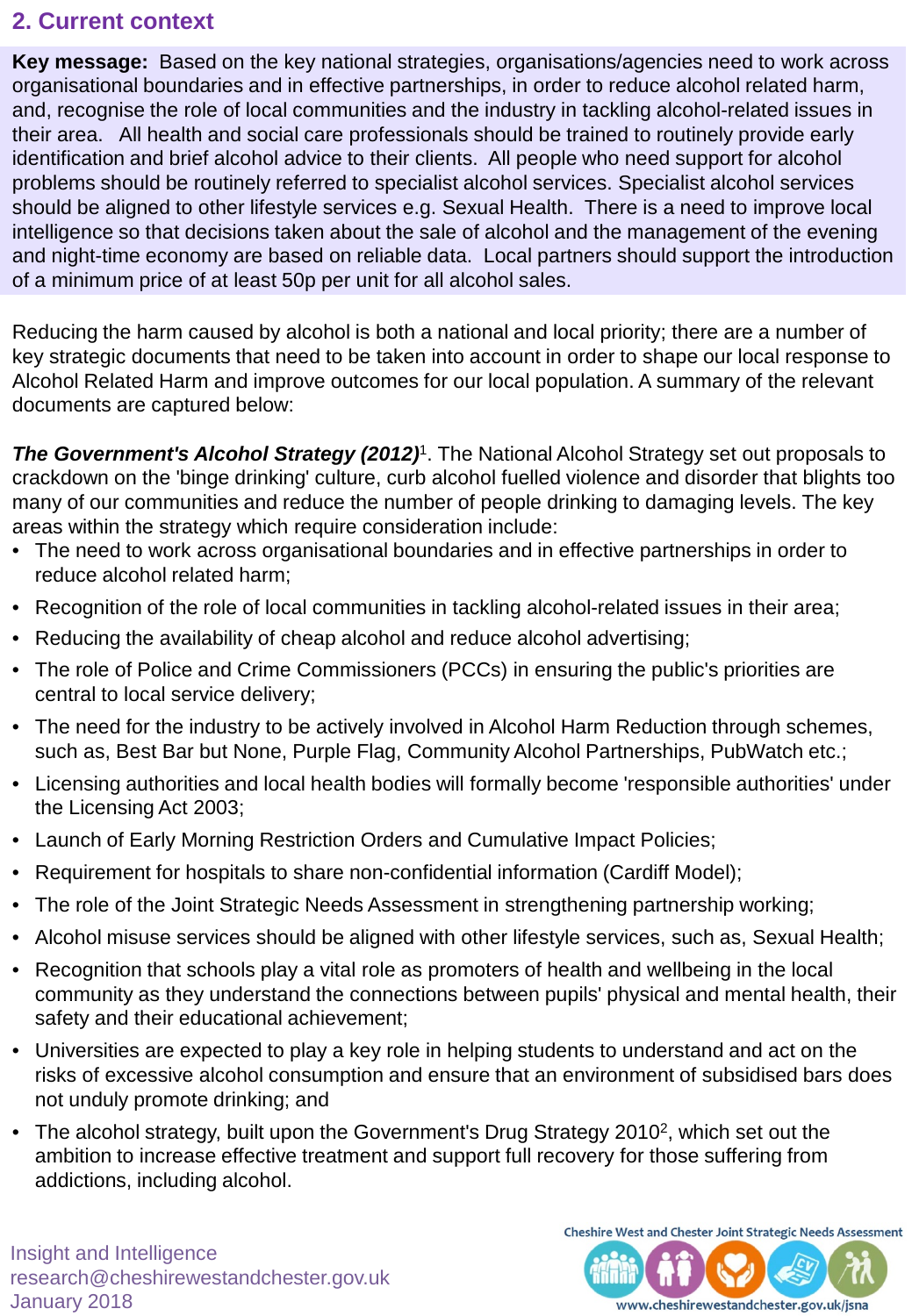## **2. Current context (Continued)**

**Health First:** An evidence based alcohol strategy for the UK<sup>3</sup> was written by an independent group of experts and calls upon the UK Government to go further in order to reduce alcohol harm. Health First sets out evidence based actions with the aim of changing society's relationship with alcohol for the better. The key recommendations included in the Health First strategy are:

- All health and social care professionals should be trained to routinely provide early identification and brief alcohol advice to their clients;
- People who need support for alcohol problems should be routinely referred to specialist alcohol services for comprehensive assessment and appropriate treatment;
- A minimum price of at least 50p per unit of alcohol should be introduced for all alcohol sales, together with a mechanism to regularly review and revise this price;
- The legal limit for blood alcohol concentration for drivers should be reduced to 50mg/100ml;
- Licensing legislation should be comprehensively reviewed. Licensing authorities must be empowered to tackle alcohol-related harm by controlling the total availability of alcohol in their jurisdiction;
- The tax on every alcohol product should be proportionate to the volume of alcohol it contains; and
- All alcohol advertising and sponsorship should be prohibited. In the short term, alcohol advertising should only be permitted in newspapers and other adult press. Its content should be limited to factual information about brand, provenance and product strength.

**The Licensing Act 2003**<sup>4</sup> and regulations set out the law on alcohol licensing. It provides a framework within which, licensing authorities process and determine applications and exercise other licensing functions. Under the Licensing Act 2003<sup>4</sup>, local licensable authorities regulate 'licensable activities'. These are the:

- Sale of alcohol:
- Supply of alcohol (for example, in a members' club);
- Provision of regulated entertainment; and
- Provision of late-night refreshment (after 11pm).

Licensing authorities must promote the statutory licensing objectives of preventing crime and disorder; preventing public nuisance, public safety and protecting children from harm. In 2010, the Government set out an aim to overhaul alcohol licensing to address re-balancing the Licensing Act 2003 in favour of local communities, in order to reduce crime and disorder and the health and social harms caused by alcohol.

*Police Reform and Social Responsibility Act 2011*<sup>5</sup> provided new powers to reduce alcohol related crime and disorder and reduce underage sales. The act includes:

- Doubling the fine for persistent underage sales to £20,000;
- Introducing a late-night levy to help cover the cost of policing the late night economy;
- Increasing the flexibility of early morning alcohol restriction orders;
- Reducing the evidential requirement placed upon licensing authorities when making their decisions;
- Removing the vicinity test for licensing representations to allow more people to comment on alcohol licences;
- Reforming the system of temporary event notices; and
- Suspension of premises licenses' if annual fees are not paid.



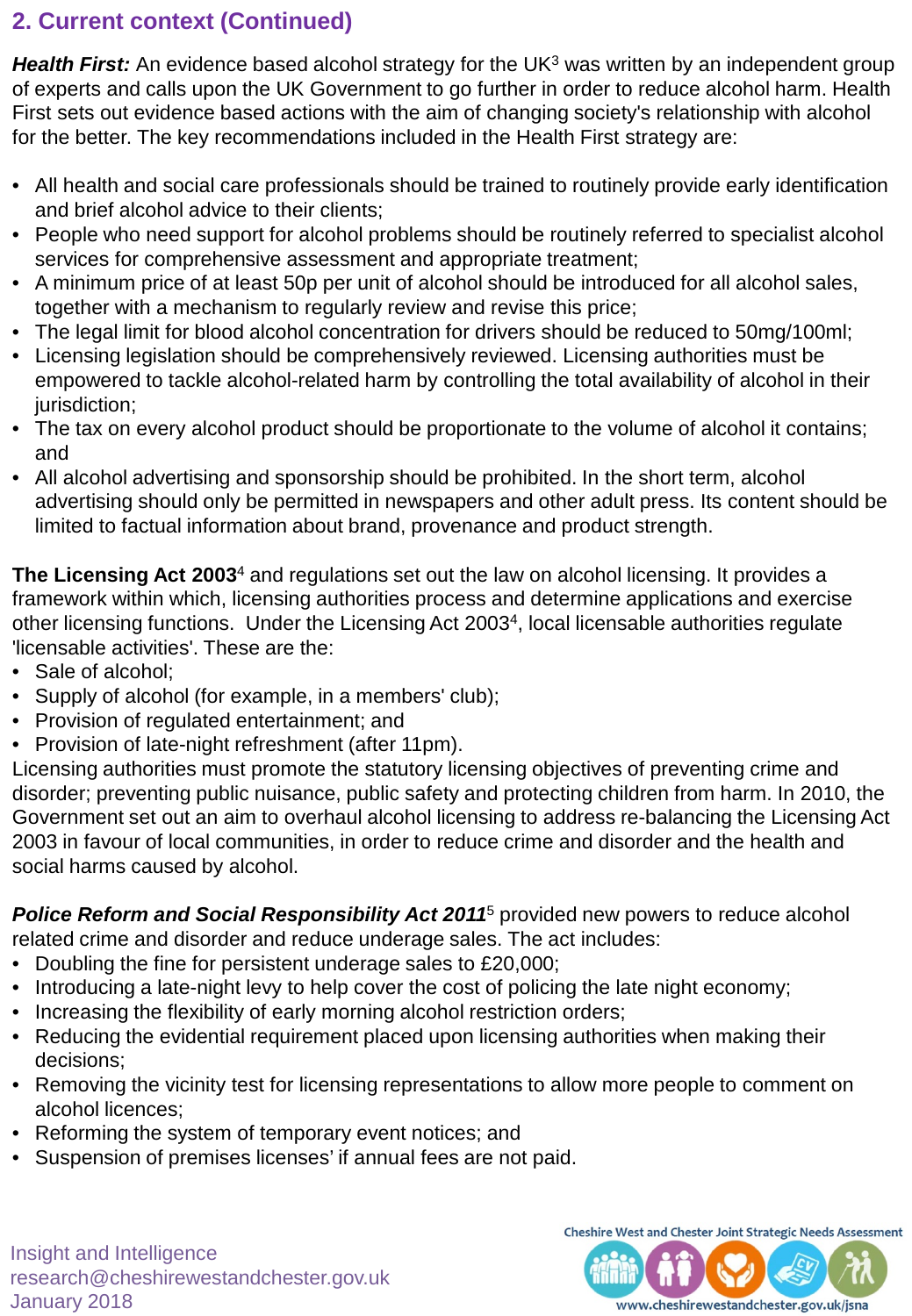## **2. Current context** *(Continued)*

*Modern Crime Prevention Strategy 2016<sup>6</sup>* The strategy focuses on making the night-time economy safe, so that people can consume alcohol safely without fear of becoming a victim of alcohol-related crime or disorder and enabling local economies to grow. Preventing alcohol-related crime and disorder requires a three-pronged approach:

- Improving local intelligence, so that decisions taken about the sale of alcohol and the management of the evening and night time economy, are based on reliable data and the latest evidence;
- Establishing effective local partnerships, where all those involved in the operation and management of the evening and night-time economy work together, so that people can enjoy a safe night out without fear of becoming a victim of alcohol-related crime or disorder, whilst also enabling local economies to grow;
- Equipping the Police and local authorities with the right powers so they can prevent problems and take swift and decisive action after they have occurred;
- The strategy highlights a number of key areas that need consideration;
- NHS trusts to share information about alcohol-related violence, to support licencing decisions taken by local authorities and the Police, adopting the success of the Cardiff Model;
- Removing potential flash points from premises by designing out crime;
- The need to support local authorities to diversify the night-time economy where the consumption of alcohol is secondary to other activities in the evening and night-time economy, such as, entertainment and food;
- Encouraging responsible alcohol sales (Challenge 25, as standard);
- The need to work with the industry through partnership-based initiatives, such as, Pubwatch, Best Bar but None, Community Alcohol Partnerships etc.;
- Pursue a life-course approach to preventing the onset of alcohol misuse and its escalation, through supporting a universal approach combined with more targeted action for the most vulnerable;
- Placing a greater emphasis on building resilience and confidence among our young people inline with the latest international evidence, to tackle the range of risks they face, by empowering them to make informed and positive choices for their health and wellbeing;
- Influence positive behaviour change among individual consumers, for example, through the provision of brief interventions outside a traditional healthcare setting for both offenders and victims; and
- The use of the Late Night Levy and Cumulative Impact Policies.

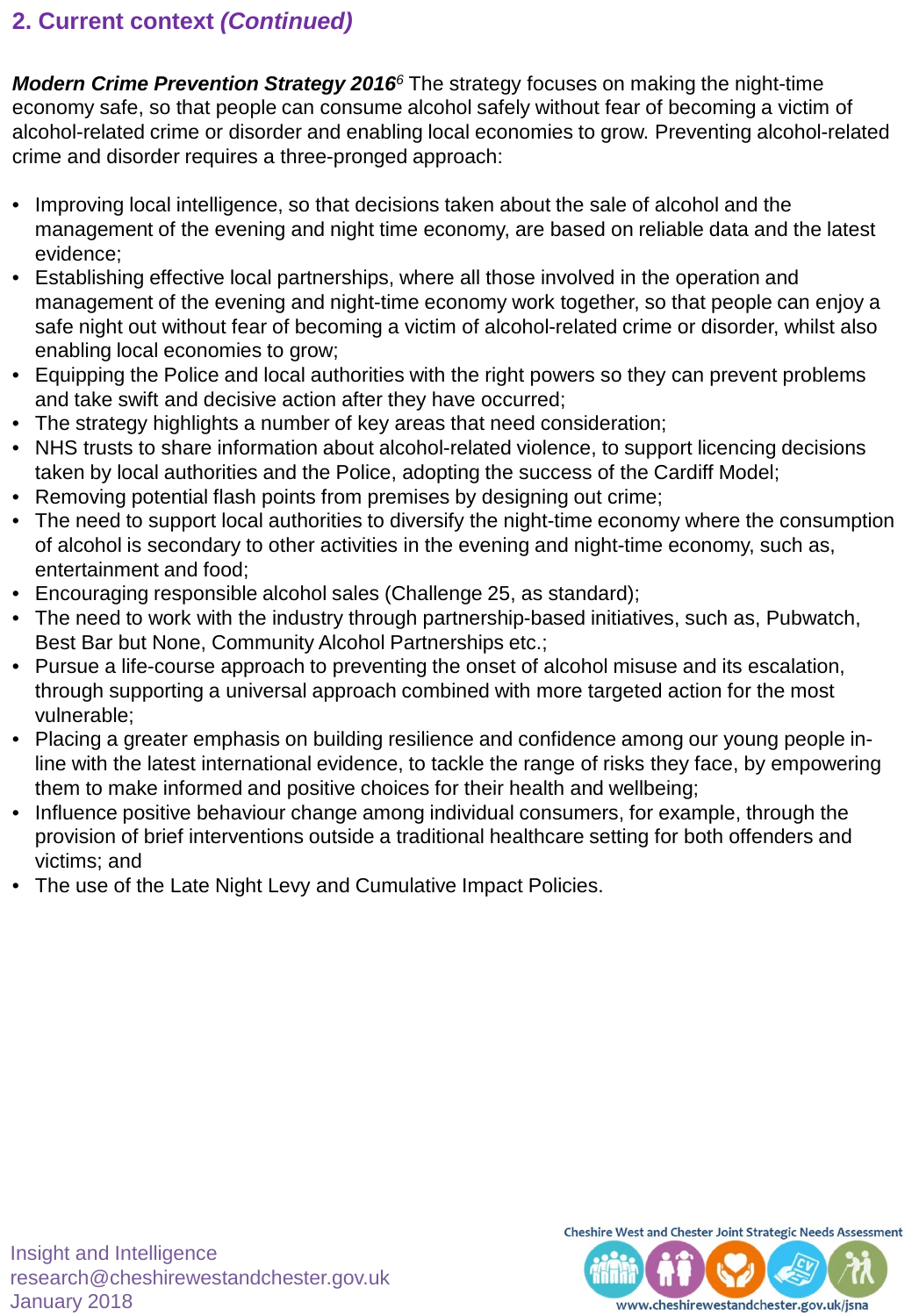### **3. What are the key issues locally**

Detailed in brief below are the key issues relating to Alcohol Related Harm for Cheshire West and Chester, these have been identified using analysis of local data, published research, knowledge of service provision and the local response to Alcohol Related Harm.

- Alcohol costs to Cheshire West and Chester, including to the local NHS, Police, social services and local employers, is estimated at more than £129.4 million per year, or £393 for every man woman and child living in Cheshire West and Chester. A breakdown of the annual costs due to alcohol in Cheshire West and Chester includes, NHS costs: £27.1 million, Crime costs: £32.9 million, work place costs: £61.0 million, and Social Services costs: £9.9 million.
- Around 221,645 (83%) of Cheshire West and Chester residents aged 18 and over drink alcohol. Of these, 29% drink at levels that will seriously impact on their health and wellbeing (Alcohol Consumption Survey 2015).
- An estimated 23% of adults, (60,800), in Cheshire West and Chester binge drink, this is significantly more than the national average of 17%. (Alcohol Profiles for England 2017, based on 2011-2014 data).
- Adults living in the Chester locality are more likely to drink 4 or more times per week compared to other localities, with people from Ellesmere Port least likely to drink 4 or more times per week (Alcohol consumption survey, 2015). Conversely, Ellesmere Port locality is highlighted as experiencing significantly worse levels of harm than the England average.
- Analysis of regional data shows that high risk drinkers had lower mental well-being compared to lower and increasing risk drinkers (North West Mental Wellbeing Survey 2012/13).
- The impact of alcohol on the health of both men and women appears to be reducing, with the exception of women living in our more deprived areas e.g. liver disease mortality rates for women are higher than the England average and have been increasing in our more deprived areas.
- It is estimated that 35 babies each year in Cheshire West and Chester are born with foetal alcohol spectrum disorder as a result of their mother's drinking alcohol whilst pregnant.
- In Cheshire West and Chester, 73 young people (under the age of 18 years) were admitted to hospital for alcohol specific conditions during the three year period 2013/14-2015/16. However, the admission rate of 36.8 per 100,000 is lower than England (37.4 per 100,000) and has fallen by 64% since 2006.
- Around 41% of lesbian, gay and bisexual (LGB) people drink alcohol three or more days a week compared to around 35% of the general population<sup>7</sup>. Furthermore, binge drinking is almost twice as common for LGB people.
- National trends show that alcohol is the most prevalent drug dependency amongst the homeless population, as alcohol dependency has increased and heroin dependency has declined<sup>8</sup>.
- According to the National Drug Treatment Monitoring system, there were 465 people engaged in alcohol only treatment during the financial year 2016/17 in Cheshire West and Chester. However, the number of clients in treatment has fallen in the last four years from 627 in 2013/14.



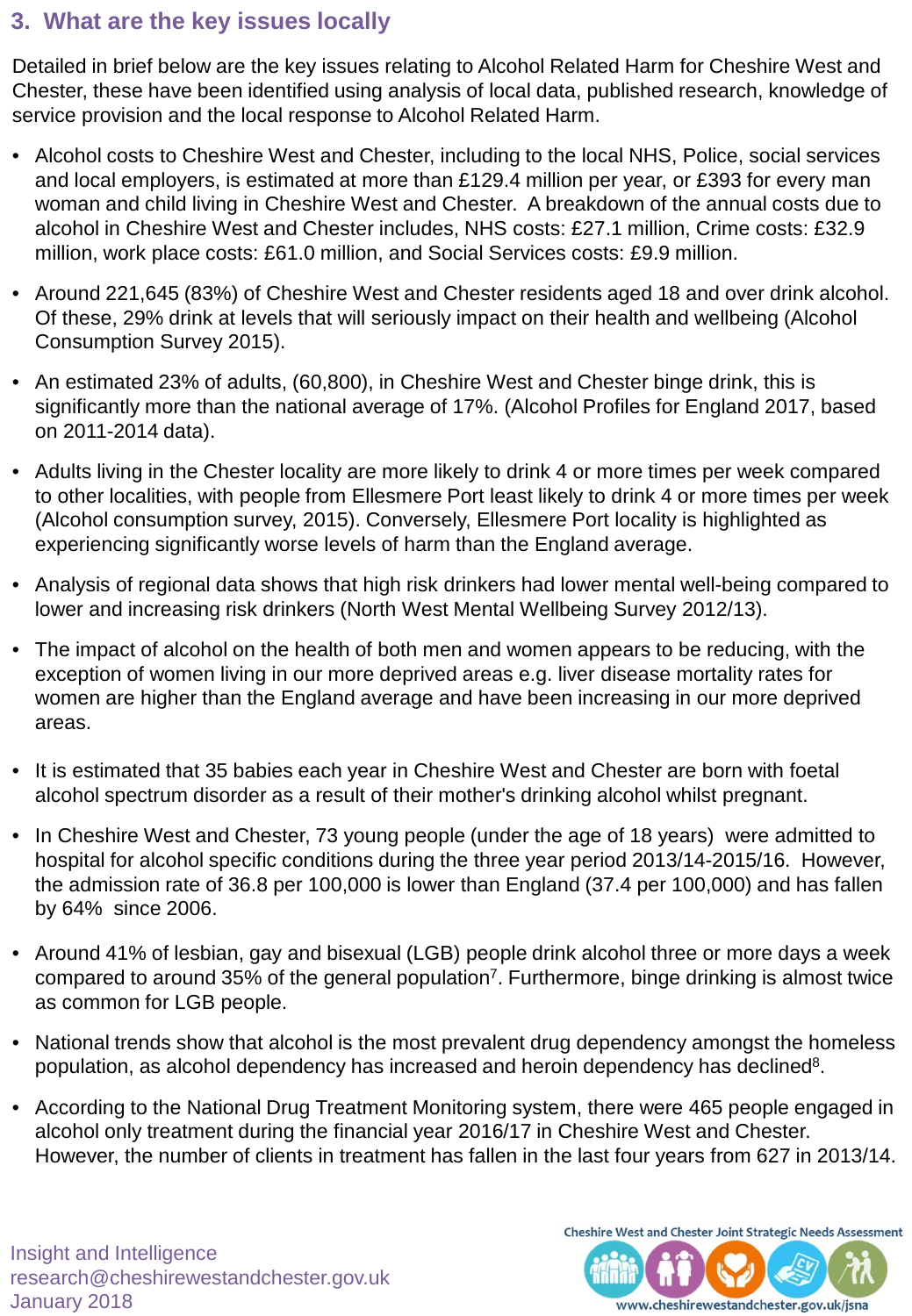### **3. What are the key issues locally** *(Continued)*

- For the financial year 2016/2017, 92% of people received treatment within three weeks of engaging with local alcohol services, compared to 98% of all people engaging with services in England.
- Due to changes in data collection and organisational restructure, analysis of A&E attendance, due to alcohol, is very limited and this needs addressing as we move forward in order to reduce alcohol related harm and focus resources.
- There were 2,038 alcohol related hospital admissions for Cheshire West and Chester residents in 2015/16 (based on the narrow definition), of these, around two thirds (62%) were male.
- Alcohol related hospital admissions in Cheshire West and Chester have risen recently since 2008/09, from 570 admissions per 100,000 population, to 606.4 admissions per 100,000 in 2015/16. In general, rates have been lower than England rates throughout this 8-year period
- In Cheshire West and Chester, the years of life lost due to alcohol related conditions in males and females are higher than the national average, although, the difference observed is not statistically significant.
- During the calendar year 2015, there were 173 alcohol related deaths in Cheshire West and Chester. Of these, around 46 deaths were specifically caused by alcohol (based on 2013-15 deaths).
- Alcohol related mortality rates are significantly higher in more deprived areas of Cheshire West and Chester compared with less deprived areas, local areas considered amongst the 20% most deprived in the country (2013-2015).
- The majority of alcohol specific deaths within Cheshire West and Chester are in people under the age of 75.
- There were 1,744 alcohol related crimes locally in 2014/15, 80% of which were violent crimes. Alcohol related crime in Cheshire West and Chester is significantly lower than the England rate. However, alcohol related crime is rising in Cheshire West and Chester.
- The recorded incidents of domestic violence has increased in Cheshire West and Chester from 1,383 in 2009/10 to 1,778 in 2015/16. Although, incidents involving alcohol has generally been reducing.
- Cheshire West and Chester does not have a local Alcohol Reduction Group despite this approach being seen as a fundamental element in reducing alcohol related harm; this needs to be addressed.
- There is a need to improve local intelligence so that decisions taken about the sale of alcohol and the management of the evening and night-time economy are based on reliable data.
- Other than a few national and regional surveys there has been no insight work untaken in Cheshire West and Chester in the last 5 years to capture the views, hopes and aspirations of our communities in relation to reducing alcohol harm and this needs addressing moving forwards.
- Over time there is a need to change the focus from treatment, to prevention and early detection.

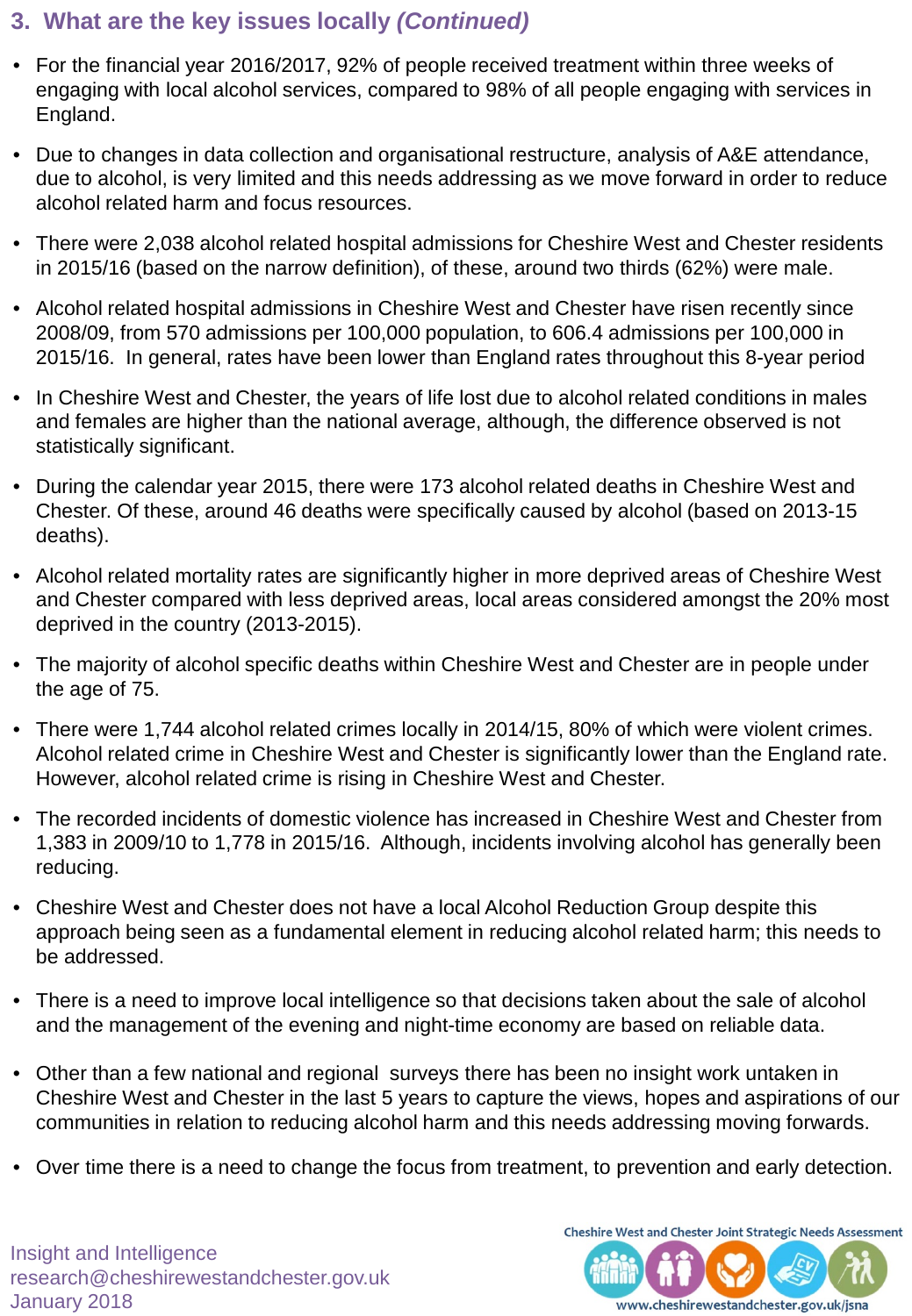### **4. What commissioning priorities are recommended?**

The main focus in reducing Alcohol Misuse within our community needs to be on prevention and early intervention; however, we recognise that some people will require treatment for alcohol dependency. Public Health, within Cheshire West and Chester Council, are committed to commissioning a service on an equitable basis, which is focused on recovery. The current service is an integrated Substance Misuse Service working out of a number of locations across the Cheshire West and Chester footprint. Moving forward, there is evidence that:

- Alcohol Services should provide multi-disciplinary teams within hospital settings;
- Be aligned with other lifestyle and public health services, such as, Sexual Health, Stop Smoking and Weight Management Services, where alcohol misuse is associated with risk-taking behaviour;
- Alcohol Misuse Services should work closely with NHS Mental Health Services and Primary Care, in order to provide effective recovery pathways for people with dual diagnoses;
- Specialist Services should work in close partnership with other organisations/agencies to provide an effective multi-agency response to Alcohol Related Harm;
- Alcohol Misuse Services should fully implement NICE Guidance, Quality Standards etc.; and
- Ensure effective referral pathways are in place across partner organisations/agencies and local communities.

The current service will be routinely reviewed as part of the commissioning cycle, and, where the elements above are not already included in the service specification, they should be considered for inclusion. Furthermore, consideration should be given to whether commissioning the service on a larger footprint might improve effectiveness and/or cost effectiveness, although, an additional costbenefit analysis would need to be undertaken to aid in this decision making process.

Although specialist alcohol services are a vital part of reducing the harm caused by alcohol, they are only a small part of the multi-factorial evidence based approach needed to reduce alcohol related harm in Cheshire West and Chester, and, as such, a further set of recommendations are included below:

- Develop and maintain an Alcohol Harm Reduction Partnership in Cheshire West and Chester, working across organisational boundaries to reduce alcohol related harm;
- Alcohol Related Harm impacts on our entire population from unborn child to the older population, therefore, we need to take a life-course approach to its reduction;
- Ensure the early identification and support of people drinking above recommended guidelines;
- All staff in health, social care, Police, community safety and educational settings should be trained to routinely provide early identification and brief alcohol advice as part of a Making Every Contact Count approach; and
- Increase awareness of the harms of alcohol misuse in high risk groups of school age children (in addition to Personal Health and Social Education in School).

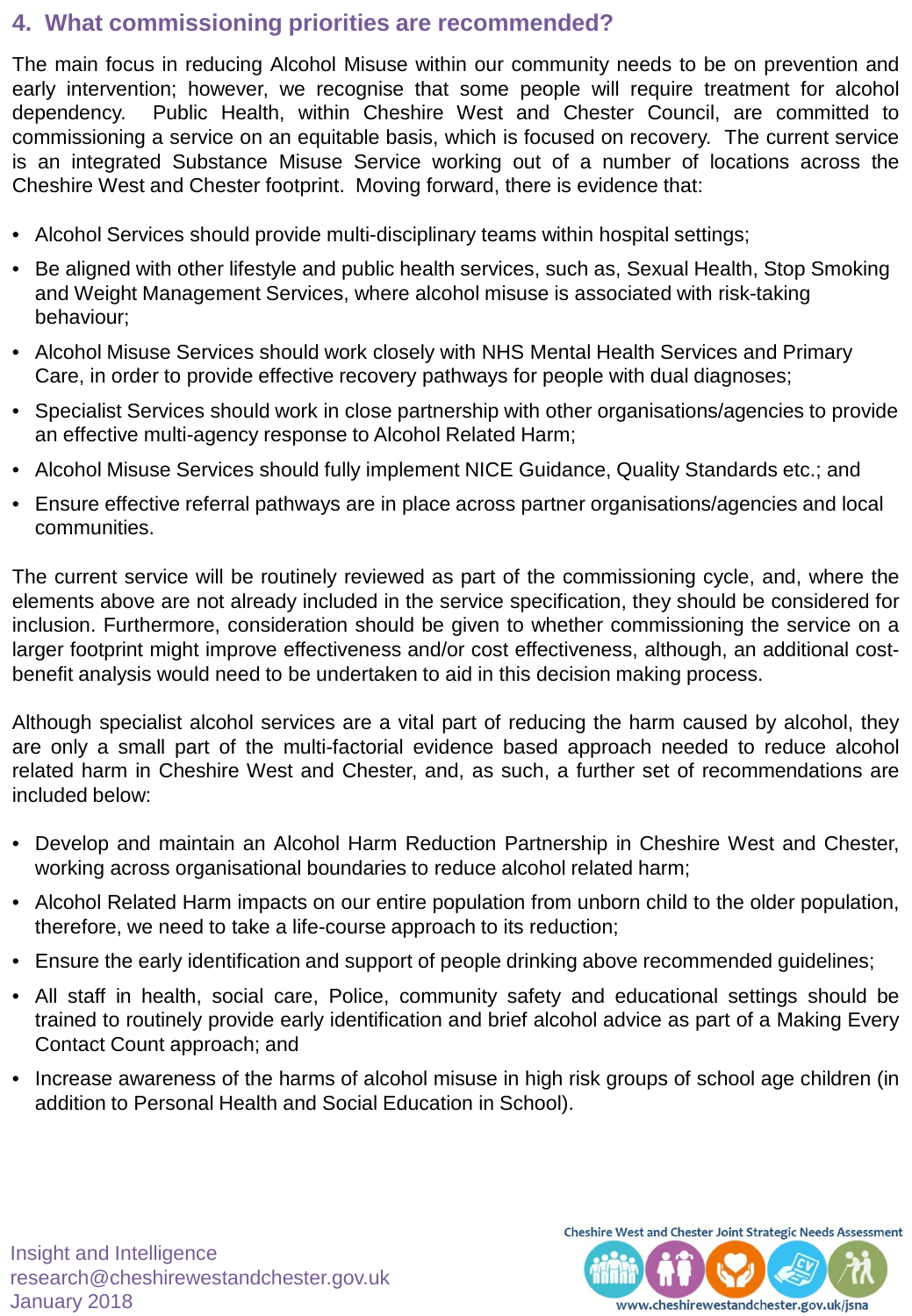### **4. What commissioning priorities are recommended?**

- NHS Foundation Trusts should fully implement the Preventing Illness CQUIN (Commissioning for Quality and Innovation) goals laid down by NHS England to address the risk taking behaviours of patients, such as, alcohol consumption and smoking.
- Undertake targeted work to reduce alcohol misuse/underage drinking and associated anti-social behaviour.
- Increase awareness of the alcohol related harm amongst our local communities e.g. parents, students, people of working age and the older population.
- Work with employers to ensure they have effective and supportive substance and alcohol misuse policies.
- Implement the Alcohol Concern Blue Light Project to focus on problematic drinkers who are not engaged in treatment.
- Improve local data collection and data sharing between organisations, to reduce the harm and crime caused by alcohol misuse to our local communities e.g. fully implementing the Cardiff Model to reduce assaults in our towns and city and improve the level and type of data available from A&E departments and Ambulance Services.
- Undertake insight work with local communities and service users to help shape the local approach to tackling alcohol related harm.
- Ensure the local licensing policy and enforcement activity supports the substance misuse harm reduction agenda.
- Promote a diverse night-time economy.
- Support the Purple Flag Initiative to improve people's experience of Chester City.
- Fully implement the 'Drink Less, Enjoy More' project aimed at reducing the number of intoxicated people being served in licenced premises.
- Maximise the use of legislation to improve safety in our night-time economy and local communities. This could include the use of Public Space Protection Orders to prohibit unwanted/threatening behaviours, Cumulative Impact Policies to tackle the density of outlets supplying alcohol and the late night levy, whereby licenced premises that open into the early hours make a contribution towards policing the night-time economy.
- Work to influence government policy relating to substance misuse e.g.,
	- 50p minimum unit price for alcohol.
	- Restrictions of alcohol marketing.
	- The inclusion of public health as a fifth licensing objective.
	- Reduce the alcohol limit for drivers.



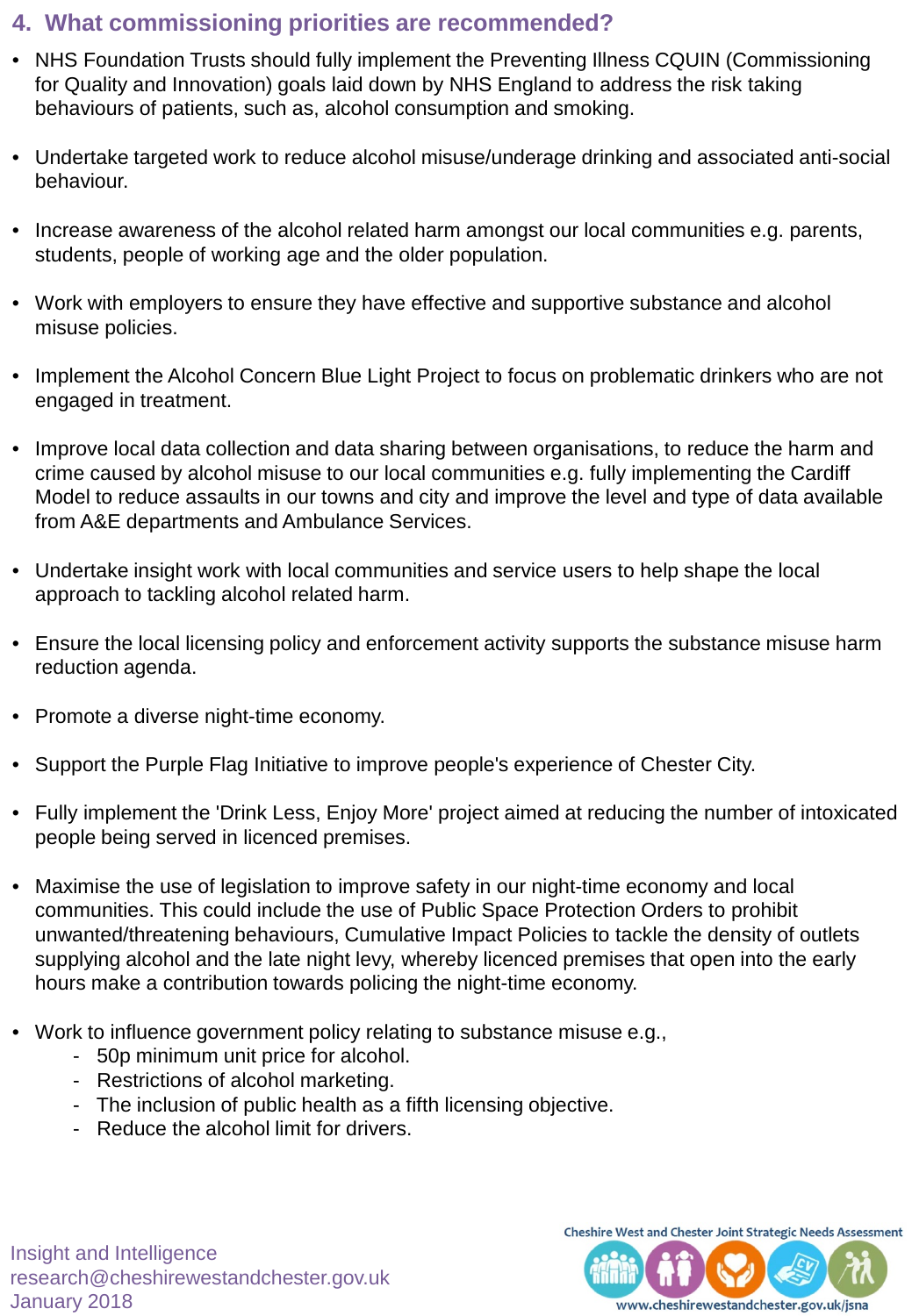## **5. Who is most at risk**

**Key Message:** Men account for two-thirds of alcohol specific deaths and two out of three alcohol related admissions to hospital. Locally, liver disease mortality rates in women are higher than the England average and have been increasing in our more deprived areas. In Cheshire West and Chester, 15 year olds are more likely to have drunk an alcoholic drink compared to England. People who live in areas of high deprivation are more likely to drink at high risk levels and experience the adverse effects on their health. In addition, some groups e.g. vulnerable young people, the LGBT community, the homeless population and offenders are at higher risk of alcohol related harm. In Cheshire West and Chester, around thirty-five babies are born with foetal alcohol spectrum disorder each year due to women drinking during pregnancy.

Whilst alcohol dependence can affect anyone, those most vulnerable, with a background of trauma, abuse, neglect and poverty are disproportionality affected (Cheshire West and Chester Health and Wellbeing Strategy, 2015)<sup>16</sup>.

#### **Age and gender**

Men account for two out of every three alcohol specific deaths and two out of three alcohol related admissions to hospital.

The impact of alcohol on the health of both men and women appears to be reducing, with the exception of women living in our more deprived areas.



Source: PHE Local Alcohol Profiles for England 2017

Liver disease mortality analysis in Cheshire West and Chester indicates that rates for women are higher than the England average and have been increasing in our more deprived area.

The impact of alcohol is seen in younger age groups, with the majority of alcohol specific deaths in people under the age of 75.

#### **Under 18s**

In the period 2013/14-2015/16, 73 people aged under 18 were admitted to hospital for alcohol specific conditions in Cheshire West and Chester. The rate of 36.8 admissions per 100,000 is lower than the England rate of 37.4 per 100,000 but is not statistically significant. Since 2006/07 - 2008/09, the rate of alcohol specific hospital admissions, for those under 18 years old, fell by 64% in Cheshire West and Chester, this compares to a drop of 48% nationally. In 2014, Public Health England ran a lifestyle survey looking at the health and wellbeing of 15 year olds in England, a number of questions related to alcohol consumption. In Cheshire West and Chester, 15 year olds are more likely to have drunk an alcoholic drink compared to England. Similar to patterns displayed nationally, girls are more likely to have drunk alcohol than boys. Boys, however, are more likely to regularly have drunk to excess, compared to girls in Cheshire West and Chester. 9% of boys who have drunk alcohol had been drunk two or more times in the last four weeks, compared to 6% of girls. This differs from the England picture, where girls are more likely to have been drunk two or more times in the last four weeks, compared to boys. (Source: HSCIC, What about YOUth survey 2014).

Insight and Intelligence research@cheshirewestandchester.gov.uk January 2018

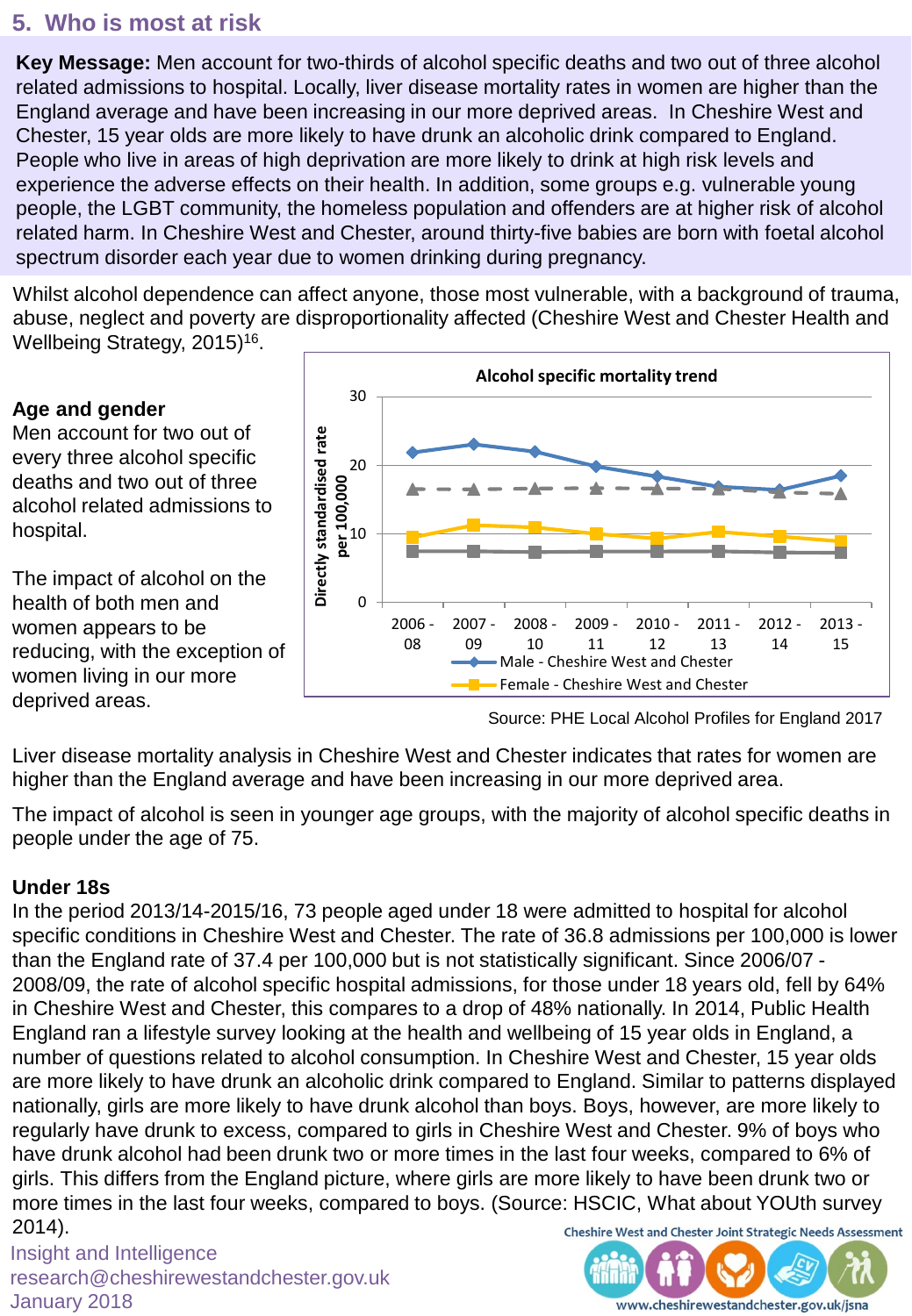## **5. Who is most at risk** *(Continued)*

#### **Locality**

Ellesmere Port locality is highlighted in a number of indicators of alcohol harm as experiencing significantly worse levels of harm than the England average. Liver disease mortality has generally been increasing since 2008-2010 and has been significantly higher than England during this time. 2013-15 saw a rise in the mortality rate for Ellesmere Port and remains significantly higher than England.

#### **Lesbian, gay and bisexual population**

Nationally, around 41% of lesbian, gay and bisexual (LGB) people drink alcohol three or more days a week, compared to around 35% of the general population<sup>17</sup>. Binge drinking is almost twice as common for LGB people. Alcohol consumption is sometimes used as an unhealthy 'coping' mechanism for those who have experienced, or fear, rejection and homophobia. Those who have experienced a hate crime are even more likely to engage in behaviours that pose a risk to their health.

#### **Homelessness**

Alcoholism can be a cause of homelessness, but those who are homeless are at an increased risk of escalating substance misuse and may not access the support they need. National trends show that alcohol is the most prevalent drug dependency amongst the homeless population, as alcohol dependency has increased and heroin dependency has declined<sup>18</sup>. Alcohol has a significant impact on a homeless individual's ability to access temporary accommodation. In Cheshire West and Chester, drug and alcohol misuse was given as one of the main reasons for individuals being excluded from supported accommodation<sup>19</sup>.

#### **The Unborn Child**

Foetal alcohol spectrum disorder is the umbrella term for a range of preventable alcohol‐related birth defects. Risk factors for foetal alcohol spectrum disorder include: Drinking in very early and late pregnancy. The highest risk period for damage is the first 3 weeks, before many women may know they are pregnant. Binge drinking (drinking more than double the lower risk guidelines for alcohol in one session. Binge drinking for women, is drinking more than 6 units of alcohol, equivalent to two large glasses of wine). The effects of foetal alcohol spectrum disorder can be mild or severe, ranging from reduced intellectual ability and attention deficit disorder to heart problems and even death. Many children experience serious behavioural and social difficulties that last a lifetime. UK guidance recommends that if you are pregnant or planning a pregnancy, the safest approach is not to drink alcohol at all, to keep risks to your baby to a minimum.

Experts estimate that in Western countries, one child in 100 is born with foetal alcohol spectrum disorder, as a result of their mothers' drinking alcohol whilst pregnant, this equates to around 35 children in Cheshire West and Chester each year<sup>20</sup>. A recent survey by the FASD Trust found that less than half, 49%, of women were aware of the affects that foetal alcohol spectrum disorder and other long-term effects of drinking alcohol could have on the unborn child. More information about foetal alcohol spectrum disorder can be found at: The National Organisation for Foetal Alcohol Syndrome UK: www.nofas‐uk.org or The Foetal Alcohol Spectrum Disorder Trust: [http://www.fasdtrust.co.uk](http://www.fasdtrust.co.uk/)

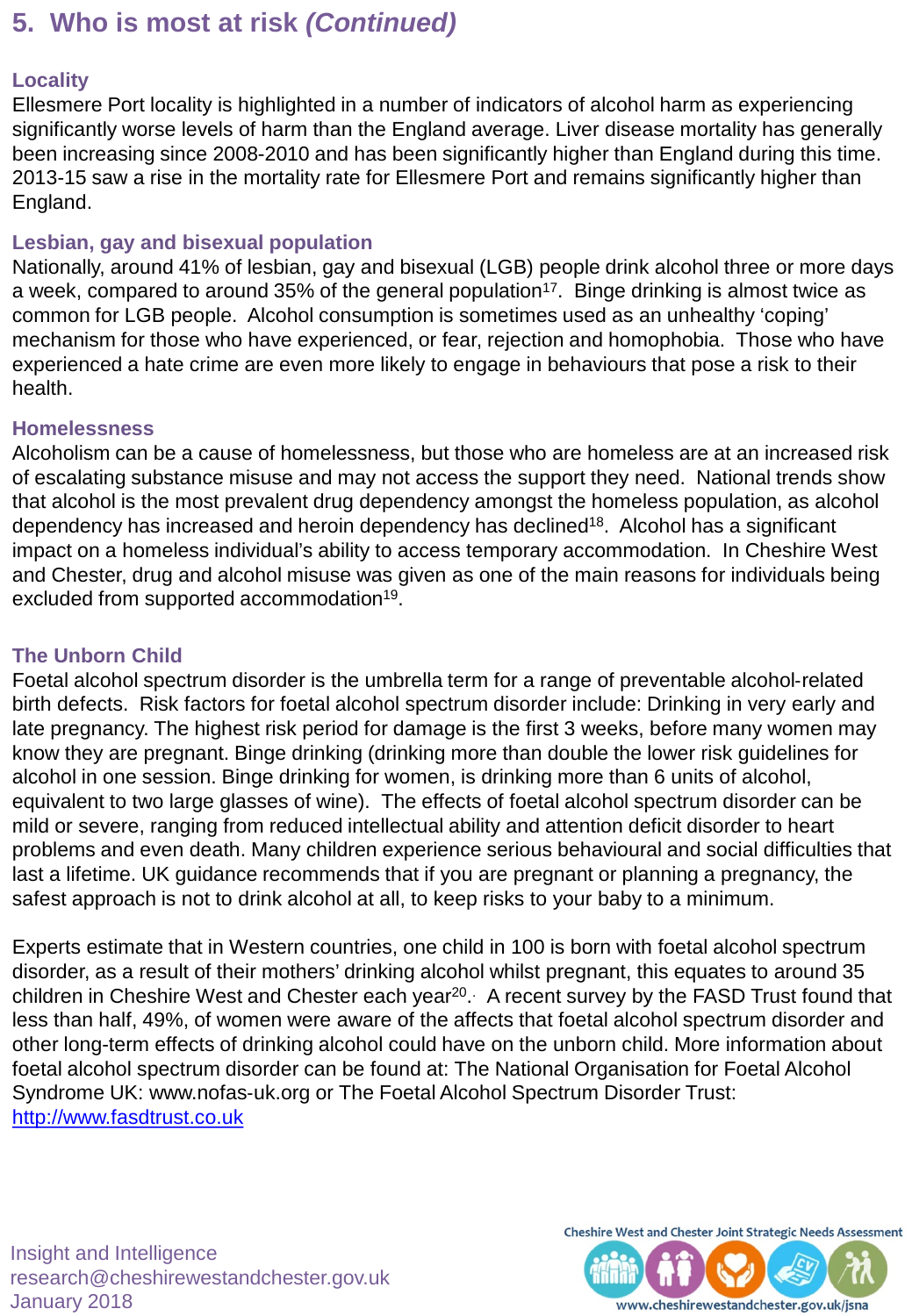## **5. Who is most at risk** *(Continued)*

#### **Vulnerable young people**

In a 2013 national survey, 39% of 11 to 15 year olds had drunk alcohol at least once and 9% had drunk alcohol in the last week. This demonstrates a downward trend since 2003 when 61% of pupils had drunk alcohol at least once and 25% had drunk alcohol in the last week<sup>21</sup>. However, there are children and young people who are at higher risk of drinking alcohol, and, of regularly drinking alcohol. Young people belonging to more than one vulnerable group are most at risk, including, children in care, care leavers, young offenders, homeless youths, those affected by domestic abuse, those displaying anti-social behaviour, persistent truants, those excluded from school, those not in education, employment or training (NEET) and those with parents or carers who are substance misusers.

#### **Offenders**

Nationally, there is a high level of need in relation to alcohol and drug misuse amongst offenders. In 2012, across Cheshire, 60% of offenders in the community had alcohol assessed as a problem that contributed to their offending behaviour. 47% of offenders in the community had current alcohol misuse issues, 52% had binge drinking problems and 53% had a history of alcohol related violence. 53% of offenders entering prison had alcohol misuse needs. Female offenders had the most serious levels of current alcohol misuse problems, binge drinking and associated needs. Alcohol is a key factor in re-offending<sup>12</sup>.

#### **Deprivation**

People who live in areas of high deprivation are more likely to drink at high risk levels and experience the adverse effects on their health. Alcohol contributes to a reduction in life expectancy, and, premature mortality from liver disease is significantly higher in our more deprived areas. The inequality gap is widening for women.

#### **Population Wellbeing Segmentation**

Wellbeing Acorn is a segmentation tool for the UK population, designed to analyse and/or highlight health and wellbeing issues within local populations. The UK population is segmented into 4 groups (Health Challenges, At Risk, Caution and Healthy) and 25 types describing the health and wellbeing attributes of each postcode across the UK.

Nationally, the three Wellbeing Acorn groups with the highest levels of above average alcohol consumption are 'Dangerous dependencies', 'Everyday excesses' and 'Regular revellers'. 7% of Cheshire West and Chester's population live in postcodes classified into these Acorn types (see appendix 3 for more detail). These types are all classified into the 'At Risk' group. This group is characterised by multiple unhealthy behaviours, resulting from lifestyle choices that may put people's health at risk in the future. This group has the highest rates of smoking in the country, along with alcohol concerns, social issues (e.g. unemployment, debt and dissatisfaction with life), that contribute to one of the lowest scores on the mental wellbeing scale. Local communities with high levels of their populations falling into the high risk group are shown on the map below, this intelligence may help shape targeted interventions.

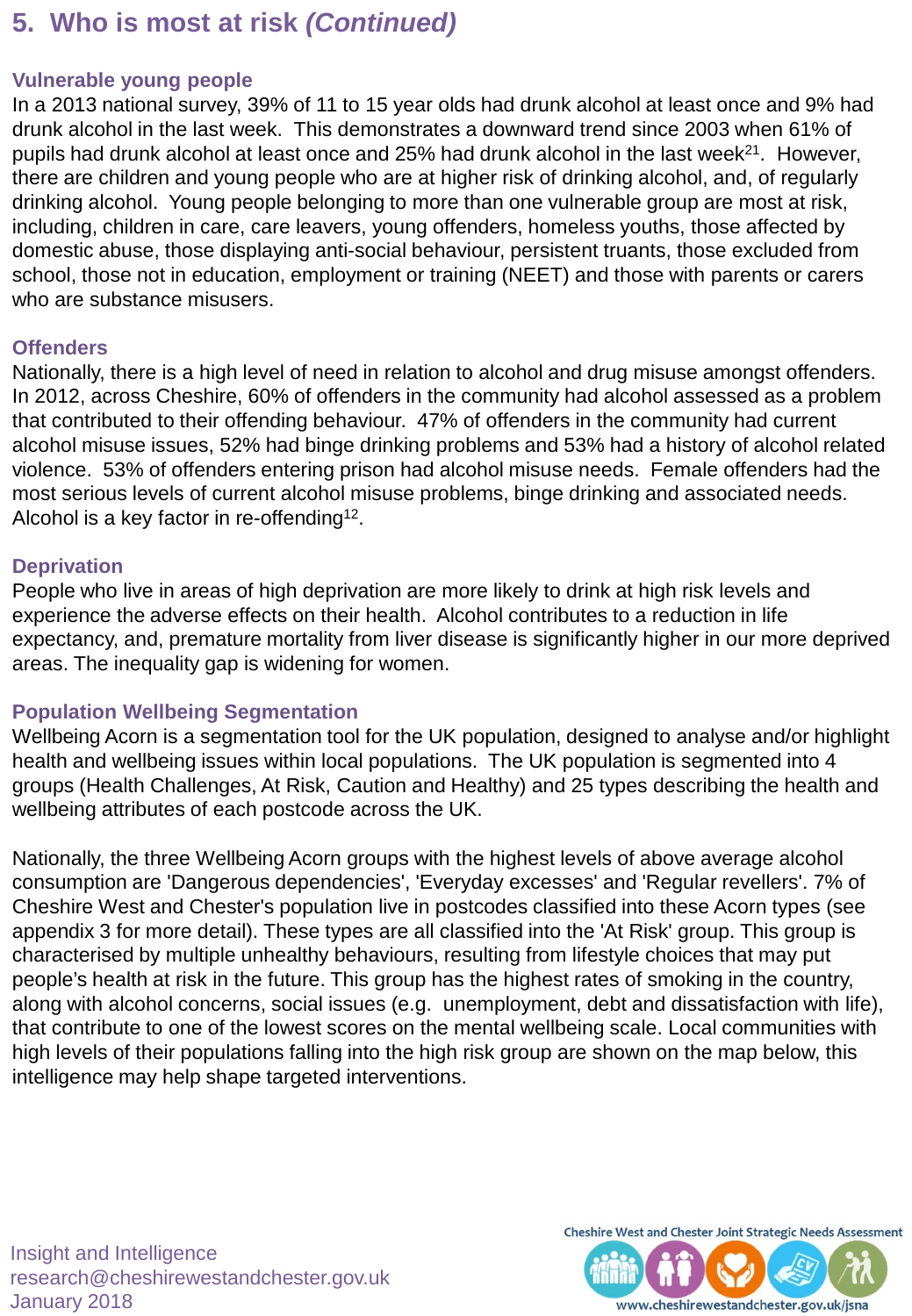## **5. Who is most at risk** *(Continued)*

#### **Excess alcohol consumption classified by Acorn type**

Dangerous Dependencies - Around 11% of Ellesmere Port Town ward and 8% of Rossmore ward's population reside in areas classed as 'Dangerous dependencies'. These areas are of high concern, having high levels of alcohol consumption, high levels of smoking, poor general health, with higher than average levels of existing illnesses, low levels of contentment and wellbeing and high levels of mental illness, anxiety and depression.

Everyday Excesses - Around 24% of Winnington and Castle and 22% of Blacon ward's population live in postcodes classed as Everyday excesses. Over a quarter of the population in Everyday excess postcodes' drink more than twice the recommended alcohol units, and approximately 30% are smokers, although, their relatively young age means that levels of breathlessness and asthma are not higher than average.

Regular revellers - Garden Quarter ward with its large student population has 45% of the ward population categorised as 'Regular revellers' whilst, Boughton ward has 27% of its population classified as 'Regular revellers' The proportion of regular revellers that drink more than 8/6 units per day is more than twice the national average. The age of this type means they have low levels of illness and low levels of prescribed medication.





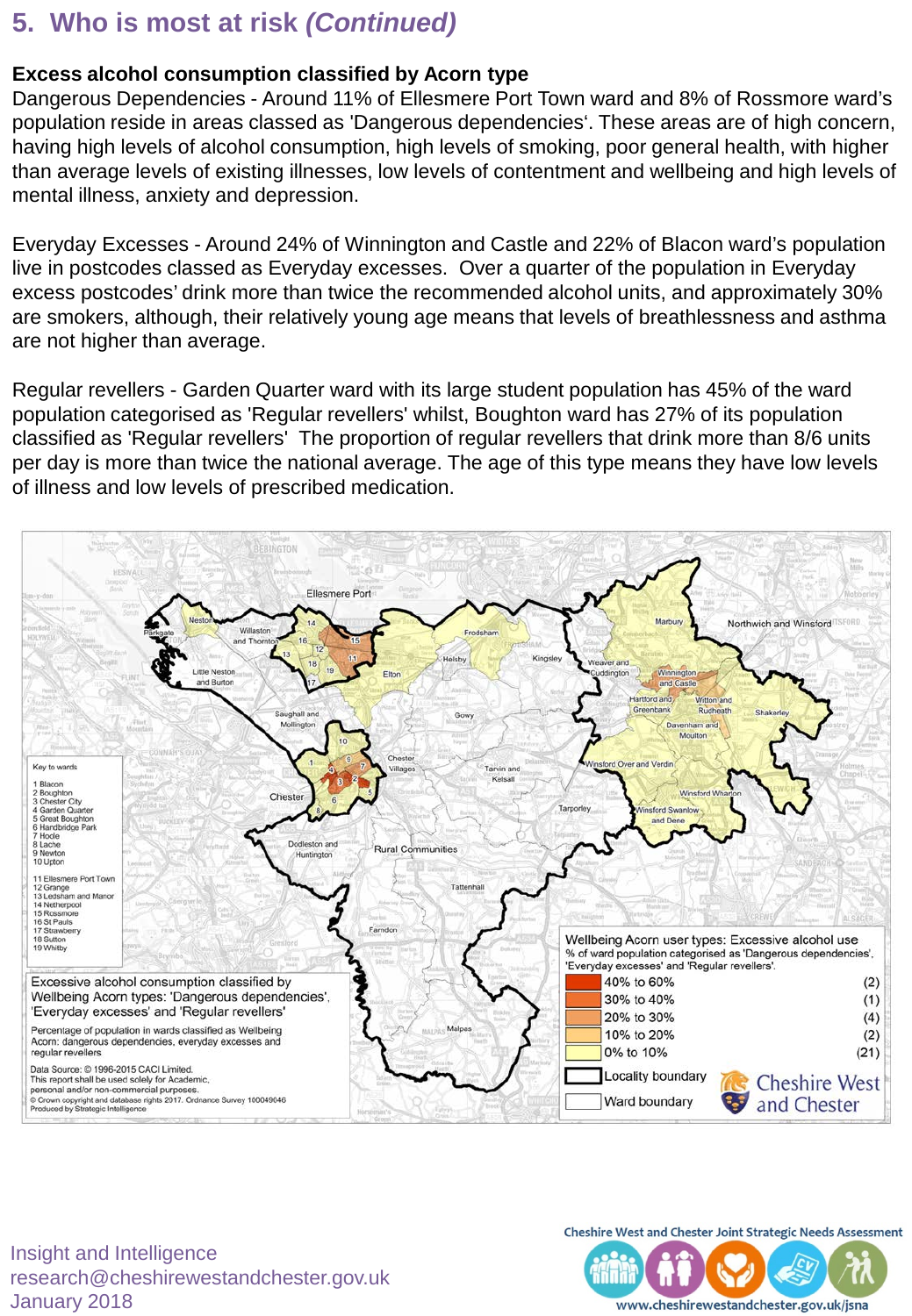## **6. Drinking behaviours in Cheshire West and Chester**

*Key message -* In Cheshire West and Chester 83%, (221,645), of residents, over the age of 18 years drink alcohol. 29% in a recent survey drink at levels which could harm their health. Around 60,800 adults in Cheshire West and Chester in 2011-2014 binge drink on their heaviest drinking day, significantly more than the England average of 17%. Across the area, residents from the Chester locality are more likely to say they drink four or more times per week compared to other localities.

#### **6.1 Prevalence of alcohol consumption**

Latest estimates from the Alcohol Consumption Survey 2015 published by Public Health England suggest that around 83% of Cheshire West and Chester residents aged 18 and over drink alcohol (221,645 people). This is a higher percentage of people than the full sample of responding local authorities (78%).

Based on those Cheshire West and Chester respondents that drink alcohol, 14% drank four or more times per week and a further 33% drank between two and three times per week. In Cheshire West and Chester, there are 36,900 people who drink four or more times per week, 88,600 drink between two and three times per week.

28% of Cheshire West and Chester respondents drinking habits put them in the increasing risk group (21% survey average), and 1% fell into the higher risk group (2% survey average) using the WHO Alcohol Use Disorder Identification Test; a tool designed to assess the extent of a persons excessive drinking

### **Binge drinking**

The Government's alcohol strategy defines binge drinkers as men who exceed 8 units during a single drinking period and women who exceed 6 units. Based on latest drinking habits from the Local Alcohol Profiles for England 2017(LAPE), 23% or 60,800 adults in Cheshire West and Chester in 2011-2014 binge drink on their heaviest drinking day, significantly more than the England average of 17%.

According to the Local Alcohol Consumption Survey 2015, men in Cheshire West and Chester are more likely to drink alcohol more frequently than women, with 17% of males drinking 4 or more times a week, compared to 6% of females (the survey average was 17% males and 7% females).

Insight and Intelligence research@cheshirewestandchester.gov.uk January 2018

**How often do you drink alcohol?**



 $\blacksquare$  Cheshire West and Chester  $\blacksquare$  All sampled LAs (Survey average) Source: PHE Alcohol Consumption Survey 2015

| Level of risk                 | <b>Refers to:</b>                                                      | <b>Intervention</b>                                                  |
|-------------------------------|------------------------------------------------------------------------|----------------------------------------------------------------------|
| Low risk                      | Low risk (14 units per<br>week) or abstinence                          | Alcohol education                                                    |
| <b>Increasing risk</b>        | Alcohol use in excess<br>of low risk guidelines<br>(14 units per week) | Simple advice                                                        |
| <b>Higher risk</b>            | Harmful and hazardous<br>drinking                                      | Simple advice plus brief<br>counseling and monitoring                |
| <b>Possible</b><br>dependency | Possible alcohol<br>dependence                                         | Referral to specialist for<br>diagnostic evaluation and<br>treatment |

Cheshire West and Chester Joint Strategic Needs Assessment

www.cheshirewestandchester.gov.uk/jsna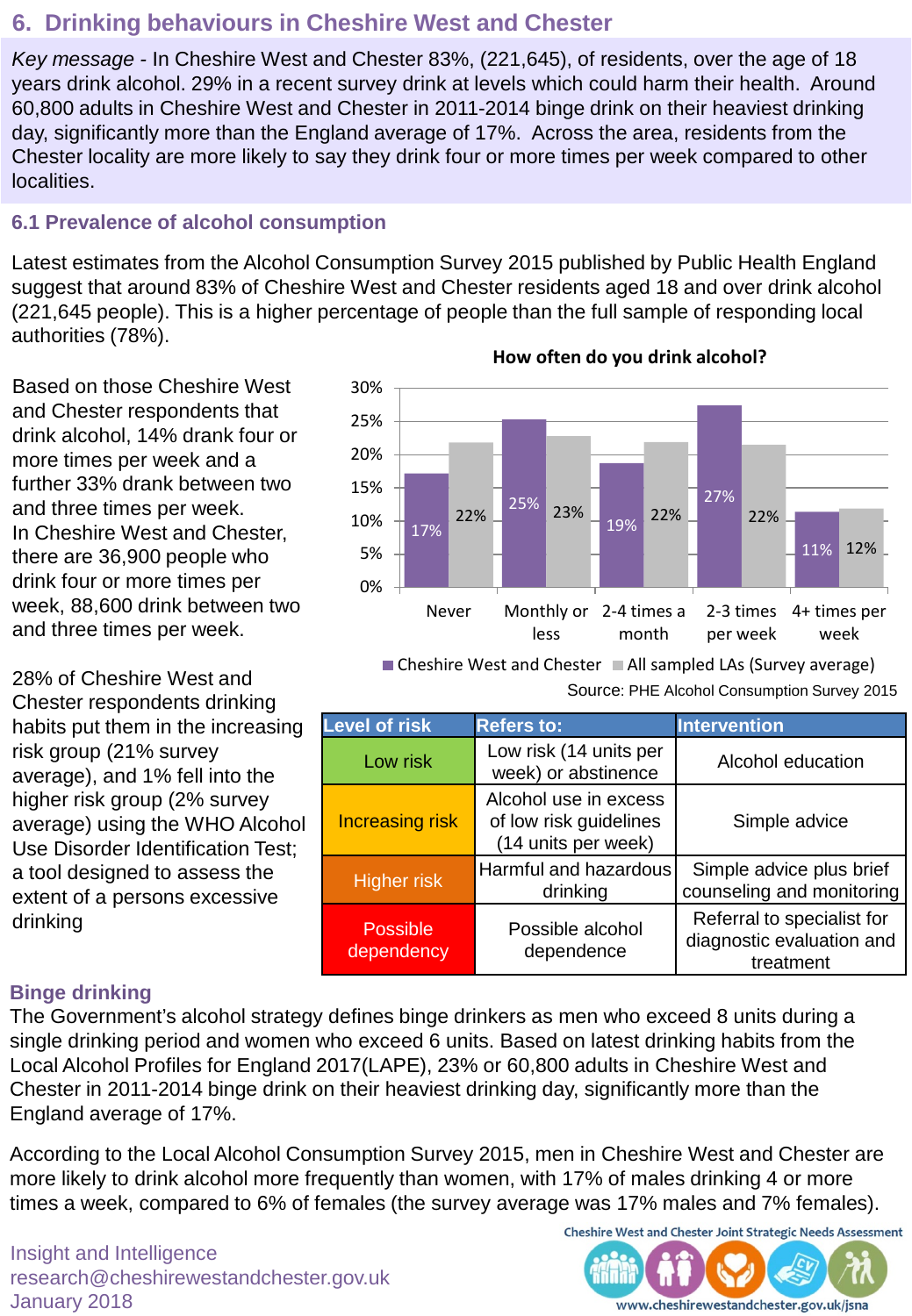However females in Cheshire West and Chester are more likely to drink more units in a typical day, with 17% of females drinking 7 or more units in a typical day, compared to 14% of males ( the survey average was 21% male and 11% female). Respondents were also asked how frequently they exceeded drinking 6/8 units on a single occasion. 14% of respondents in Cheshire West and Chester exceeded drinking 6/8 units or more at least weekly, with men more likely than women to exceed the recommended number of units on a weekly basis.

Locally, respondents in Chester locality are more likely drink four or more times per week compared to other localities, whilst those from Ellesmere Port are least likely to drink four or more times per week (PHE Alcohol Consumption Survey 2015, locality figures calculated using best fit method of allocating postcode sector to local authority locality).

#### **Poor Mental Health**

According to the Mental Health Foundation, alcohol problems are more common among people with severe mental health problems. This does not necessarily mean that alcohol causes severe mental illness but that those with severe mental illness are more likely to drink alcohol to deal with difficult feelings or symptoms of mental illness. Alcohol can however make existing mental health problems, such as depression, worse. In the North West Mental Wellbeing Survey (2012/13), people classed as high risk drinkers had lower mental well-being compared to lower risk and increasing risk drinkers $^{23}$ 



Source: North West Mental Wellbeing Survey, 2013

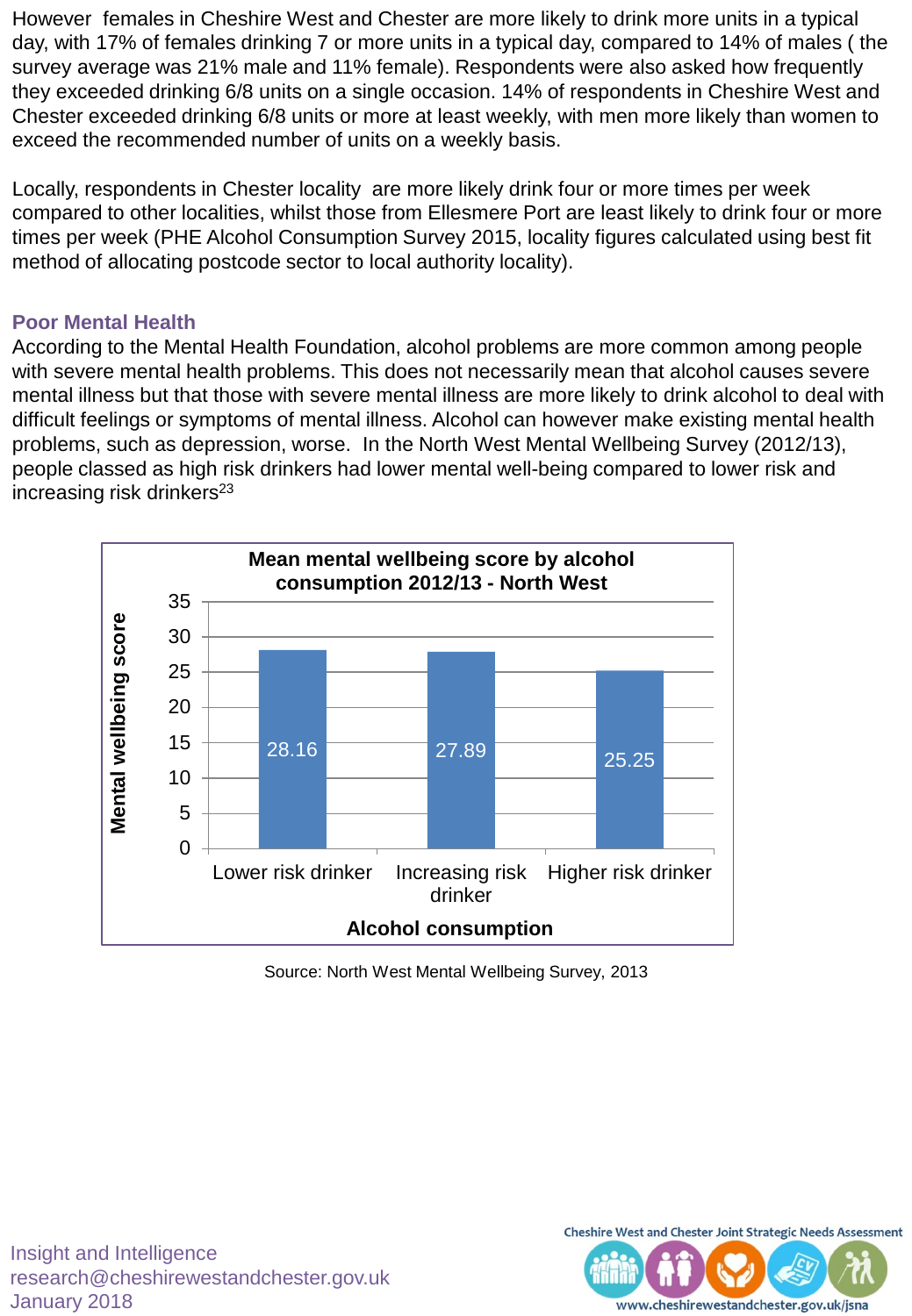## **7. Service data**

Key message: In Cheshire West and Chester there were 465 people engaged in alcohol treatment (only) during 2016-17. Of these, 66% were new presentations to treatment. The number of clients in treatment has fallen over the last four years. Locally, the percentage of people received treatment within three weeks of engaging with services (92%) is lower than the national average (98%). 7.5% of people in Cheshire West and Chester successfully completed treatment and subsequently re-presented themselves within six months; this is lower than the national rate of representations.

#### **7.1 Alcohol treatment services**

This section refers to the number of adults (18 and over) in contact with alcohol treatment providers and general practitioners in Cheshire West and Chester and England in 2013/14, and the proportions of clients exiting treatment who completed treatment having overcome their dependency. The data reports figures based on adults whose treatment falls within the definition of the National Treatment Agency for substance misuse's 'Model of Care' as "treatment following assessment and delivered according to a care plan, with clear goals, which is regularly reviewed by the client". This does not include clients in prisons.

From 1st February 2015, Cheshire West and Chester has a single provider delivering alcohol treatment services. According to the National Drug Treatment Monitoring system, there were 465 people engaged in alcohol only treatment during the financial year 2016/17 in Cheshire West and Chester borough. Numbers of clients in treatment for alcohol only treatment have fallen in the last four years from 627 in 2013/14. Of these, 66% were new presentations to treatment. This compares to a rate of 65% of new presentations in England. 54% of all new presentations to alcohol services in Cheshire West and Chester were referred by 'themselves, family and friends'; the rate for this referral source in England is 56%.

| <b>Region</b>                    | <b>Number engaged</b><br>$\mathsf{I}$ in treatment $\mathsf{I}$ | % of new<br>presentations | % of new presentations<br>referral source: 'self,<br><b>family and friends'</b> |
|----------------------------------|-----------------------------------------------------------------|---------------------------|---------------------------------------------------------------------------------|
| <b>Cheshire West and Chester</b> | 465                                                             | 66%                       | 54%                                                                             |
| <b>England</b>                   | 87,943                                                          | 65%                       | 56%                                                                             |

#### **Waiting times**

For the financial year 2016/2017, 92% of people received treatment within three weeks of engaging with local alcohol services compared to 98% of all people engaging with services in England.

| <b>Region</b>                    | % of waiting<br>times under<br>three weeks |
|----------------------------------|--------------------------------------------|
| <b>Cheshire West and Chester</b> | 92%                                        |
| England                          | 98%                                        |
|                                  |                                            |

Source: NDTMS Q4 2016-2017

Source: NDTMS Q4 2016-2017

#### **Discharges**

Between April 2016 and March 2017, 340 people in Cheshire West and Chester exited treatment. 66% of people discharged from treatment did so through a planned exit (223 people) compared to 22% of unplanned discharges. This compares to 62% of planned exits and 30% unplanned exits from treatment in England for the same period.

Insight and Intelligence research@cheshirewestandchester.gov.uk January 2018

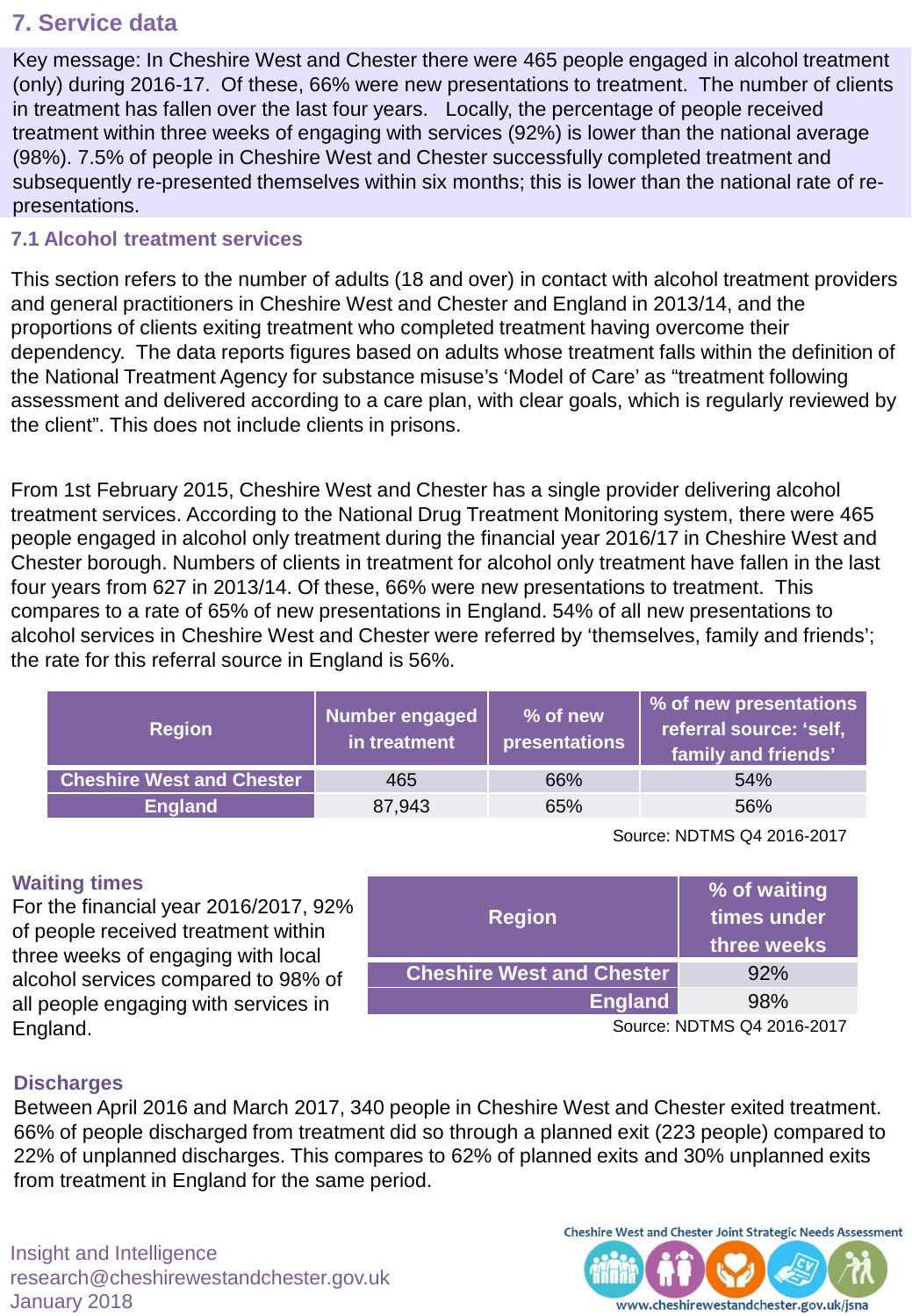#### **Successful completions**

Successful completions are the proportion of the total treatment population that have successfully completed treatment leaving the treatment system i.e. they have been successfully discharged from all treatment providers involved in their treatment journey.

The proportion of clients successfully completing treatment in Cheshire West and Chester is 48% higher than the national rate.

| <b>Region</b>                       | <b>Number in</b><br>treatment | <b>Number of</b><br>successful<br>completions | % of successful<br>completions |  |
|-------------------------------------|-------------------------------|-----------------------------------------------|--------------------------------|--|
| <b>Cheshire West</b><br>and Chester | 465                           | 223                                           | 48%                            |  |
| <b>England</b>                      | 77,879                        | 31,218                                        | 40%                            |  |

#### **Re-presentations**

Source: NDTMS Q4 2016-2017

Re-presentations measure the number of clients that successfully complete treatment and subsequently re-present to treatment, anywhere in England, within six months. Re-presentation rates are used as a proxy measure of recovery as it is assumed that those clients who do not represent to treatment have maintained their recovery. However, re-presenting to treatment should not necessarily be viewed as purely negative. The fact that clients re-engage with support when they need it should be viewed as a positive reflection of the local treatment system.

7.5% of people in Cheshire West and Chester successfully completed treatment and subsequently re-presented themselves within six months; this is lower than the national rate of re-presentations

|                                  | % of clients re-presenting  |
|----------------------------------|-----------------------------|
| <b>Region</b>                    | to services within 6 months |
|                                  | of successful completion    |
| <b>Cheshire West and Chester</b> | 7.5%                        |
| <b>England</b>                   | 8.7%                        |
|                                  |                             |

Source: NDTMS Q4 2016-2017

#### **Alcohol consumption on a monthly basis**

The amount of alcohol consumed on a monthly basis (in the last 28 days) varies between clients of the alcohol rehabilitation centre in Cheshire West and Chester. Of all clients, 32% had abstained from alcohol, 19% had consumed between 1-199 units and 3% had consumed 1000 units or more.

| <b>Region</b>                    | <b>Abstinent</b> | units | units | $\sqrt{1-199}$ 200-399 400-599 600-799<br>units | units | 800-999<br>units | $1000+$<br>units |
|----------------------------------|------------------|-------|-------|-------------------------------------------------|-------|------------------|------------------|
| <b>Cheshire West and Chester</b> | 32%              | 19%   | 9%    | 7%                                              | 3%    | 2%               | 3%               |
| England                          | 39%              | 24%   | 11%   | 9%                                              | 5%    | 4%               | 6%               |

#### **Demographics of clients**

Source: NDTMS Q4 2016-2017

68% of clients in treatment were male, compared to the national rate of 70% male. 90% were white British, compared with 83% nationally (reflecting the ethnic group make up of Cheshire West and Chester). 9% of all new presentations to alcohol treatment services in Cheshire West and Chester identified that they had an urgent housing need, compared to 7% nationally. 63% of clients did not have a housing need in the borough.

| <b>Region</b>                    | No fixed abode -<br><b>Urgent housing</b><br>problem | problem | <b>Housing</b> $\vert$ No housing<br>problem | <b>Other housing</b><br>problem/not<br>answered |  |
|----------------------------------|------------------------------------------------------|---------|----------------------------------------------|-------------------------------------------------|--|
| <b>Cheshire West and Chester</b> | 9%                                                   | 11%     | 63%                                          | 17%                                             |  |
| <b>England</b>                   | 7%                                                   | 11%     | 79%                                          | 3%                                              |  |
|                                  |                                                      |         |                                              |                                                 |  |

Source: NDTMS Q4 2016-2017

Insight and Intelligence research@cheshirewestandchester.gov.uk January 2018

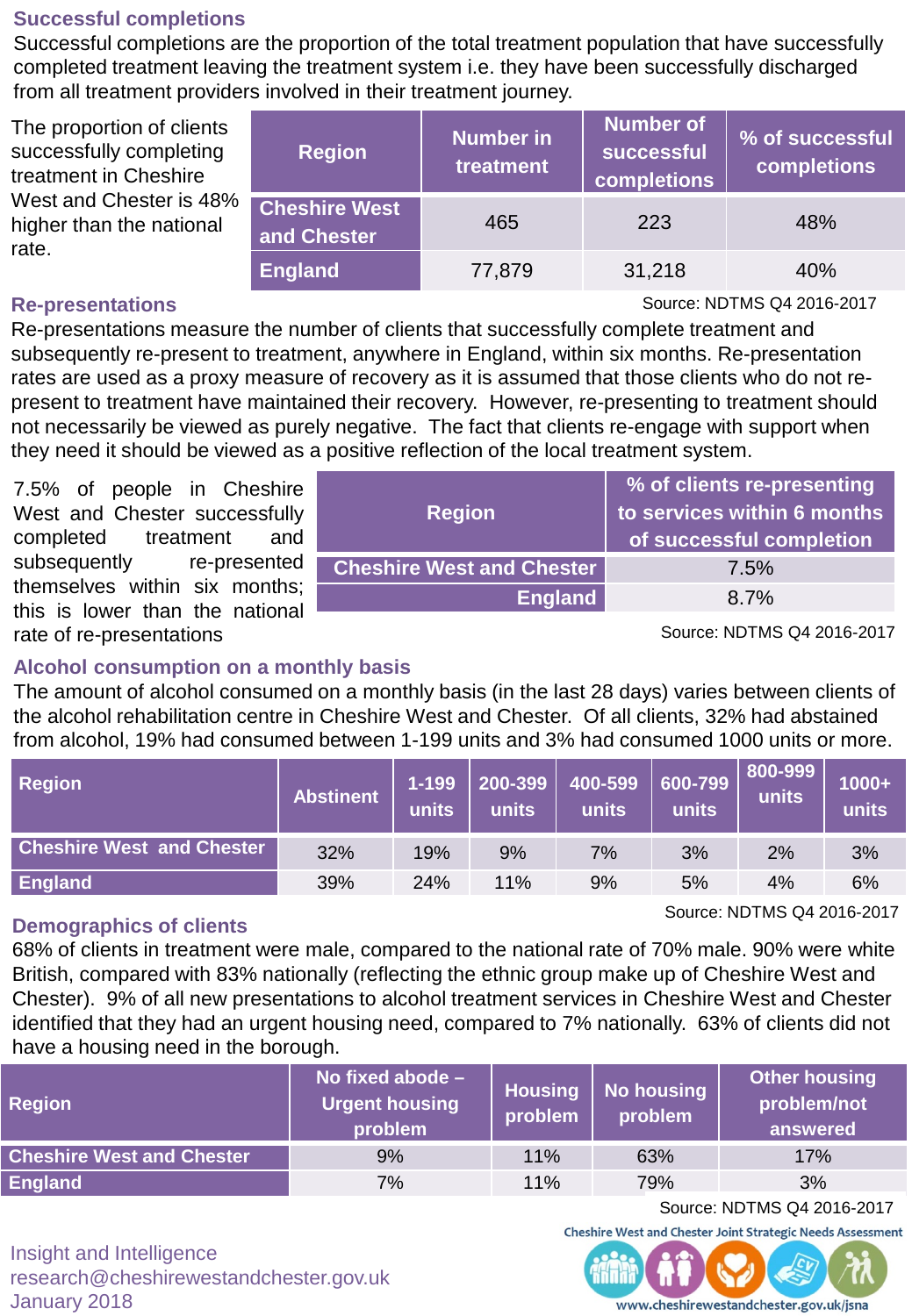16% of new clients were parents living with their children, this compares to 16% of all new clients in England recorded as parents living with their children.

| <b>Region</b>                              | <b>Parent</b><br>living with<br>own<br>children | <b>Other child</b><br>$\text{contact}$ –<br>living with<br>children | <b>Other child</b><br>contact- Parent<br>not living with<br>children | Not a<br>parent/no<br>child<br>contact | <b>Blank</b><br>response |
|--------------------------------------------|-------------------------------------------------|---------------------------------------------------------------------|----------------------------------------------------------------------|----------------------------------------|--------------------------|
| <b>Cheshire West and</b><br><b>Chester</b> | 16%                                             | 3%                                                                  | 30%                                                                  | 33%                                    | 19%                      |
| <b>England</b>                             | 16%                                             | 4%                                                                  | 31%                                                                  | 48%                                    | 1%                       |

Source: NDTMS Q4 2016-2017

#### **Young people in specialist substance misuse interventions**

There were 16 under 18's in treatment in Cheshire West and Chester for alcohol misuse during 2016-2017. Alcohol was cited in 30% of cases where a young person was in treatment, lower than the national average of 40% (Source: NDTMS Young persons Executive Summary Q4 2016-2017).

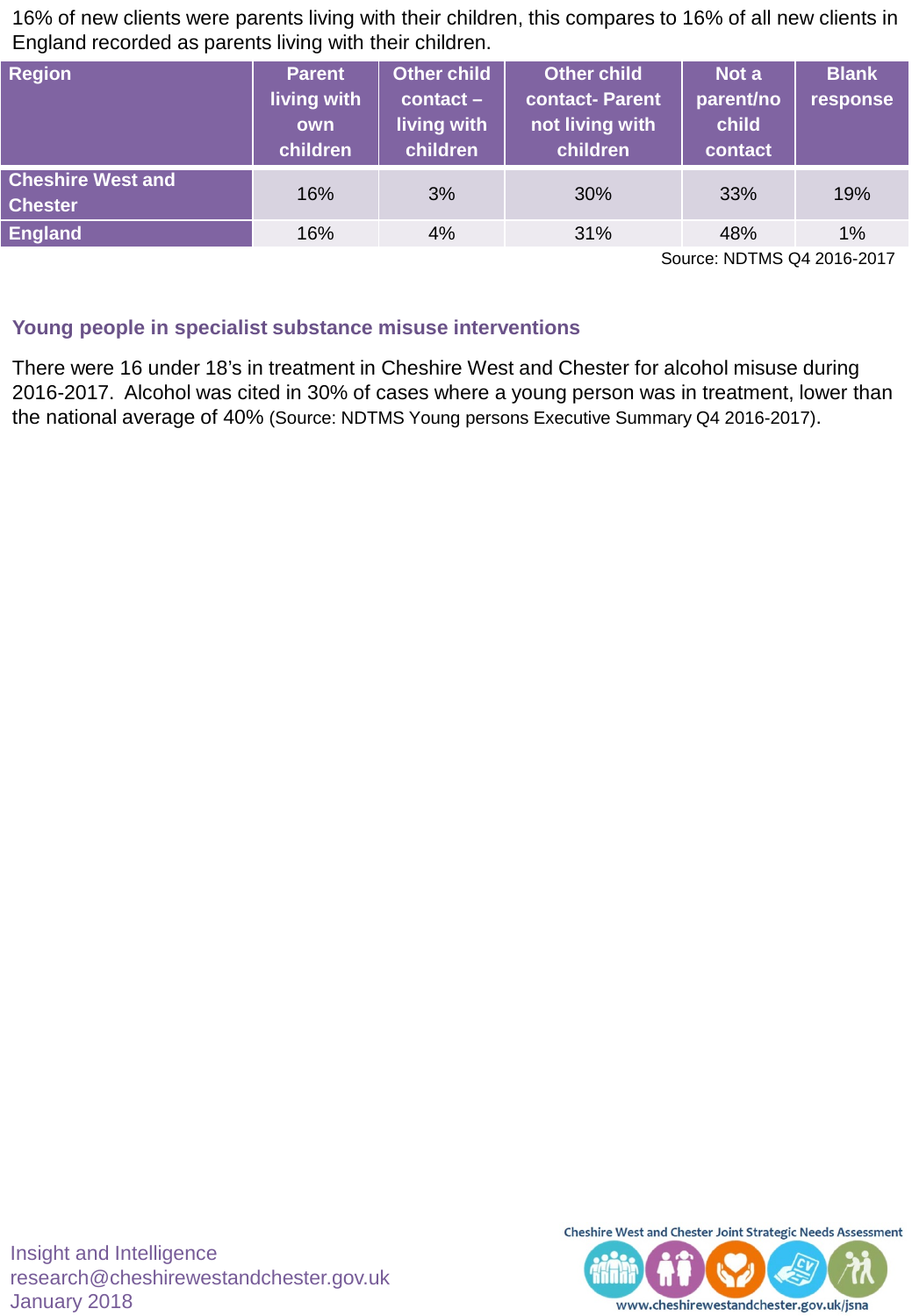## **8. Alcohol related ill-health**

*Key message:* There were 2,038 alcohol related hospital admissions for Cheshire West and Chester residents in 2015/16 (narrow definition), the rate of 606.4 admissions per 100,000 people is significantly lower than the England rate of 646.6. Of these, around two thirds (62%) were in males. Alcohol related hospital admissions in Cheshire West and Chester have risen recently since 2008/09, however, the rates have been lower than England rates throughout this period. There are relatively small numbers of alcohol specific admissions for young people aged under 18 and the rate has decreased by 64% in recent years.

#### **8.1 Admission episodes for alcohol related conditions**

Alcohol related conditions include all alcohol specific conditions (e.g. alcoholic liver cirrhosis or alcoholic induced behaviour disorders) plus those that could be caused in some part by alcohol (e.g. certain cancers, hypertensive diseases and unintentional injuries). Alcohol attributable fractions are applied to hospital episode statistics to estimate the impact of alcohol on hospital admissions. See appendix I for further detail and changes to definitions.

There were 2,038 alcohol related hospital admissions for Cheshire West and Chester residents in 2015/16 (based on the narrow definition used in the public health outcomes framework. Refer to section 11, page 25, for definition). At a rate of 606.4 admissions per 100,000 population, this is significantly lower than the England rate of 646.6.

Men have a higher rate of alcohol **conditions (Narrow) 2015/16** related admissions then women. Around two thirds, (62%), of Cheshire West and Chester's alcohol related admissions to hospital in 2015/16 were male. Men had 1,272 admissions, a rate of 791.8 admissions per 100,000 population. This is higher than the previous year and is not significantly different to the England rate of 829.5.

Women had 766 alcohol related admissions in 2015/16, a rate of 439.4 admissions per 100,000 population. This is an increase on the previous year but remains significantly lower than the England female rate of 482.7.

Alcohol related hospital admissions in Cheshire West and Chester have risen recently since 2008/09, from 570 admissions per 100,000 population, to 606.4 admissions per 100,000 in 2015/16. Rates have been lower than England rates throughout this 8 year period. Cheshire West and Chester has seen an increase of 6% in all alcohol related hospital admissions compared to a 7% increase nationally.

#### Insight and Intelligence research@cheshirewestandchester.gov.uk January 2018

**Admission episodes for alcohol-related** 



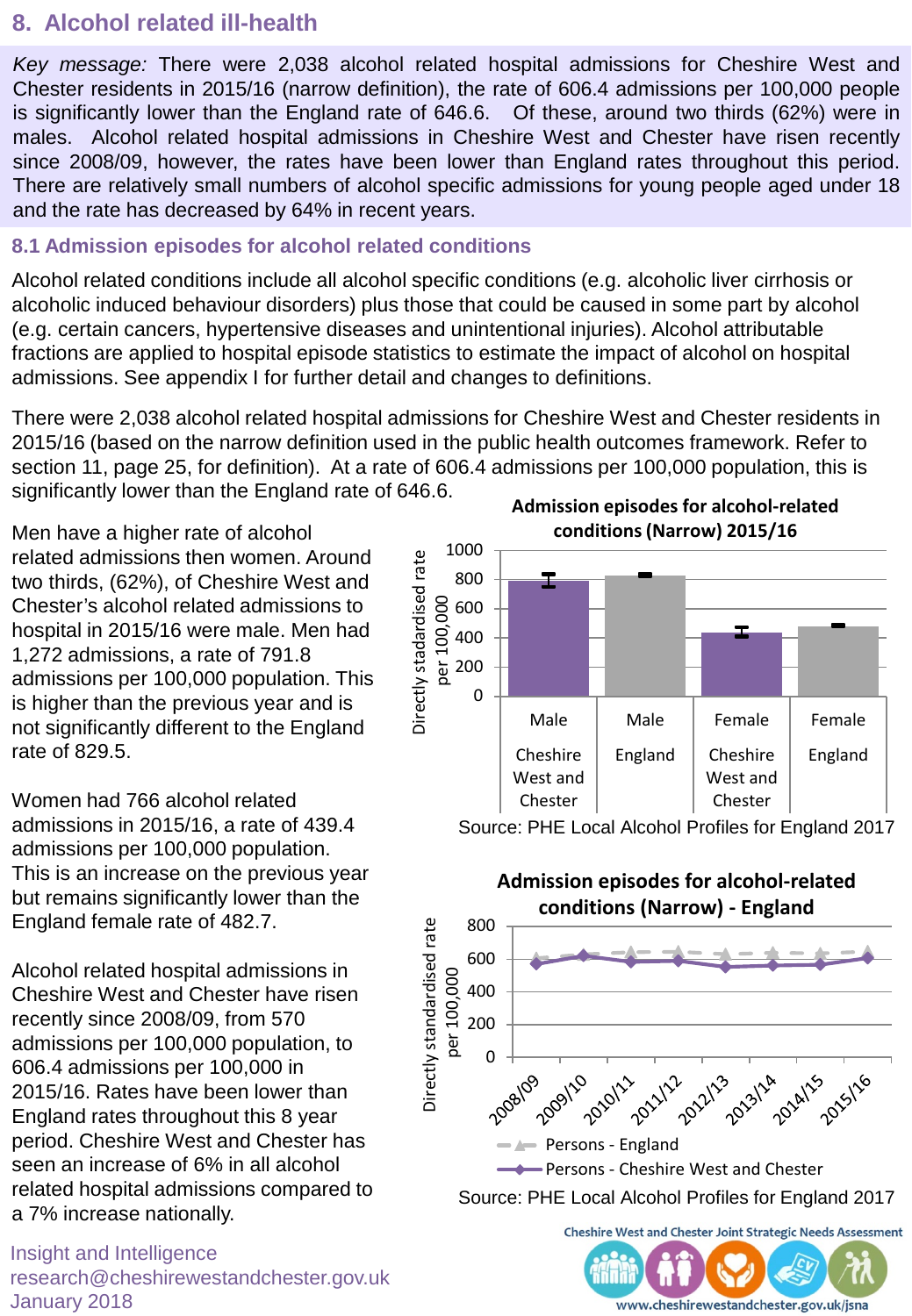The trend is different for men and women. Admission rates for men in recent years had been falling, however, from 775 admissions per 100,000 population in 2008/09, the admission rate has now risen to 791.8 admissions per 100,000 in 2015/16, an increase of 2% compared to a 5% increase for England.

Admission rates for women have increased by 14% in Cheshire West and Chester from 385.5 per 100,000 population in 2008/09 to 439.4 admissions per 100,000 in 2015/16. This increase follows a similar trend to the England rate which increased by 10% over the same time period.



#### **8.2 Admission episodes for alcohol related conditions**

There are relatively small numbers of alcohol specific admissions for young people aged under 18, so rates are calculated for three-year pooled periods. In the period 2013/14 - 2015/16, 73 people aged under 18 were admitted to hospital for alcohol specific conditions in Cheshire West and Chester. The rate of 36.8 admissions per 100,000 is lower than the England rate of 37.4 per 100,000 but is not statistically significant. Since 2006/07 - 2008/09, the rate of alcohol specific hospital admissions, for those under 18 years old, fell by 64% in Cheshire West and Chester, this compares to a drop of 48% nationally.



Insight and Intelligence research@cheshirewestandchester.gov.uk January 2018

Cheshire West and Chester Joint Strategic Needs Assessment

www.cheshirewestandchester.gov.uk/jsna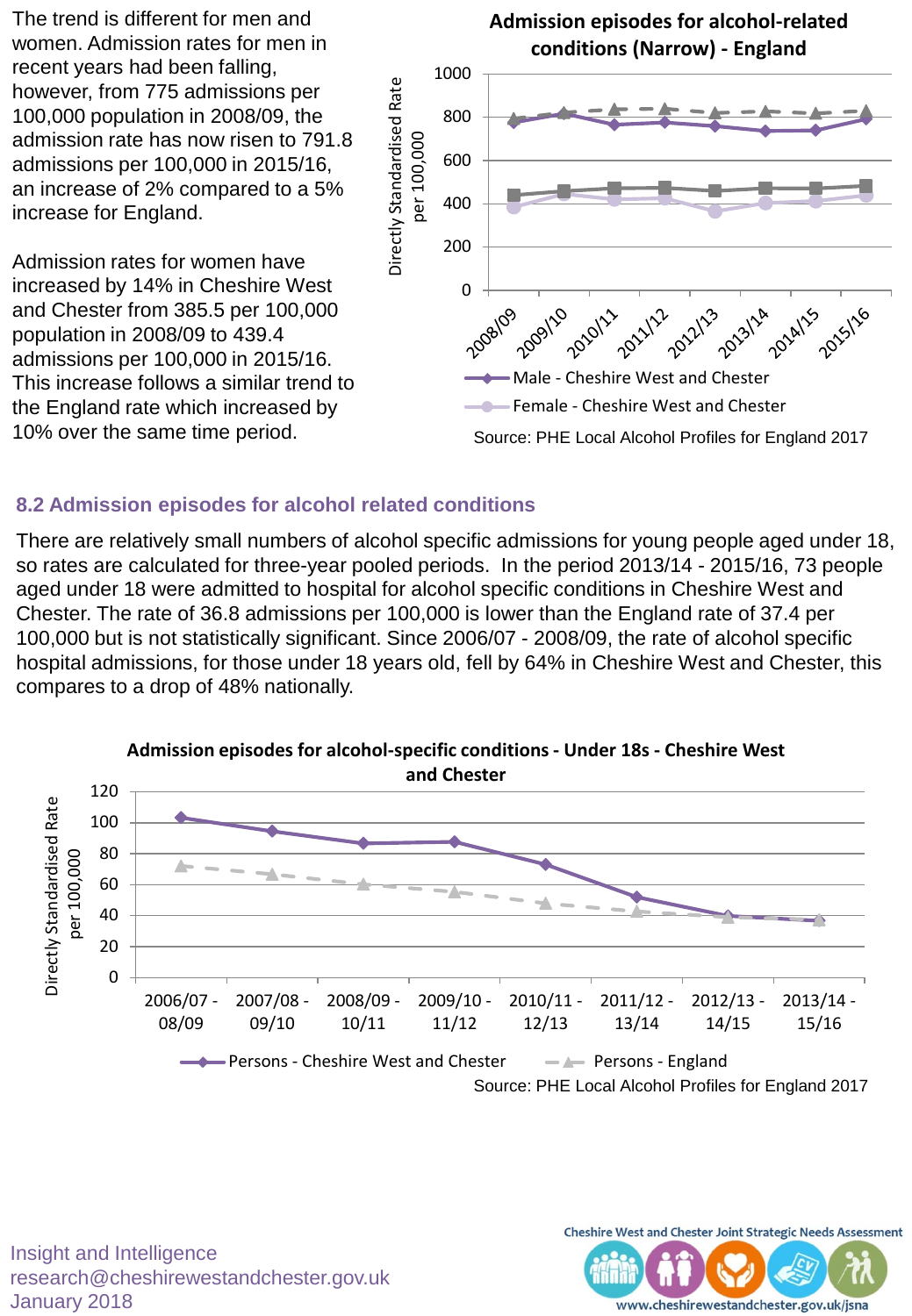## **9. Alcohol related Mortality**

Key Message - During 2013-15, Cheshire West and Chester had an average of 46 alcohol specific deaths a year, Of these, most were people aged under 75, (97%), and two-thirds were men (66%). Death rates from consuming alcohol are higher in Cheshire West and Chester males and females than the England average. Alcoholic liver disease accounts for a large proportion of alcohol related deaths, the death rates from alcoholic liver disease in Cheshire West and Chester are significantly higher than the England average.

#### **9.1 Years of life lost due to alcohol**

Alcohol contributes to a reduction in the life expectancy of residents in Cheshire West and Chester, contributing to earlier death from a number of conditions<sup>5</sup>.

In Cheshire West and Chester, the years of life lost due to alcohol related conditions in males was 920 per 100,000 in 2015. Higher than the England rate of 797 years but not significant.

The equivalent for women is 323 years of life lost due to alcohol related conditions per 100,000, this is also more than the England average of 311 years per 100,000.



#### **9.2 Alcohol specific mortality**

Alcohol specific outcomes include those conditions where alcohol is causally implicated in all cases of the condition, for example, alcohol-induced behavioural disorders and alcohol related liver cirrhosis. The alcohol attributable fraction is 1.0 because all cases (100%) are caused by alcohol.

During the calendar year 2015, estimates using the alcohol attributable fractions suggest there were 173 alcohol related deaths in Cheshire West and Chester. Of these, around 46 deaths were specifically caused by alcohol (based on 2013-15 deaths). Alcohol specific mortality has remained fairly static in England since 2006-2008, with the latest mortality rate of 15.9 per 100,000 population for males and 7.3 per 100,000 for females.

Cheshire West and Chester rates have been consistently higher than the national average. For the period 2006-08 to 2008- 10, alcohol specific mortality was significantly higher than England for men. However, alcohol specific mortality for men in Cheshire West and Chester has reduced in recent years and is not significantly different to England, although, 2013-15 has seen a rise in male mortality.

Insight and Intelligence research@cheshirewestandchester.gov.uk January 2018



www.cheshirewestandchester.gov.uk/jsna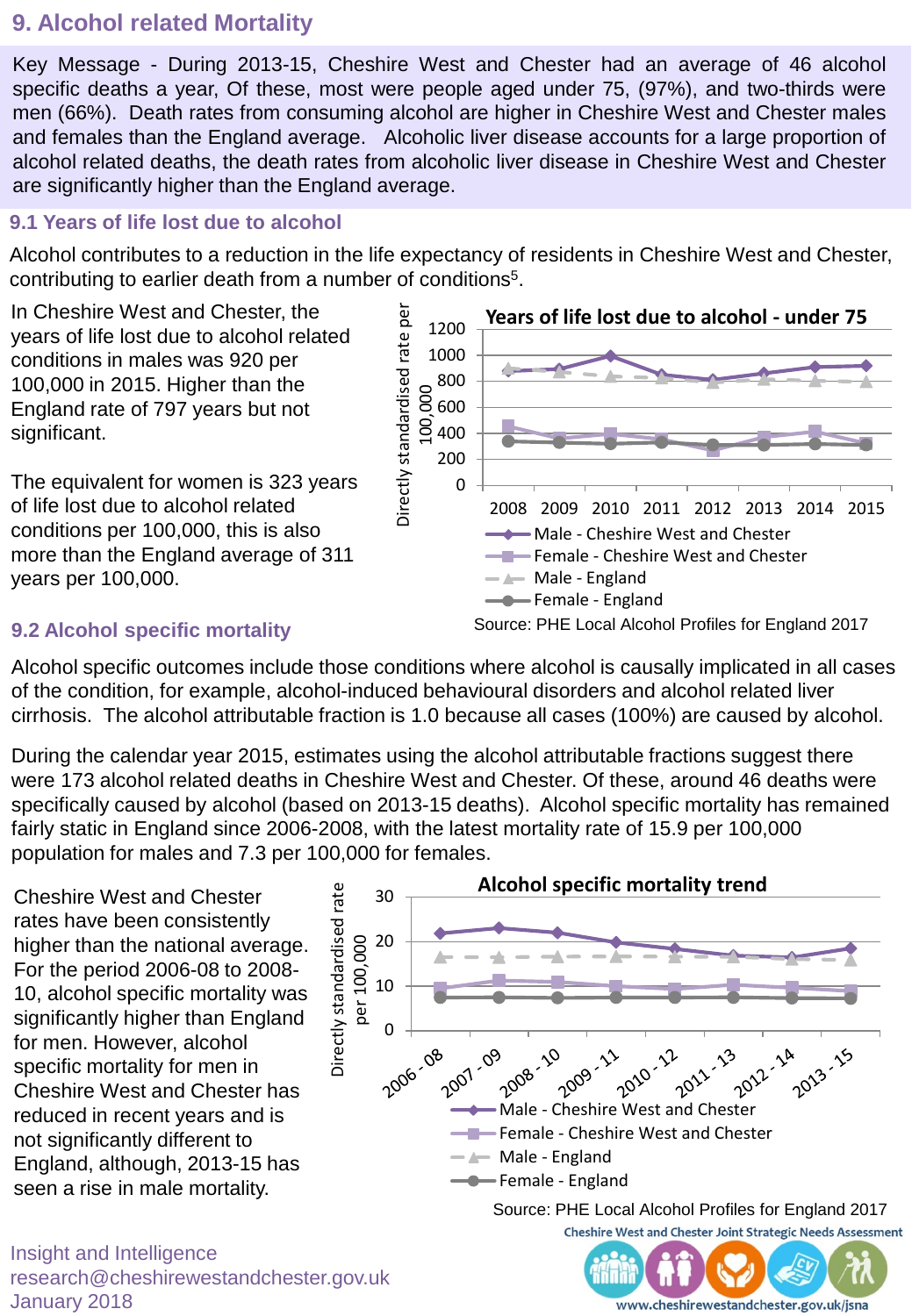Alcohol specific mortality rates for females in Cheshire West and Chester have fluctuated. The rate for the period 2011-13 was higher than the previous three-year period and was significantly higher than England. The last two years has seen a decreasing trend in female mortality.

During 2013-15, Cheshire West and Chester had an average of 46 alcohol specific deaths a year:

- Most were people aged under 75 (97%)
- Two thirds were men (66%)
- The majority of deaths were from alcoholic liver disease (74%)



Source: PHE Liver Disease Profiles 2017

Whilst the majority of alcohol harm is seen in men, in 2011-2013 there was concern that that the mortality rate for alcoholic liver disease in women was increasing in Cheshire West and Chester and was significantly higher than the England rate, however, subsequent years have seen a drop in female mortality and the 2013-2015 mortality rate of 7.1 per 100,000 is not significantly different to the national average. The rate for men has seen an increasing trend in 2013-2015 from 14.4 in 2012-2014 to 15.2 per 100,000 and is now significantly higher than the England rate of 11.7.

Alcoholic liver disease deaths accounted for 58% of all premature liver disease deaths in Cheshire West and Chester in 2013-2015. Local analysis of liver disease mortality provides some understanding of communities who are most at risk.

Since 2001-2003, death rates from liver disease have been increasing in England in contrast to the rest of Europe where liver disease death rates are falling. Alcohol is the most common cause of liver disease in England. Alcoholic liver disease accounts for over half of liver disease deaths. The more someone drinks above the lower risk guideline, the higher their risk of developing liver disease. The UK is one of the few European countries where alcohol consumption has risen in the last 50 years.

Liver disease deaths in the under 75s are monitored by Public Health England (PHE) in the Public Health Outcomes Framework (PHOF). Most liver disease is preventable and much is influenced by alcohol consumption and obesity prevalence, which are both amenable to public health interventions. Alcoholic liver disease accounts for a large proportion of all liver disease deaths in the younger, under 75, age group.

Insight and Intelligence research@cheshirewestandchester.gov.uk January 2018

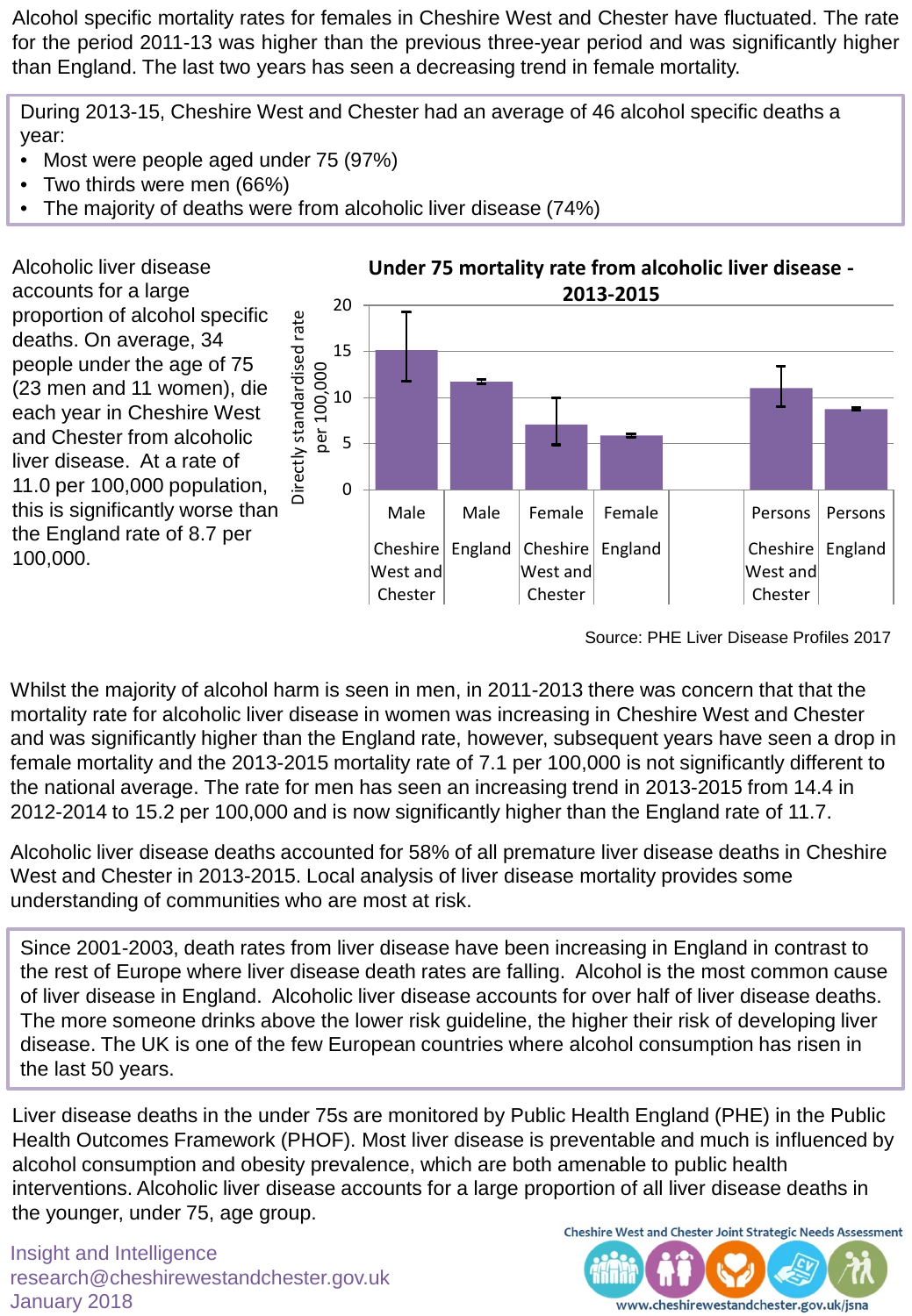During the three years 2013-2015, there were 175 deaths in Cheshire West and Chester of people aged under 75 from liver disease, an average of 58 deaths per year. Nearly two thirds, (58%), of these local premature deaths were from alcoholic liver disease.

In Cheshire West and Chester the rate of premature mortality from liver disease is similar to the England average but there are significant differences within the borough.

During 2013-2015, Ellesmere Port locality recorded a mortality rate of 29.8 deaths per 100,000 population aged under 75 from liver disease, significantly higher than the England average. In contrast, Rural locality recorded a rate of 10.3 per 100,000, the lowest in Cheshire West and Chester, and significantly lower than both the borough and England rates.

In the 12-year period between 2001-2003 and 2013-2015, liver disease mortality for people aged under 75 in Cheshire West and Chester increased by 23% from 15.4 deaths per 100,000 to 18.8 per 100,000. The England rate for the same time period increased by 14% from 15.8 to 18.0 per 100,000 population.





Source: PHE Liver Disease Profiles 2017

Locally since 2001-2003, Ellesmere Port locality has seen the largest increase in premature liver disease mortality in Cheshire West and Chester, with an 86% increase from 16.0 deaths per 100,000 population in 2001-2003 to 29.8 in 2013-2015. However, after a drop in 2011-2013, the mortality rate has started to rise again. Liver disease mortality in Ellesmere Port locality has been significantly higher than the England rate since 2008-2010.

Rural locality and Chester locality have both seen a decrease in liver mortality rates in Cheshire West and Chester, with a 3.3% decrease between 2001-2003 and 2011-2013 in Chester locality and a 9.8% decrease in Rural locality.

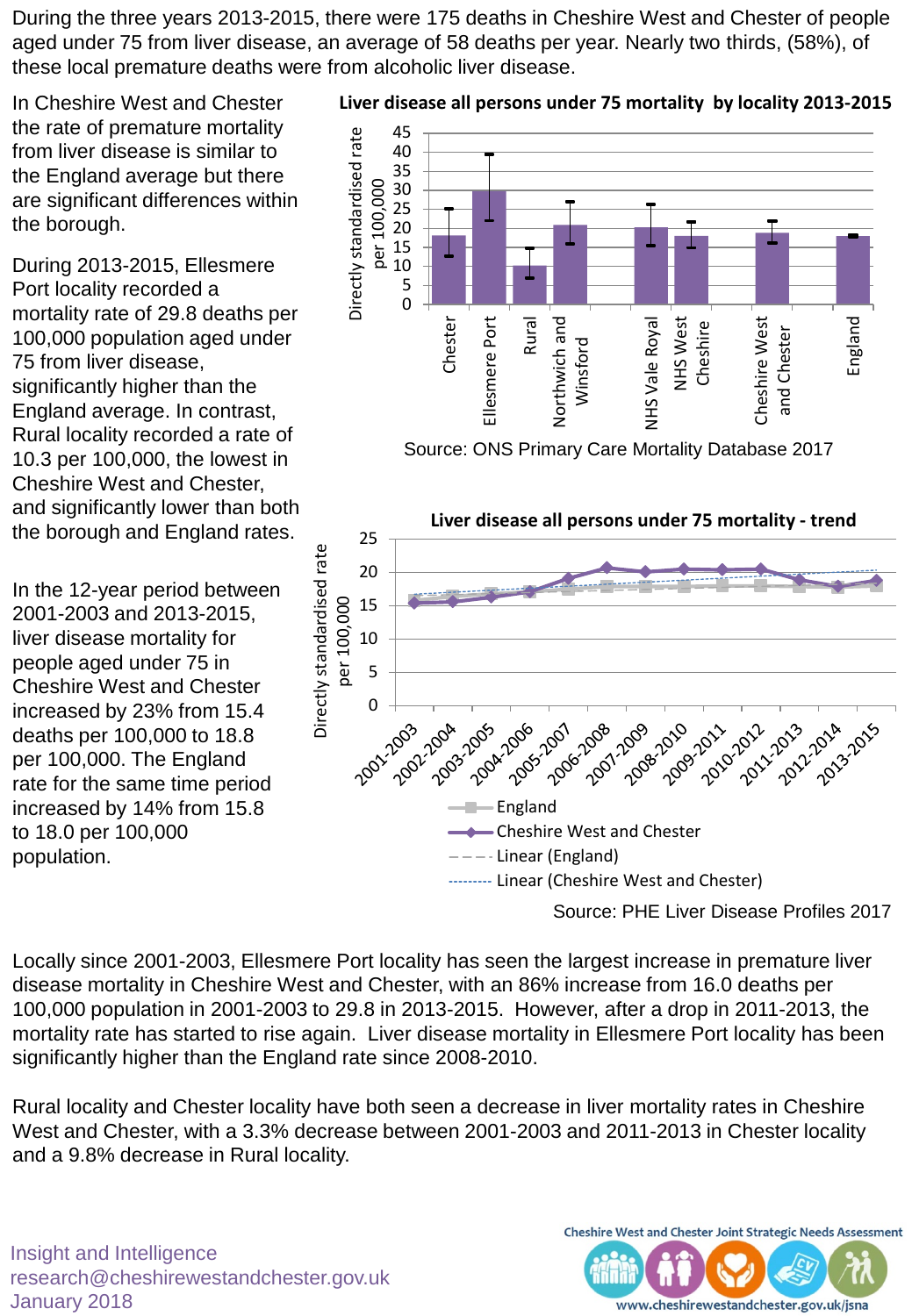

Source: ONS Primary Care Mortality Database 2017

www.cheshirewestandchester.gov.uk/jsna

There is a link between premature mortality from liver disease and relative levels of deprivation in the community. Mortality rates are significantly higher in more deprived areas of Cheshire West and Chester compared with less deprived areas. Local areas considered amongst the 20% most deprived in the country (quintile1) significantly

January 2018



higher rates than the England average. Areas considered amongst the least deprived 20% deprived in England (quintile 5) experience significantly lower mortality from liver disease than the England average.

There is increasing inequality in liver disease mortality as rates have increased most in our more deprived areas. Liver disease mortality in the under 75s, in the more deprived areas (quintiles 1 and 2) of Cheshire West and Chester, has seen a 40% increase between 2001-2003 and 2013- 2015. Rates have remained significantly higher than the national rate throughout this 12-year period. For men, the rate remains significantly high in more deprived areas but there has been a slight decrease in mortality rates over more recent time periods.

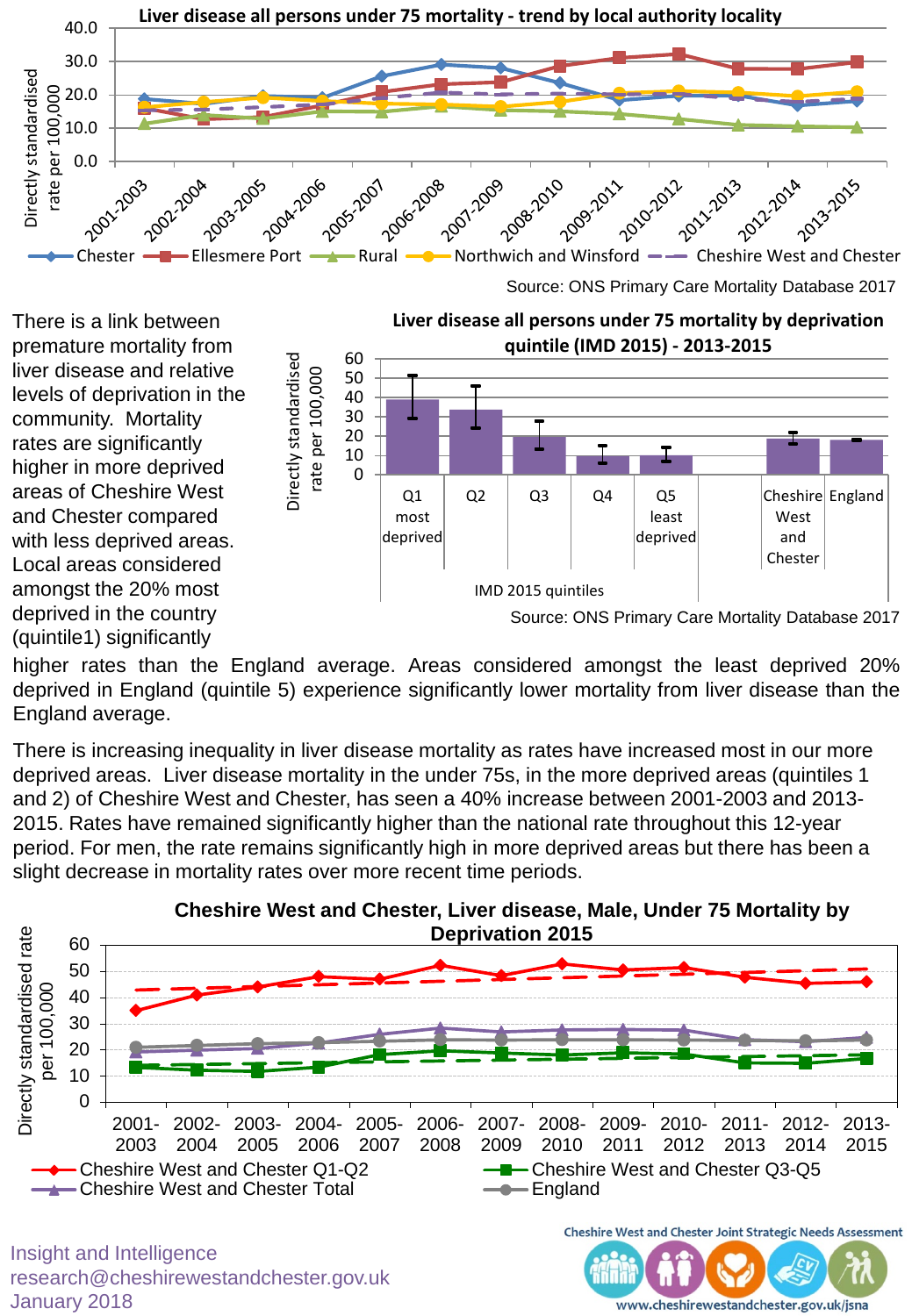Women living in the more deprived areas of Cheshire West and Chester have experienced increasing rates of early death from liver disease, widening the inequality gap.







www.cheshirewestandchester.gov.uk/jsna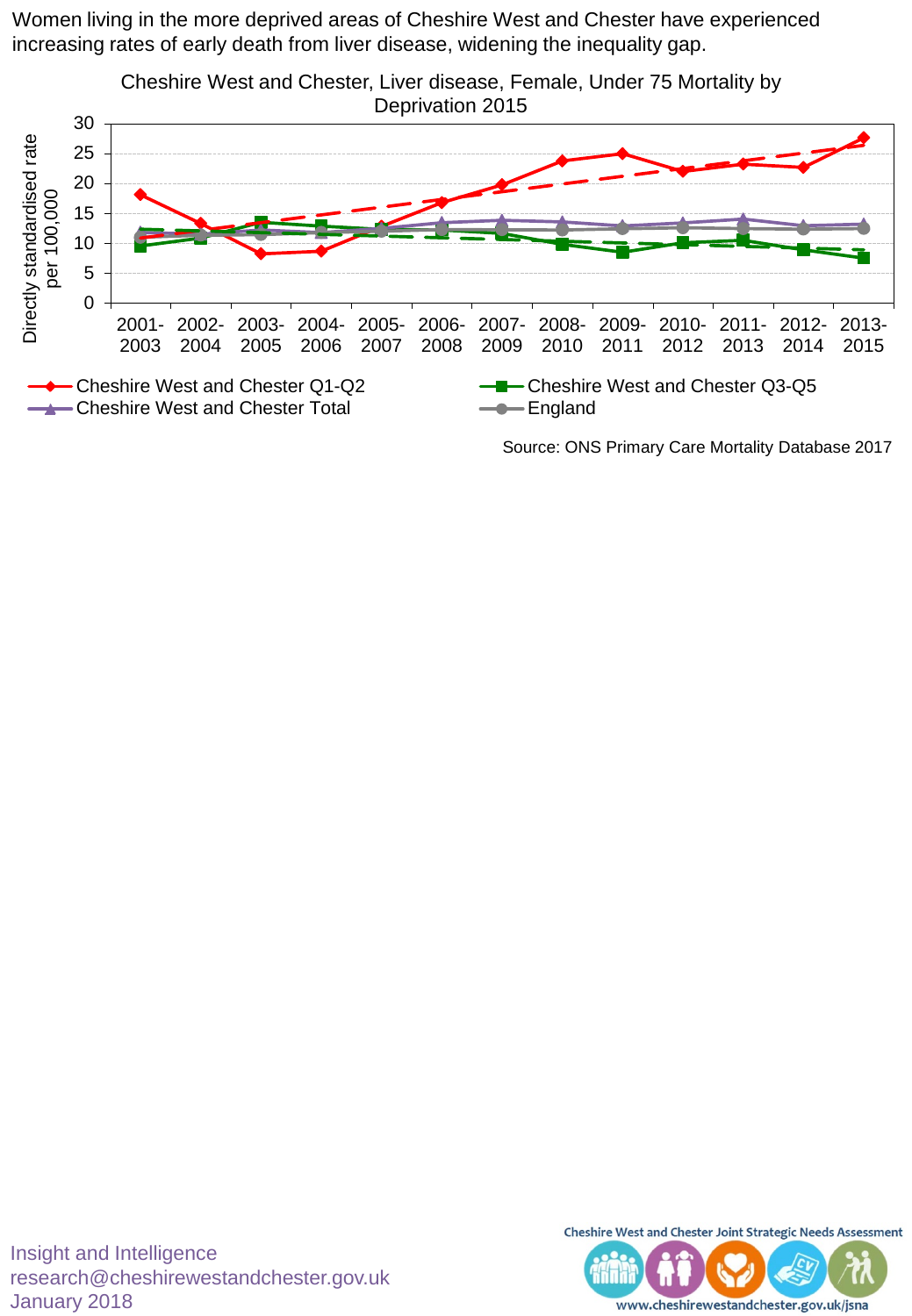## **10. Alcohol related crime**

Key Message - Alcohol related crime in Cheshire West and Chester is significantly lower than the England rate. There were 1,744 alcohol related crimes locally in 2014/15, 80% of which were violent crimes. Alcohol related crime is rising in Cheshire West and Chester. The recorded incidents of domestic violence have increased in Cheshire West and Chester from 1,383 in 2009/10 to 1,778 in 2015/16. Although, incidents involving alcohol has generally been reducing.

#### **10.1 Alcohol related recorded crime**

Estimates based on a methodology used in the Local Alcohol Profiles for England 2014, for calculating alcohol related crime and applied to the Police Recorded Crime open data tables suggest, that in 2014/15 there were 1,744 crimes in Cheshire West and Chester attributable to alcohol. Of these crimes, 1,388 were classified as alcohol-attributable violent crimes (80%).

Cheshire West and Chester's alcohol related crime rate of 5.25 crimes per 1,000 people is significantly lower than the England rate of 6.89 per 1,000. The rates for alcohol related violent and sexual crimes are also significantly lower than England. Of alcohol related crimes, 80% were violent in Cheshire West and Chester. Nationally, 76% of alcohol related crimes were violent. In addition, 3% of alcohol related crimes were sexual crimes in Cheshire West and Chester, similar to the national rate.

Alcohol related crime in Cheshire West and Chester rose by 16% between 2011/12 and 2014/15. Nationally, the rate increased by 9% in the same time period. The rate of alcohol related violent crime increased by 24% in Cheshire West and Chester compared to 22% nationally.

#### **10.2 Alcohol related domestic violence**

Recorded incidents of domestic violence have increased in Cheshire West and Chester from 1,383 in 2009/10 to 1,778 in 2015/16. The proportion of incidents involving alcohol has generally been reducing. In 2009/10, there were 678 incidents, almost half, (49%), of all recorded domestic violence, that involved alcohol. This had reduced to 524 incidents, or 29%, in 2015/16.

Insight and Intelligence research@cheshirewestandchester.gov.uk January 2018



 $CWAC$  ----England Source: Police Recorded Crime Open Data tables, ONS Mid year population estimates

2011/12 2012/13 2013/14 2014/15



Source: Vulnerable Person Assessment Database (VPA) Cheshire Constabulary nt

www.cheshirewestandchester.gov.uk/jsna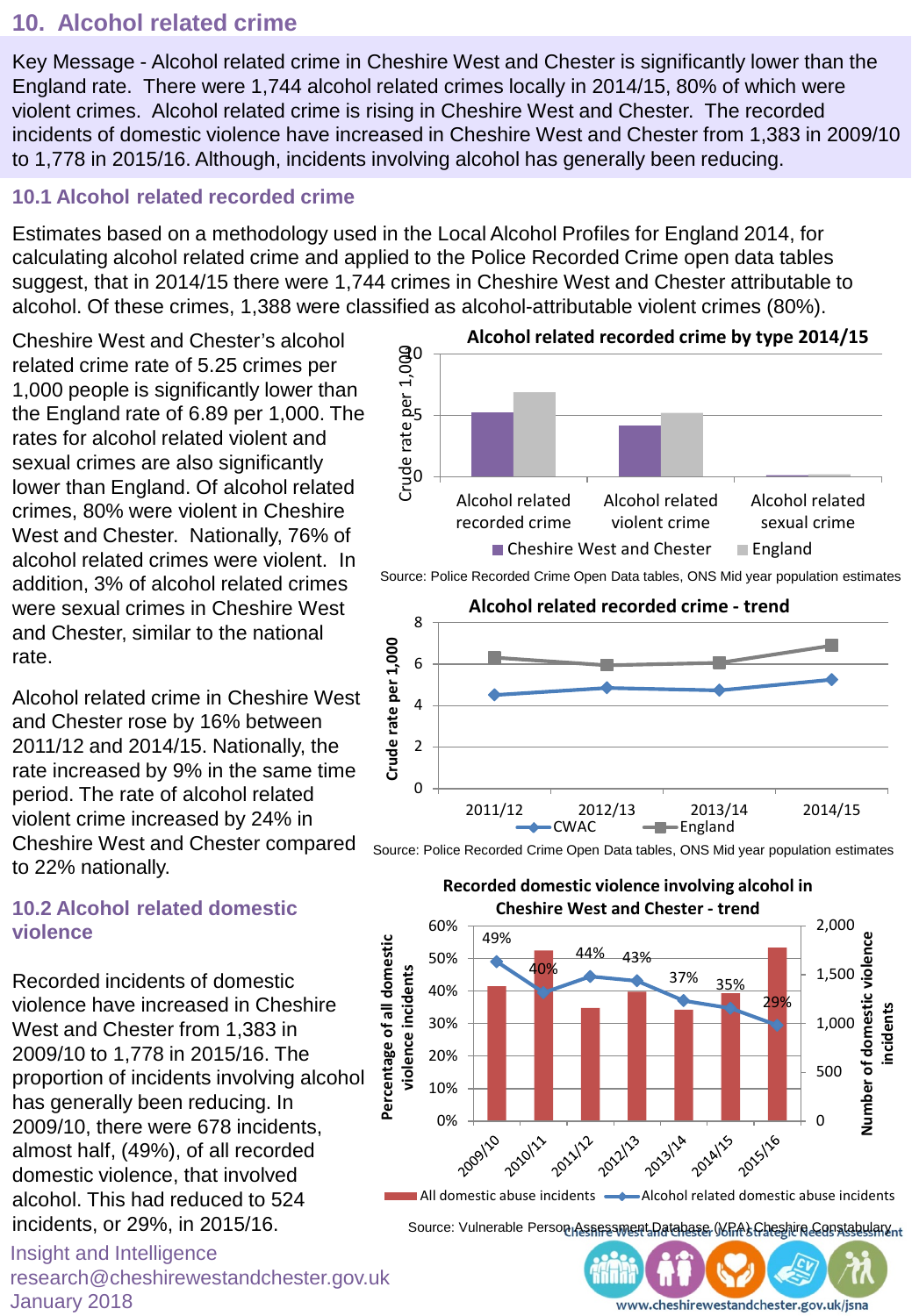## **11. What does alcohol cost Cheshire West and Chester?**

Alcohol costs to Cheshire West and Chester, including to the local NHS, Police, social services and local employers, is estimated at more than £129.4 million per year.

#### **What does alcohol cost Cheshire West and Chester?**

Alcohol costs to Cheshire West and Chester, including to the local NHS, Police, social services and local employers, is estimated at more than £129.4 million per year, or £393 for every man woman and child living in Cheshire West and Chester<sup>22</sup>. The annual cost of alcohol in England is estimated at more than £21 billion, including £3.5 billion to the NHS, crime costs of £7.0 billion, costs to work places of £8.9 billion and £1.7 billion costs to social services<sup>22</sup>.

A breakdown of the annual costs due to alcohol in Cheshire West and Chester includes:

- NHS costs: £27.1 million, that is £82/person living in Cheshire West and Chester;
- Crime costs: £32.9 million, that is £100/person living in Cheshire West and Chester;
- Work place costs: £61.0 million, that is £185/person living in Cheshire West and Chester;
- Social services costs: £9.9 million, that is, £30/person living in Cheshire West and Chester.

The social cost of alcohol related harm is difficult to quantify but alcohol misuse has a significant impact on families and community life. It is widely recognised that alcohol misuse has a negative impact on relationships, which in turn, affects the health and wellbeing of children and young people. In addition, alcohol misuse is associated with worklessness, homelessness and can lead to social exclusion. Across the North West of England, people with low mental wellbeing are significantly more likely to be Higher Risk Drinkers and are significantly less likely to drink at a sensible level<sup>22</sup>.

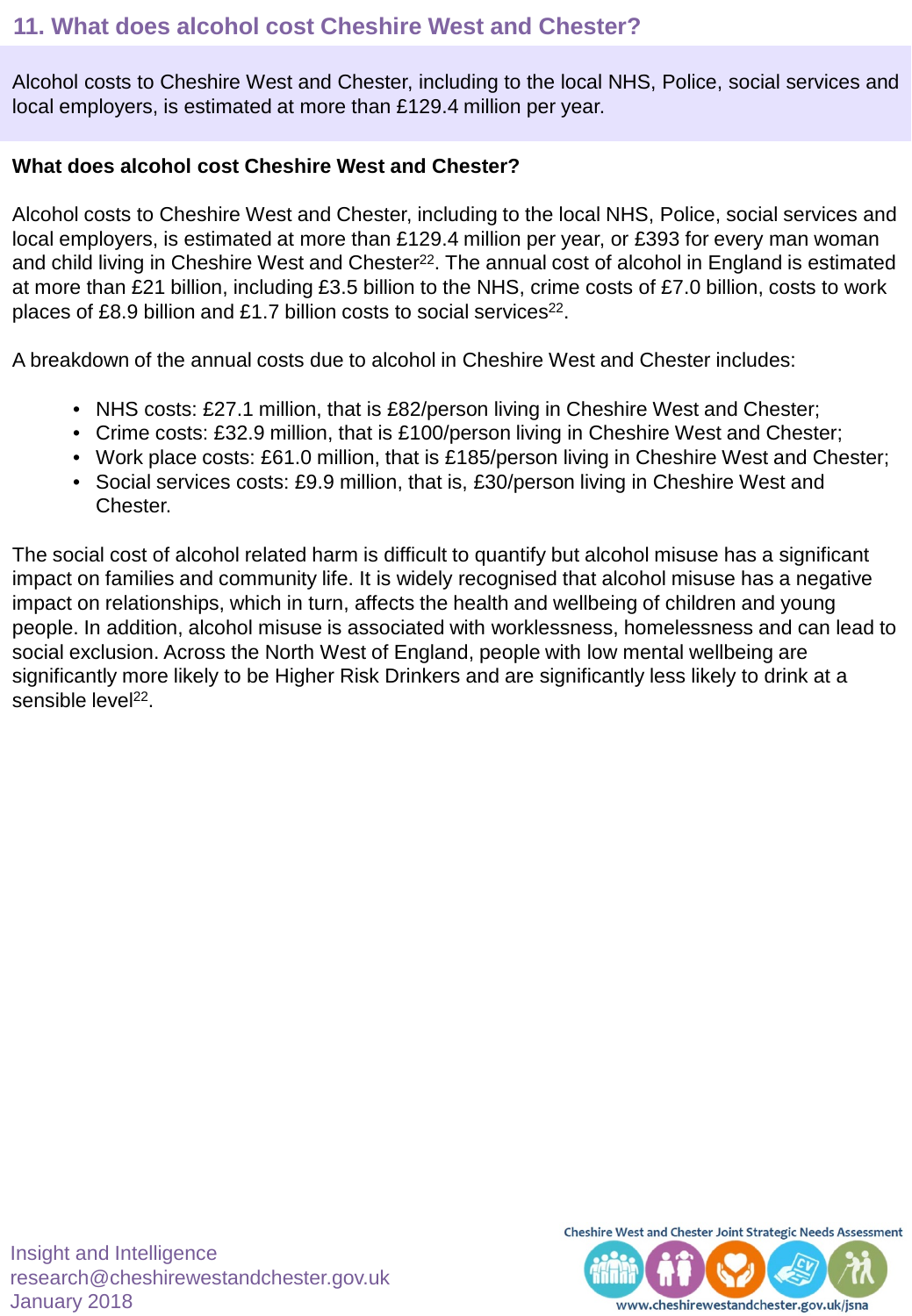## **11. What the evidence says is effective to reduce alcohol-related harm**

In order to reduce alcohol‐related harm in Cheshire West and Chester, it is vital we take an evidence based approach. There has been extensive research and guidance published around reducing alcohol related harm, a brief summary is provided below.

**Providing information and education:** Although playing an important role in increasing knowledge and awareness, there is little evidence to suggest that providing information, education and labels on alcoholic beverages is sufficient to lead to substantial and lasting reductions in alcohol-related harm. Although a popular strategy, education programmes are not cost-effective. Nonetheless, these policies increase public support for more stringent (and effective) policies and labels on alcoholic beverages fulfil a consumer right to be better informed<sup>7</sup>.

Schools play a vital role as promoters of health and wellbeing in the local community as they understand the connections between pupils' physical and mental health, their safety, and their educational achievement, and are well placed to provide good pastoral care, early interventions and a young person friendly link to lifestyle and treatment services. NICE Quality Standards recommend the need for schools and colleges to include alcohol education on their curriculums and highlights the need for head teachers and governors to include staff, parents, carers, children and young people in initiatives to reduce alcohol use<sup>8</sup>.

*Early identification:* There is strong evidence that opportunistic early identification and brief advice (Alcohol IBA) is effective in reducing alcohol consumption and related problems. NICE has recommended widespread implementation of early identification and brief advice in a range of settings, including, health and social care<sup>9</sup>. However, success depends on large-scale implementation and funding streams, without which, IBA are less effective.

*Treatment:* NICE has published detailed guidelines on the identification, assessment and management of harmful drinking and alcohol dependence. These guidelines recommend improved access to effective interventions delivered by specialist services. These include psychological interventions and community-based assisted withdrawal programmes<sup>10</sup>. Alcohol treatment has been shown to be highly cost effective; for every £1 spent in treatment, the public sector saves £5<sup>10</sup>. The Royal College of Physicians recommends that every acute hospital have Alcohol Liaison Nurses to manage patients with alcohol problems within the hospital and liaise with community services<sup>11&7</sup>.

**Price of alcohol:** There is overwhelming evidence that increasing the price of alcohol through measures, such as, introducing a Minimum Unit Price, and, taxation reduces alcohol intake7. There is also clear evidence that reductions in alcohol consumption, achieved through price increases, translate into a reduction in alcohol‐related deaths and illness, traffic crash fatalities, drink driving, sexually transmitted infections, incidence of risky sexual behaviour, other drug use and violent crime. The reverse is also true; price cuts significantly increase harm<sup>12</sup>. An important study from the University of Sheffield has worked out that setting a minimum cost of 50p per unit of alcohol means that nationally, each year, there would be 98,000 fewer hospital admissions, 3,000 lives will be saved and there will be 40,000 fewer crimes<sup>13</sup>. Implementing a minimum unit price is a highly targeted measure which improves the health of the heaviest drinkers, those experiencing the greatest amount of harm, whilst having a negligible impact on moderate drinkers and the on-trade7.

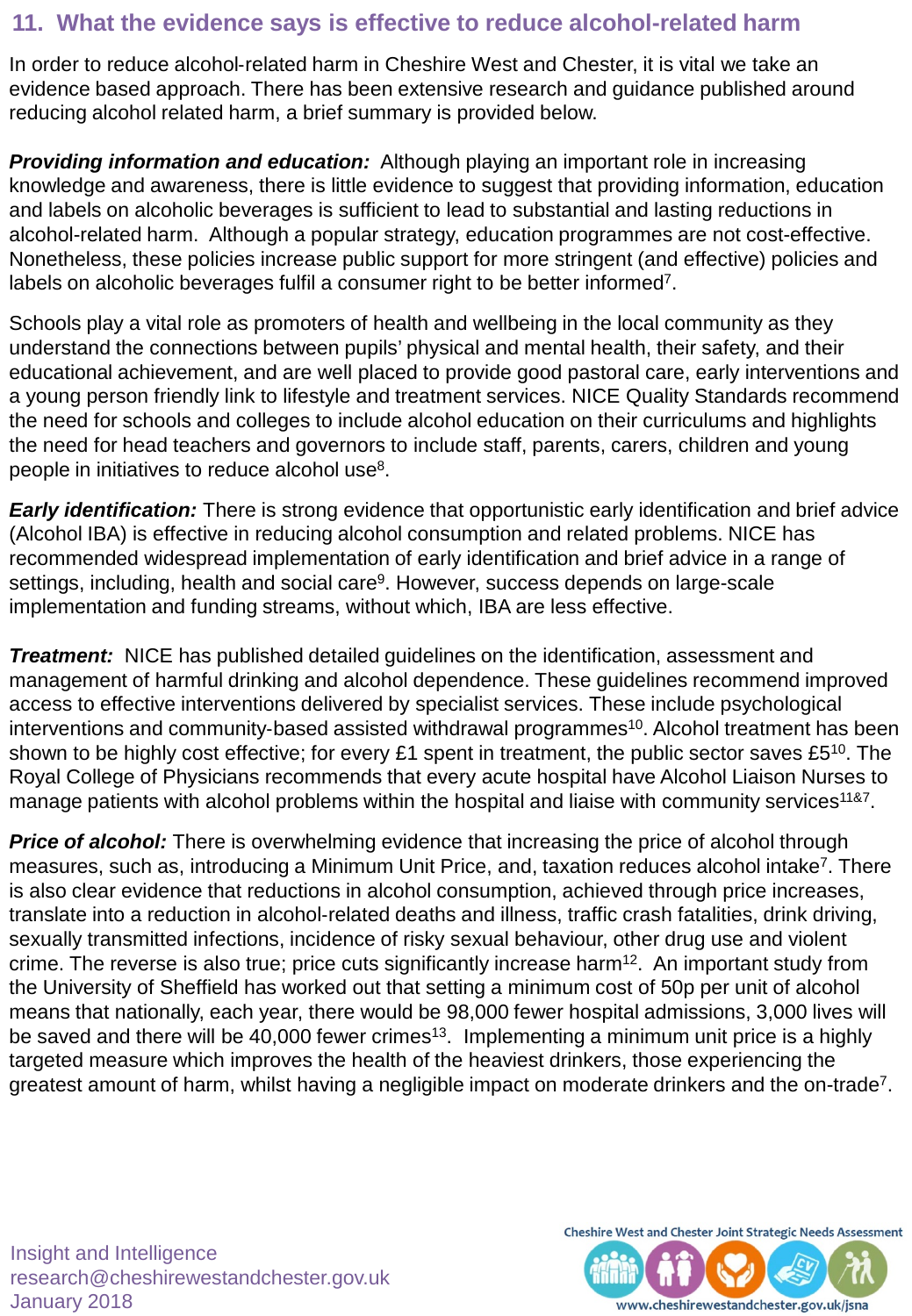**Promotion of alcohol:** The strongest evidence for the impact of marketing comes from reviews of longitudinal and cohort studies of children which consistently report that exposure to alcohol marketing increases the risk that children will start to drink alcohol, or, if they already drink, will consume greater quantities. While the relationship between marketing and child alcohol consumption does not directly provide evidence that limiting marketing will reduce consumption, the evidence is sufficient to support policies that reduce children's exposure to marketing<sup>7</sup>.

*Availability of alcohol:* Policies that sufficiently reduce the hours during which alcohol is available for sale, particularly late night on-trade sale, can substantially reduce alcohol-related harm in the night-time economy. When simultaneously enforced and targeted at the most densely populated areas, this policy is cost-effective<sup>7</sup>. NICE have recommended that legislation on licensing should be revised, to include protection of the publics' health as one of its objectives<sup>14</sup>. NICE Quality Standards emphasise the role of Trading Standards in reducing alcohol related harm within communities by reducing under-age sales<sup>8</sup>.

*Reducing drink-driving:* Enforced legislative measures to prevent drink-driving are effective and cost-effective. Policies which specify lower legal alcohol limits for young drivers are effective at reducing casualties and fatalities in this group, and, are cost-saving. Reducing drink-driving is an intrinsically desirable societal goal and is a complementary component to a wider strategy that aims to influence drinkers to adopt less risky patterns of alcohol consumption7.

#### *Reducing alcohol*‐*related crime and disorder and promoting a vibrant and diverse night time economy*

There has been a range of projects across the UK designed to reduce Blue Light activity, such as, alcohol related assaults, antisocial behaviour, repeat ambulance callouts etc., and there is strong and/or emerging evidence that three types of projects are yielding good results, these are:

- Developing data flows and analysis across partnerships, in particular, the Police and hospital trusts e.g. the Cardiff Model;
- Voluntary Ban on High Strength Alcohol There are a growing number of projects, these include Manchester, Ipswich, Plymouth etc., and many local authorities across the North West include this approach as day-to-day business; and
- Alcohol Concern's Blue Light Project approach to high impact, change resistant drinkers.

The projects involving a voluntary ban on high strength alcohol are most effective where there are high levels of street drinking in well-defined areas, involving specific products. The approach was reviewed by a sub-group of the Community Safety Partnership in 2016, which concluded, the approach was not currently appropriate for Cheshire West and Chester, although, the group recognised there may be a need to revisit this, if a specific issue was identified.

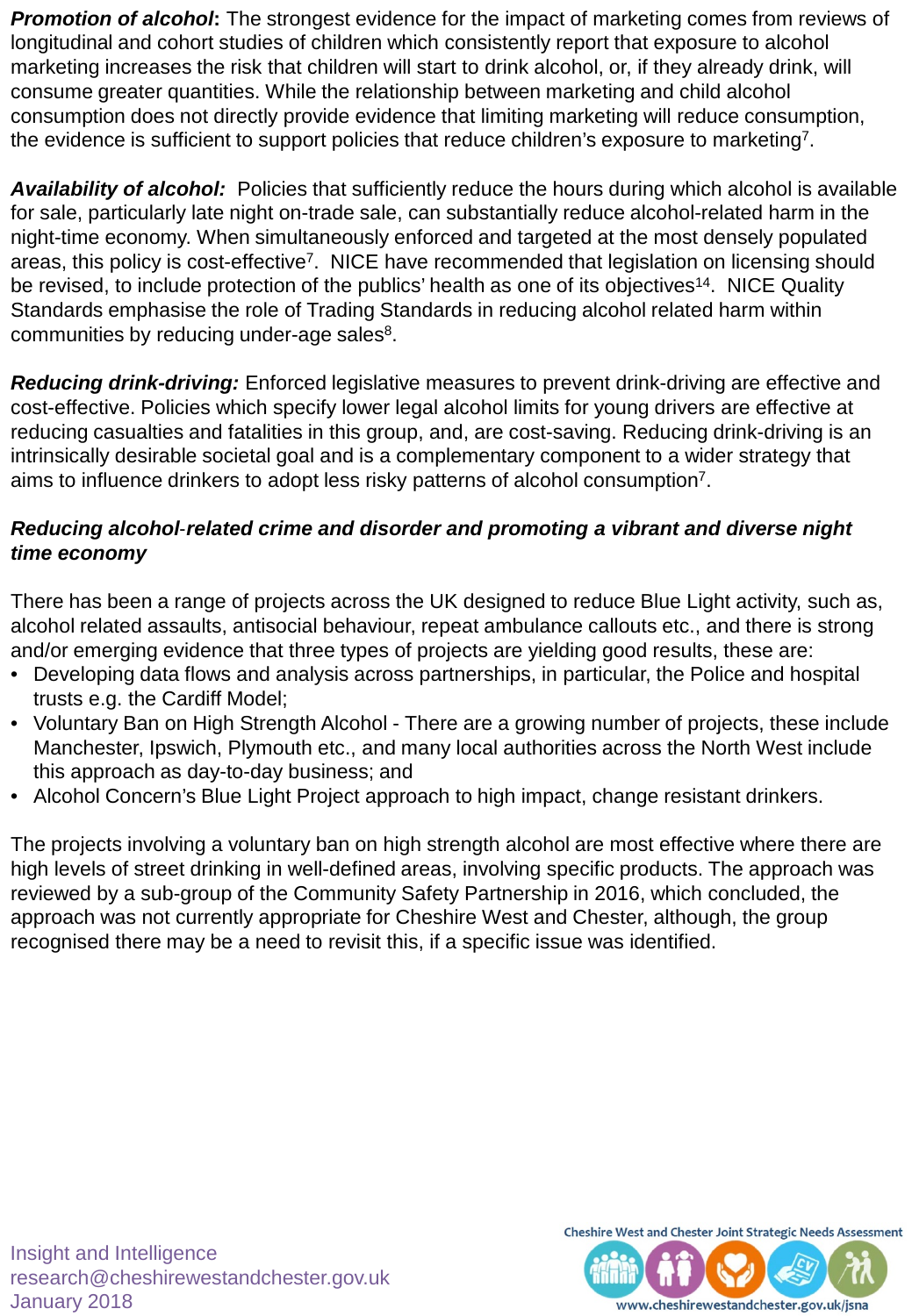The other two types of initiatives have the potential to reduce alcohol related harm within our local communities. Other key policy tools and interventions that can reduce the problems associated with alcohol, crime and disorder and the night time economy include<sup>15</sup>:

- Alcohol pricing;
- Licensing;
- Outlet density and mix;
- Monitoring and enforcement;
- Licensing hours;
- Premise design and operations;
- Glassware management within premises;
- Manager and staff training;
- Accreditation and awards;
- Environment within the premises (covering capacity, layout, seating, games, food, and general atmosphere);
- Public realm design;
- CCTV;
- Street lighting;
- Active frontages;
- Public toilet provision;
- Glassware management outside premises;
- General layout;
- Policing (covering targeted policing, street policing, third party policing, transport policing, anti-social behaviour/drink banning orders and alcohol arrest referral schemes);
- Transport (covering buses, taxis and parking); and
- Public education campaigns and community engagement.

*In general:* The most effective approaches seem to be those that consist of several policy elements, or, are multi-component approaches guided by evidence on the local needs and demand. In addition, there is very strong evidence that close partnership working through a local Alcohol Harm Reduction Partnership is an essential element in reducing alcohol related harm5.

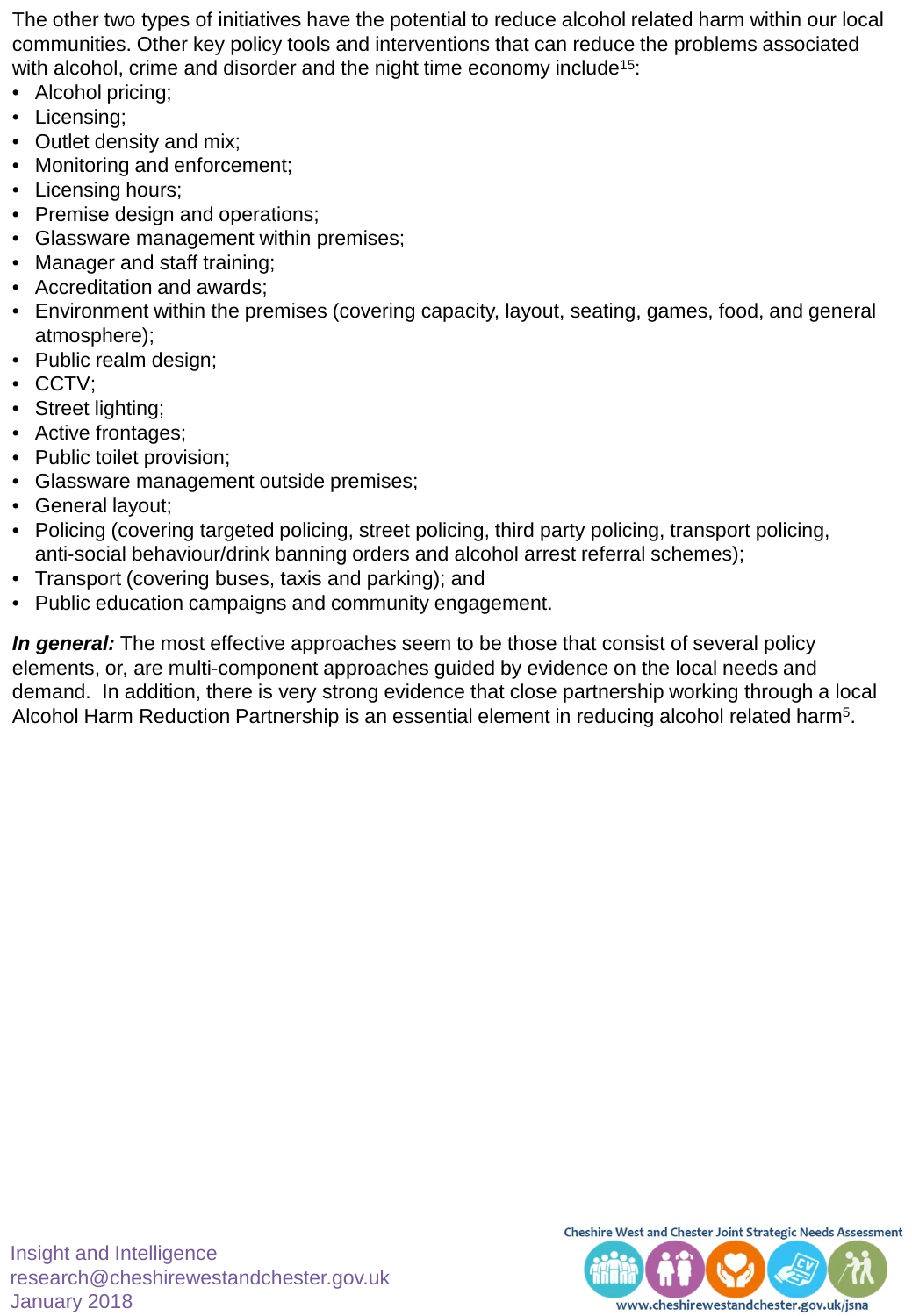## **12 Assets**

Community assets are key to the development and sustainability of recovering communities, treatment services linked to recovery groups, local GPs, pharmacies and third sector organisations (such as, Age UK, CAB, Alcoholics Anemones, homeless services), lifestyle services, mental health and wellbeing services, faith groups, housing providers etc., are all vital interlinked elements that support recovery of individuals and communities, some of these are shown on the map below. In general, people with alcohol issues living in our less deprived areas are more resilient than those in our less affluent areas, given this, reducing inequalities across Cheshire West and Chester is key to reducing alcohol related harm and supporting recovery within communities.



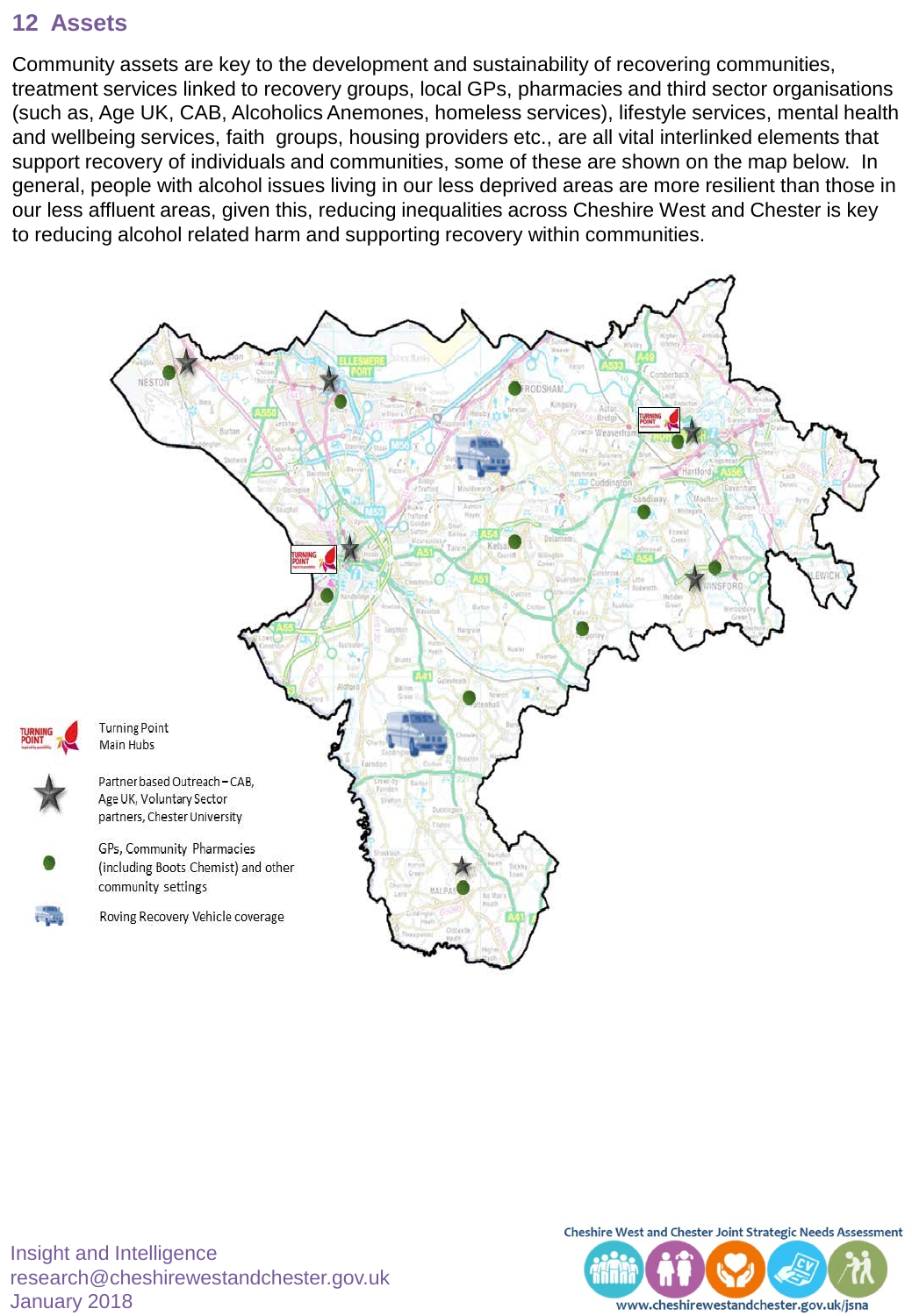## **13 What needs might be unmet?**

In general, there is difficulty in identifying un-met need within our communities due to issues with the availability of data and lack of local insight work. The analysis provided in the JSNA suggests that the needs of increasing and high risk drinkers are not being met and that more should be done in the way of early intervention. There are a number of well established high risk groups e.g., Deprived Communities, the LGBT population, the homeless population, offenders etc., (see section 5), where there is a high likelihood that the need is not being fully met. In addition, work by Alcohol Concern nationally, with change resistant drinkers, suggests that more could be done to encourage this group to engage with recovery services. Historically, it has been recognised that the needs of people with a dual diagnosis of high risk drinking/alcohol dependency and mental health may not be fully met and work should be undertaken to understand the level of need locally. Estimates suggest that there are a number of babies affected by alcohol consumption during pregnancy and work should be undertaken to raise awareness of the issues. Finally, there has been a major change in drinking habits over the last thirty years, with people now consuming more alcohol and drinking more in the home, given this, more older people, (over 65 years of age), may be drinking at levels that could seriously impact on their health, exasperate long-term conditions, lead to falls, impact on cognitive functioning or have adverse effects on those on prescription medication. Therefore, it is recommended that some local research is undertaken to better understand alcohol related harm in this age group.

## **13 What are the challenges in meeting needs**

The six key challenges to tackling Alcohol Related Harm across Cheshire West and Chester are:

- Drinking at harmful levels has become in-ground within our culture; there is a fundamental need to address this problem;
- The need to increase partnership working, including developing a Local Harm Reduction Partnership;
- Increasing work on prevention and early detection against a backdrop of reducing Public Sector Resources;
- Improving data and intelligence on alcohol related harm, including: Cardiff Model data in order to improve safety within the night-time economy;
- Developing a Making Every Contact Count approach within all organisations to make Alcohol, Harm Reduction everyone's business; and
- Shaping specialist alcohol services so they meet the needs of the population, whilst being effective and cost-effective.

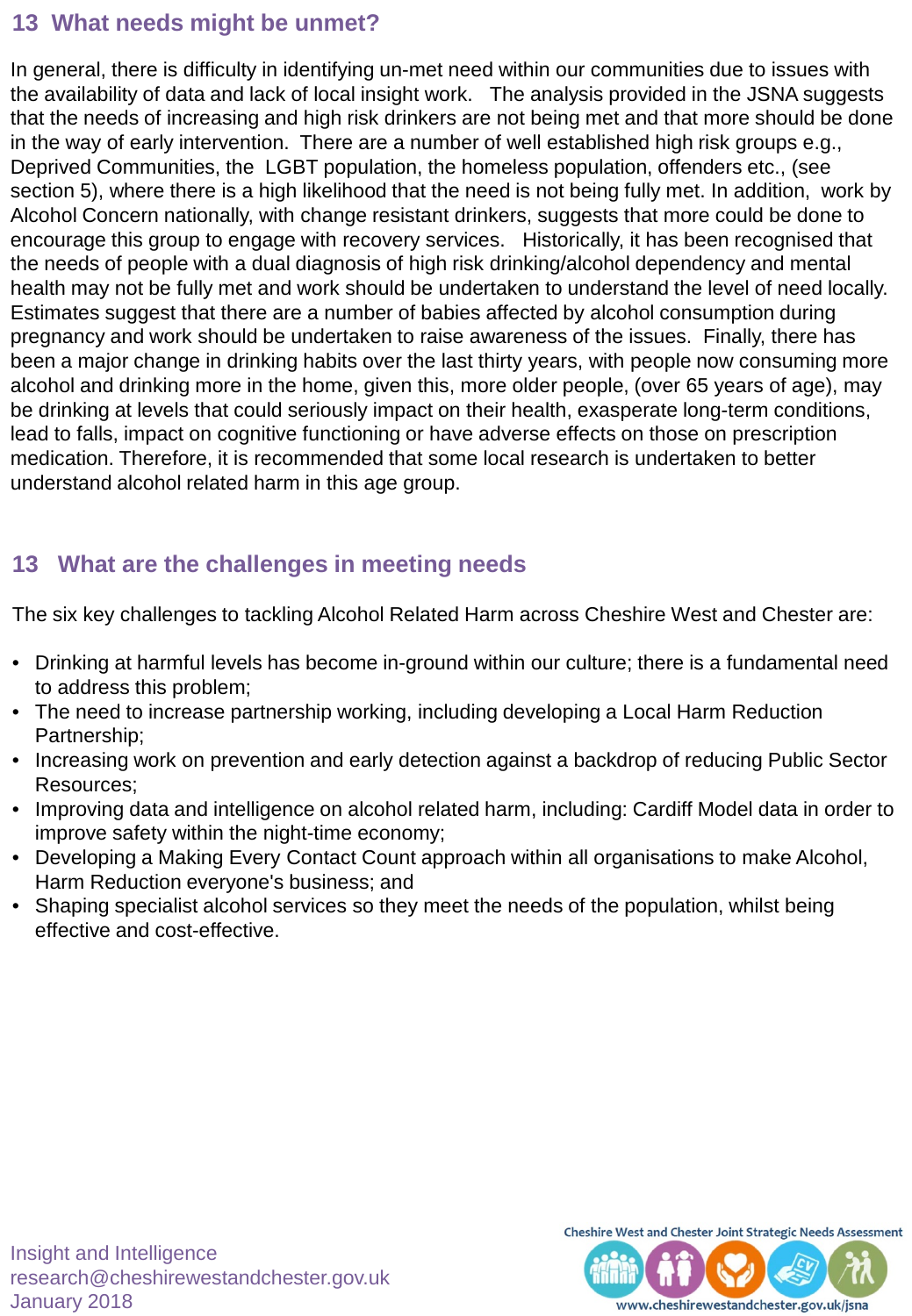## **14 Discussion**

The availability, affordability and the heavy marketing of alcohol have fuelled the rise of excessive alcohol consumption and normalised a drinking culture within society. Problems associated with alcohol include, liver disease, late-night violence, several cancers, triggering of mental health issues, a driver of domestic violence and a leading risk factor for premature death. Alcohol is 54% more affordable than in 1980 which has driven high levels of alcohol consumption within our communities<sup>24</sup>. Supermarkets often use heavy discounts, frequently selling alcohol cheaper than a bottle of water. Whilst figures over recent years have suggested a modest drop in overall consumption, we are still drinking at historically high levels  $24$ .

In Cheshire West and Chester, 221,645 residents, over the age of 18 years, drink alcohol, of these, 29% drink at levels which could harm their health. Furthermore, the rate of binge drinking in Cheshire West and Chester is above the national average, with an estimated 60,800 residents regularly binge drinking. The impact of excessive alcohol consumption can be seen clearly within the JSNA analysis which shows that there are over 2,000 alcohol related admissions, per year, to local hospitals, and, the years of life lost due to alcohol is higher than the national average. It is clear that the misuse of alcohol is having a serious impact on NHS resources and there is a need to re-focus on prevention and early detection. Key to this is adopting a Making Every Contact Count approach, where all public facing staff in health and social care and partner agencies e.g., Police, are trained in Alcohol Harm Identification and Brief Advice which is an evidence based approach to reducing the harm caused by alcohol.

Unfortunately, we were unable to provide an analysis of A&E data relating to alcohol in this JSNA, this is due to changes in the way the data is recorded and a lack of routine data being provided to partner organisations. However, historic A&E data showed that 1 in 20 people attending A&E at the Countess of Chester Hospital were due to alcohol misuse, (see appendix A). The lack of A&E data across Cheshire West and Chester needs to be addressed as a matter of urgency.

Our analysis showed that alcohol related crime in Cheshire West and Chester is significantly lower than the rate for England, however, the rate has been increasing over time. Although, this is a positive message, there are still around 5 alcohol related crimes everyday in Cheshire West and Chester, of these, 80% will be violent crimes. Given this, Alcohol Harm Reduction needs to remain a key priority for the Community Safety Partnership.

Since February 2015, Alcohol Services across Cheshire West and Chester have been provided through a single provider, delivering an alcohol and drug treatment/recovery service. According to the National Drug Treatment Monitoring Service, there were 465 people engaged in alcohol treatment in Cheshire West and Chester during 2016-17. The numbers of clients in treatment have fallen significantly over the last four years. The percentage of people who received treatment within three weeks of engaging with services is lower than the national average but on a positive note the number of people re-presenting to service within six months is lower than the national average. As with all council services, the Substance Misuse Service will be reviewed as part of the commissioning cycle and the evidence suggests a need to ensure the services are linked to other lifestyle services, ensure there is adequate provision for people with dual diagnoses of alcohol and mental health issues, whilst ensuring the service is both effective and cost effective.

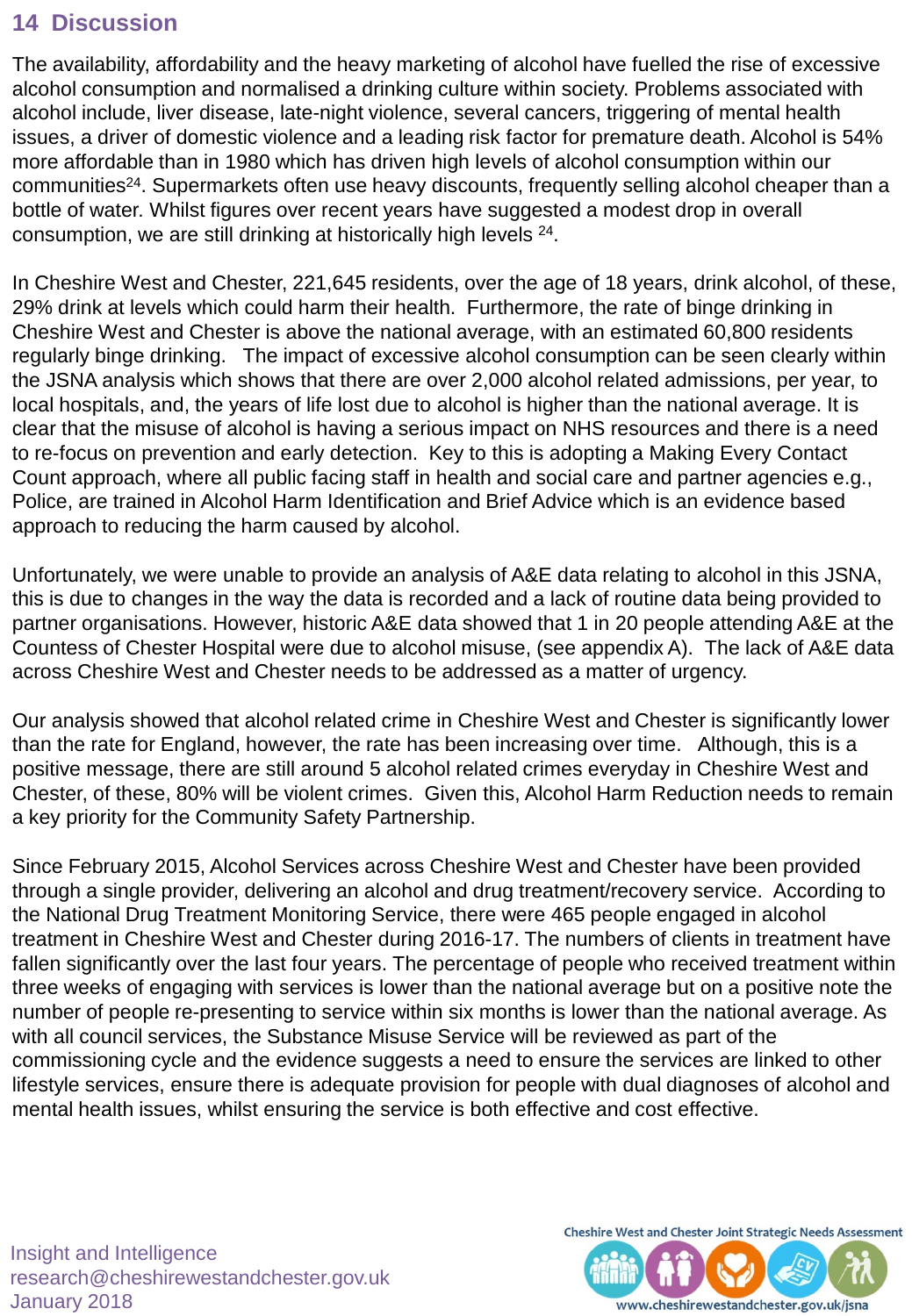## **15 Discussion** *(continued)*

There is a large and detailed evidence base relating to alcohol harm reduction and all local partners should be using this to drive forwards the Alcohol Harm Reduction agenda (Section 11). This evidence base includes: Guidelines from the National Institute for Health and Care Excellence on treatment and Brief Intervention, and a large scale review of evidence from Public Health England. Key, high impact measures that need to be adopted and/or strengthened across Cheshire West and Chester, include: developing a local Alcohol Harm Reduction Partnership; wider recognition of the role of local communities and industry in tackling alcohol-related issues; the training of health and social care professionals in the provision of early identification and brief alcohol advice. In addition, as motioned above, there is a need to improve local intelligence, so that decisions taken about the sale of alcohol and the management of the evening economy and nighttime economy are based on reliable data. As a longer term policy option, there is strong evidence that the introduction of a minimum price of at least 50p per unit for all alcohol sales, would significantly decrease alcohol related harm in some of the most vulnerable groups and it is recommended that all partner organisations support this approach.

In general, there is strong evidence that policies which sufficiently reduce the hours during which alcohol is available for sale, particularly late night on-trade sale, can substantially reduce alcoholrelated harm in the night-time economy when simultaneously enforced and targeted at the most densely populated areas. In addition, a local survey also indicated that a large proportion of residents avoid towns and the city centre due to the drunken behaviour of others. Given this, there is a need to consider how we balance the need for a thriving evening and night-time economy, whilst reducing the negative impact of alcohol on our population.

Finally, alcohol misuse in Cheshire West and Chester is estimated to cost more than £129 million a year and impacts across all public sector organisations, at a time when the public sector is struggling to resource essential services. Moving forward, all organisations need to deal with alcohol related harm as a priority whilst working with our communities to foster a safer and healthy relationship with alcohol and minimise the level of harm.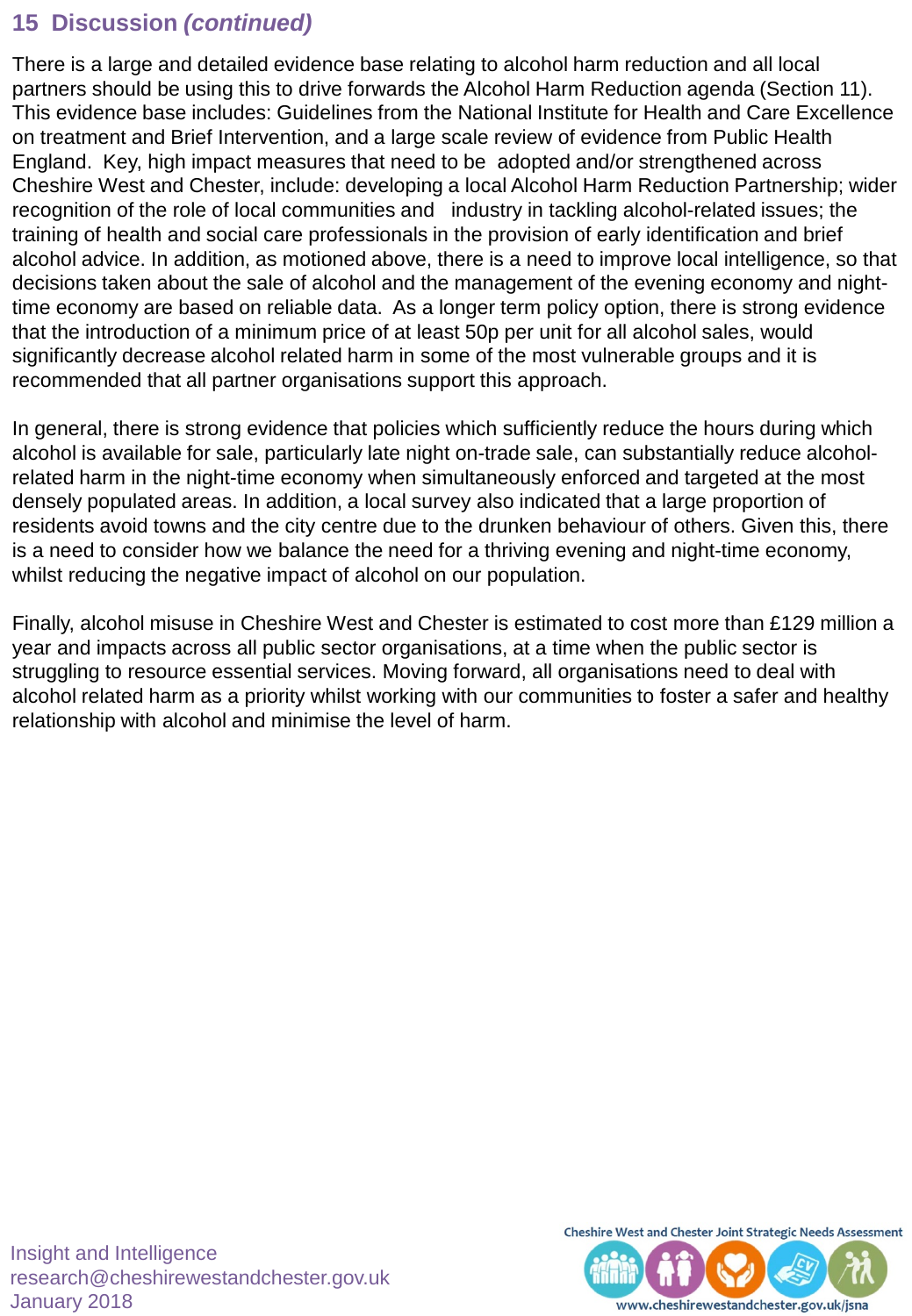## **References**

1 - The Government's Alcohol Strategy (2012) [https://www.gov.uk/government/publications/alcohol](https://www.gov.uk/government/publications/alcohol-strategy-)[strategy-](https://www.gov.uk/government/publications/alcohol-strategy-)

2 - Government Drug Strategy (2010) [https://www.gov.uk/government/publications/drug-strategy-](https://www.gov.uk/government/publications/drug-strategy-2010)[2010](https://www.gov.uk/government/publications/drug-strategy-2010)

3 - Health First: An evidence based alcohol strategy for the UK <http://www.stir.ac.uk/media/schools/management/documents/Alcoholstrategy-updated.pdf>

4 - Licensing Act 2003<http://www.legislation.gov.uk/ukpga/2003/17/contents>

5 - Police Reform Act and Social Responsibility Act 2011 [http://www.legislation.gov.uk/ukpga/2011/13/pdfs/ukpga\\_20110013\\_en.pdf](http://www.legislation.gov.uk/ukpga/2011/13/pdfs/ukpga_20110013_en.pdf)

6 - Modern Crime Prevention Strategy 2016 <https://www.gov.uk/government/publications/modern-crime-prevention-strategy>

7 - The Public Health Burden of Alcohol and the Effectiveness and Cost-Effectiveness of Alcohol Control Policies**:** An evidence review (2016). [https://www.gov.uk/government/publications/the](https://www.gov.uk/government/publications/the-public-health-burden-of-alcohol-evidence-review)[public-health-burden-of-alcohol-evidence-review](https://www.gov.uk/government/publications/the-public-health-burden-of-alcohol-evidence-review)

8 **-** Alcohol: preventing harmful use in the community QS83: *[https://www.nice.org.uk/guidance/](https://www.nice.org.uk/guidance/qs83)***[qs83](https://www.nice.org.uk/guidance/qs83)**

9 - NICE public health guidance 24: Preventing harmful drinking [www.nice.org.uk](http://www.nice.org.uk/)

10 - 4 - NICE clinical guideline 115: Diagnosis, assessment and management of harmful drinking and alcohol dependence [www.nice.org.uk](http://www.nice.org.uk/)

11 - Department of Health: Commissioning to improve the outcome for people at risk of alcohol-related harm [http://www.alcohollearningcentre.org.uk/\\_library/BACKUP/DH\\_docs/Alcohol-](http://www.alcohollearningcentre.org.uk/_library/BACKUP/DH_docs/Alcohol-Signs_For_Improvement1.pdf)[Signs\\_For\\_Improvement1.pdf](http://www.alcohollearningcentre.org.uk/_library/BACKUP/DH_docs/Alcohol-Signs_For_Improvement1.pdf)

12 - Health First: An evidence based alcohol strategy for the UK <http://www.stir.ac.uk/media/schools/management/documents/Alcoholstrategy-updated.pdf>

13 - Minimum Price [http://minimumpricing.info/how](http://minimumpricing.info/how‐does‐a‐50p‐minimum‐unitprice‐help/)[‐](http://minimumpricing.info/how‐does‐a‐50p‐minimum‐unitprice‐help/)[does](http://minimumpricing.info/how‐does‐a‐50p‐minimum‐unitprice‐help/)[‐](http://minimumpricing.info/how‐does‐a‐50p‐minimum‐unitprice‐help/)[a](http://minimumpricing.info/how‐does‐a‐50p‐minimum‐unitprice‐help/)[‐](http://minimumpricing.info/how‐does‐a‐50p‐minimum‐unitprice‐help/)[50p](http://minimumpricing.info/how‐does‐a‐50p‐minimum‐unitprice‐help/)[‐](http://minimumpricing.info/how‐does‐a‐50p‐minimum‐unitprice‐help/)[minimum](http://minimumpricing.info/how‐does‐a‐50p‐minimum‐unitprice‐help/)[‐](http://minimumpricing.info/how‐does‐a‐50p‐minimum‐unitprice‐help/)[unitprice](http://minimumpricing.info/how‐does‐a‐50p‐minimum‐unitprice‐help/)[‐](http://minimumpricing.info/how‐does‐a‐50p‐minimum‐unitprice‐help/)[help/](http://minimumpricing.info/how‐does‐a‐50p‐minimum‐unitprice‐help/)

14 - NICE public health guidance 24: Alcohol‐use disorders: preventing harmful drinking [www.nice.org.uk](http://www.nice.org.uk/)

15 - Greater London Authority. Alcohol consumption in the night‐time economy [https://www.london.gov.uk/sites/default/files/gla\\_migrate\\_files\\_destination/wp55-glossary.pdf](https://www.london.gov.uk/sites/default/files/gla_migrate_files_destination/wp55-glossary.pdf)

16 - Cheshire West and Chester Health and Wellbeing Strategy 2015 -2020. [https://www.cheshirewestandchester.gov.uk/SearchResults.aspx?q=Cheshire+West+and+Chester+](https://www.cheshirewestandchester.gov.uk/SearchResults.aspx?q=Cheshire+West+and+Chester+Health+and+Wellbeing+Strategy+) [Health+and+Wellbeing+Strategy+](https://www.cheshirewestandchester.gov.uk/SearchResults.aspx?q=Cheshire+West+and+Chester+Health+and+Wellbeing+Strategy+)

17.- Buffin, J, Roy, A, Williams, H and Winter, A. Part of the Picture: lesbian, gay and bisexual people's alcohol and drug use in England (2009-2011), 2013

18 - Hidden Needs. Identifying Key Vulnerable Groups in Data Collections: Vulnerable Migrants, Gypsies and Travellers, Homeless People and Sex Workers, 2014, Aspinal, P, University of Kent

19 - Cheshire West and Chester Homelessness Strategy 2010-15, 2010, Cheshire West and Chester **Council** 

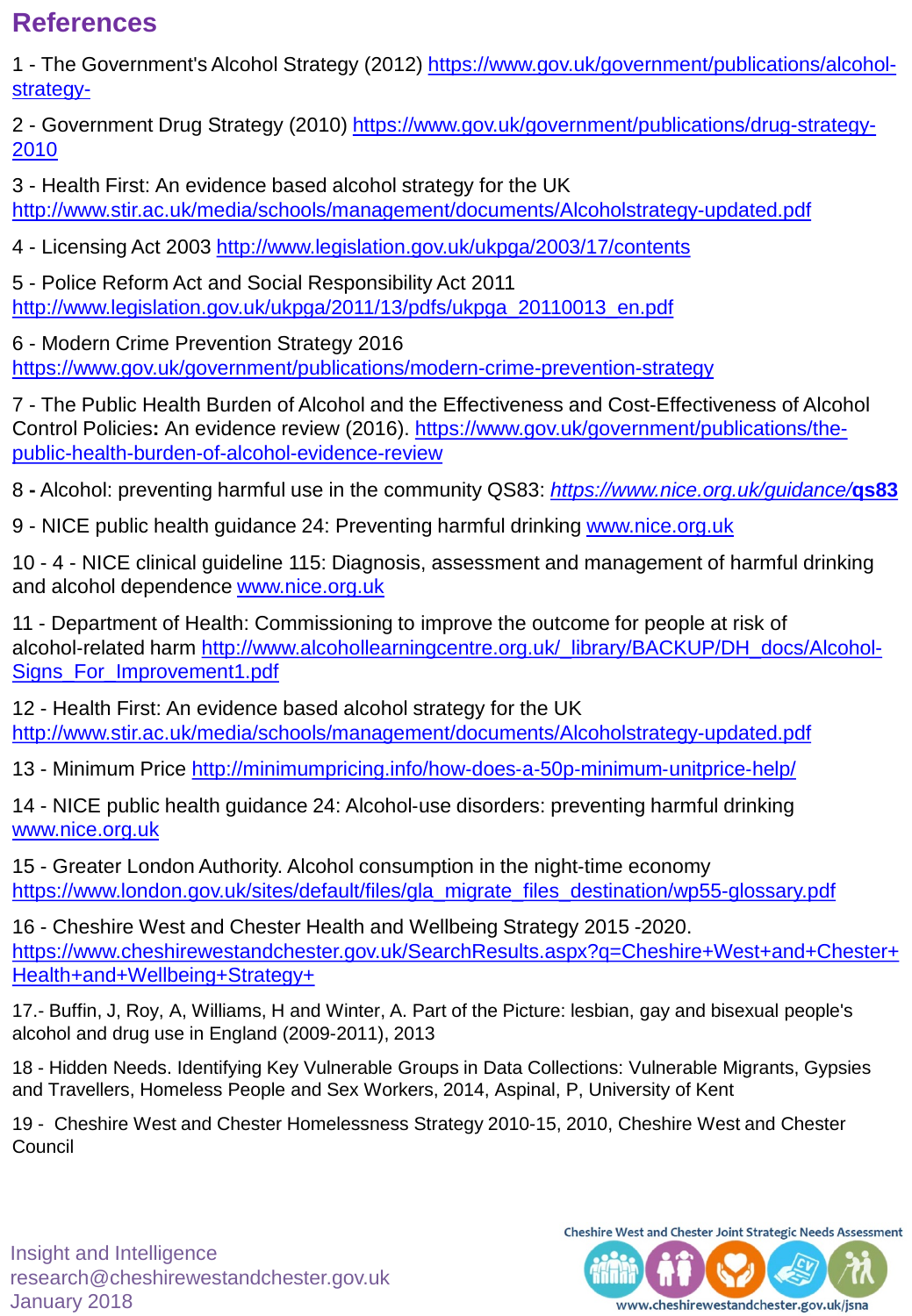## **References**

20 - Deacon et al (2010) North West Mental Wellbeing Survey 2009 [http://www.nwph.net/nwpho/publications/NorthWestMentalWellbeing%20SurveySummary.pdf](http://www.nwph.net/nwpho/publications/NorthWestMentalWellbeing SurveySummary.pdf)

21 - Smoking, drinking and drug use among young people in England in 2013, 2014, Health and Social Care Information Centre

22 - Health needs assessment of offenders in the community: Cheshire East, Cheshire West and Chester, Warrington and Wirral, 2013, NHS Cheshire Warrington and Wirral.

23 - North West Mental Wellbeing Survey 2012-2013, Public Health England. [http://nwph.net/nwpho/Publications/NW%20MWB\\_PHE\\_Final\\_28.11.13.pdf](http://nwph.net/nwpho/Publications/NW MWB_PHE_Final_28.11.13.pdf)

24 - Champs Public Health collaborative (2016) Alcohol Factsheet.

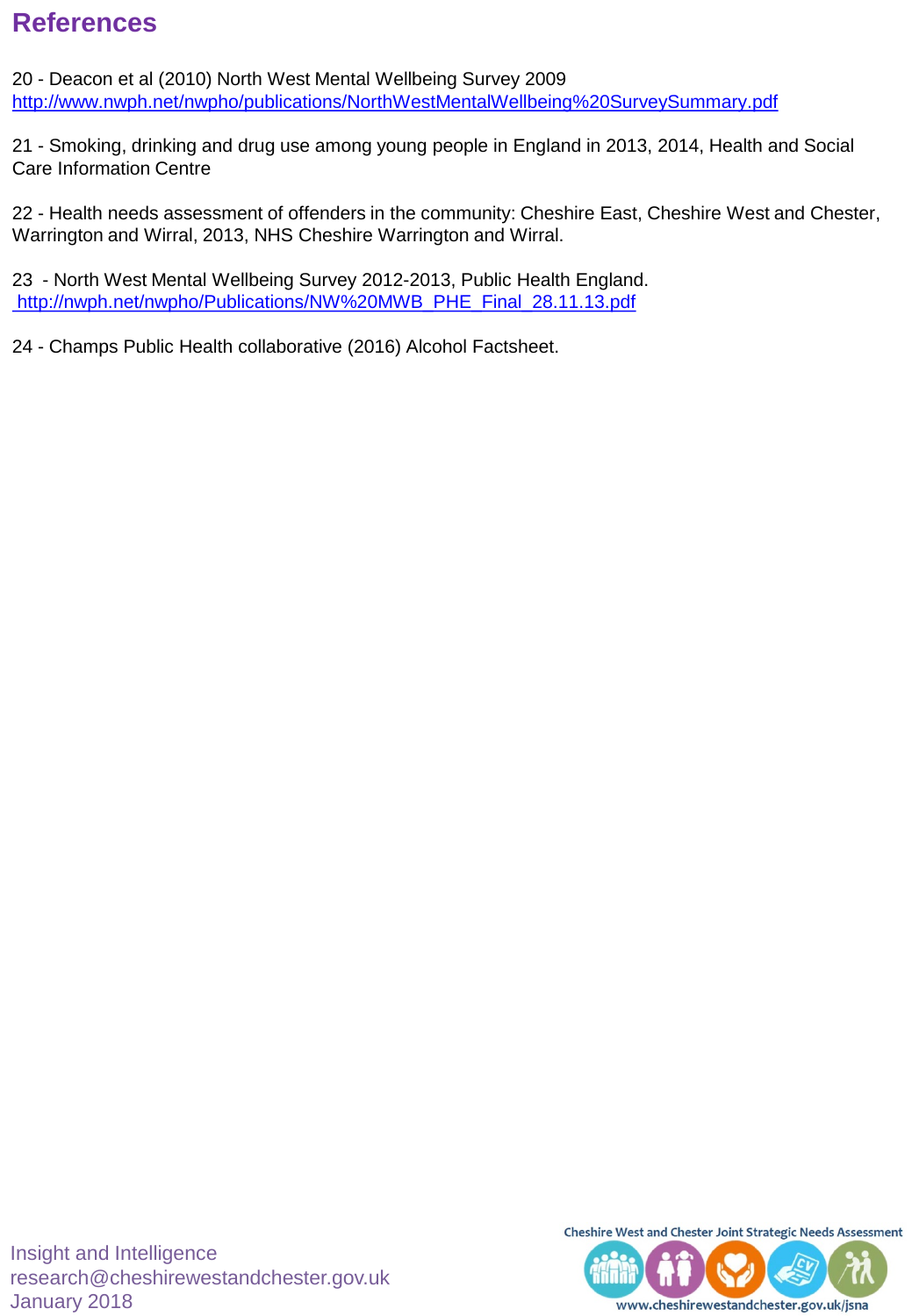## **Appendix I – Changes to methodology to calculate alcohol attributable fractions**

Much of the data used to produce this summary comes from the Local Alcohol Profiles for England, updated for 2017. There have been a number of changes to the methodologies used to calculate certain indicators presented in the Local Alcohol Profiles for England 2017.

Changes to the alcohol attributable fractions – In 2014, the alcohol attributable fractions that are applied to mortality and hospital admission data were updated to take into account new epidemiological evidence for the association between alcohol consumption and health-related outcomes. This exercise resulted in some important changes to the number of health conditions and external causes that are identified as being alcohol related and also a recalculation of the attributable fractions for some of the existing health measures.

Changes to the alcohol related hospital admission and admission episodes for alcohol related conditions indicators – In 2013 Public Health England announced that the current indicator for admission episodes for alcohol related conditions (previously National Indicator 39) would be supplemented by a new indicator. The Local Alcohol Profiles for England 2017 includes both the old (broad) indicator and the new (narrow) indicator. The broad indicator considers all codes (primary and any secondary codes) that are recorded in relation to a patient's admission record, and if any of these codes has an alcohol-attributable fraction then that admission would form part of the alcohol related admission total. The narrow indicator seeks to count only those admissions where the primary code has an alcohol-attributable fraction. Although alcohol-attributable fractions exist for external cause codes (such as 27 per cent of assaults), these cannot be recorded as a primary code so the new indicator also includes admissions where the primary code does not have an alcohol-attributable fraction but where one of the secondary codes is an external cause code with an alcohol-attributable fraction. This represents a narrower measure.

Changes to the European standard populations – In 2009 the European standard population was revised in recognition that the European population is ageing. This methodological change will cause age standardised mortality/hospital admission rates to increase, in most cases, because the new European standardised population is weighted towards older ages and most deaths/hospital admissions occur at older ages.

Changes to the base geography – The base geography for each indicator in the Local Alcohol Profiles for England 2017 have been updated from the 2001 lower super output areas to 2011 lower super output areas.

Changes to the cause of death calculation in the mortality indicators – In previous years the mortality indicators were solely based on the underlying cause of death, however three wholly alcohol attributable conditions weren't permitted as entries within this field. To resolve this issue all cause of deaths fields have been searched for these conditions: ethanol poisoning, methanol poisoning, toxic effect of alcohol in the Local Alcohol Profiles for England 2017.

Changes to the alcohol related crime indicators presented in the Local Alcohol Profiles for England 2017 (crime indicators have been omitted from the 2017 LAPE) – The Office for National Statistics has redesigned the classifications used to present police recorded crime statistics. These changes have been made to improve the understanding of crime statistics and to align police recorded crime with other crime datasets.

**As a result of these changes data presented in the Local Alcohol Profiles for England 2017 should not be compared with data published in versions pre-dating the 2015 LAPE. Data for previous years has been recalculated in line with recent changes.**

Insight and Intelligence research@cheshirewestandchester.gov.uk January 2018

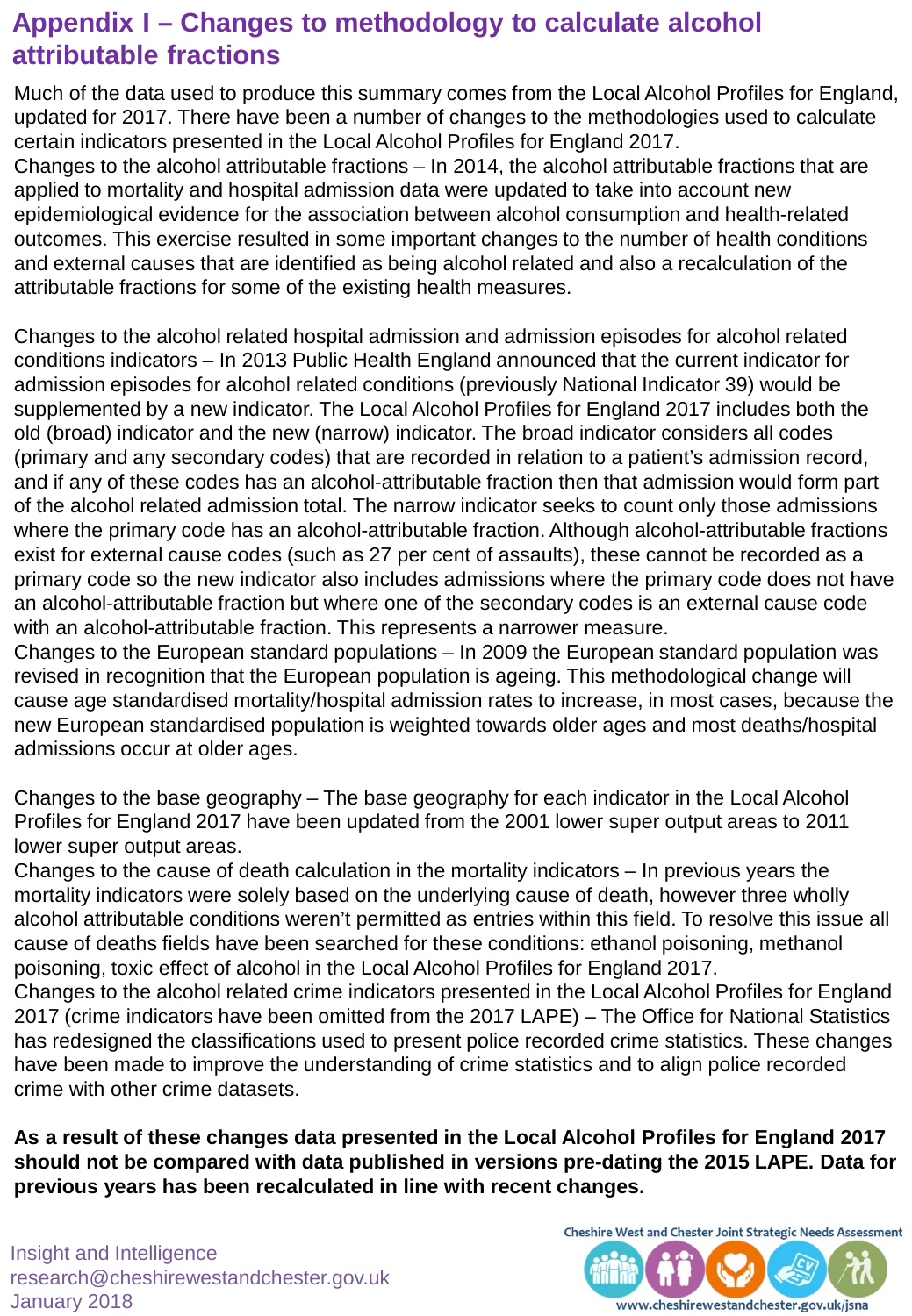## **Appendix ii – Countess of Chester Accident and Emergency statistics**

### **Accident and emergency presentations**

For a period of time up to 2011/12, the Countess of Chester hospital collected information on whether accident and emergency attendances were related to alcohol. The data provided some understanding of local issues. More recently the hospital has been collecting information based on the Cardiff Model<sup>4</sup>, and results are anticipated to be included in future analyses.

Between 2007/08 and 2011/12, around 45,000 to 50,000 Cheshire West and Chester residents attended the accident and emergency department at the Countess of Chester Hospital. Alcohol related attendances accounted for around 5% of these attendances over the period; over 2,000 alcohol related attendances each year.

The proportion of attendances linked to alcohol remained constant between 2007/08 and 2011/12. However, the number of overall attendances at accident and emergency increased by 9%. Alcohol related attendances also increased by nearly 200 additional attendances in 2011/12 compared to 2007/08

**All alcohol related attendances at Countess of Chester hospital - Cheshire West and Chester residents between 2007/08 and 2011/12**



Source: Countess of Chester Hospital

www.cheshirewestandchester.gov.uk/jsna

Over half of alcohol related accident and emergency attenders present with an injury; either cuts, bruises, fractures or poisoning



research@cheshirewestandchester.gov.uk January 2018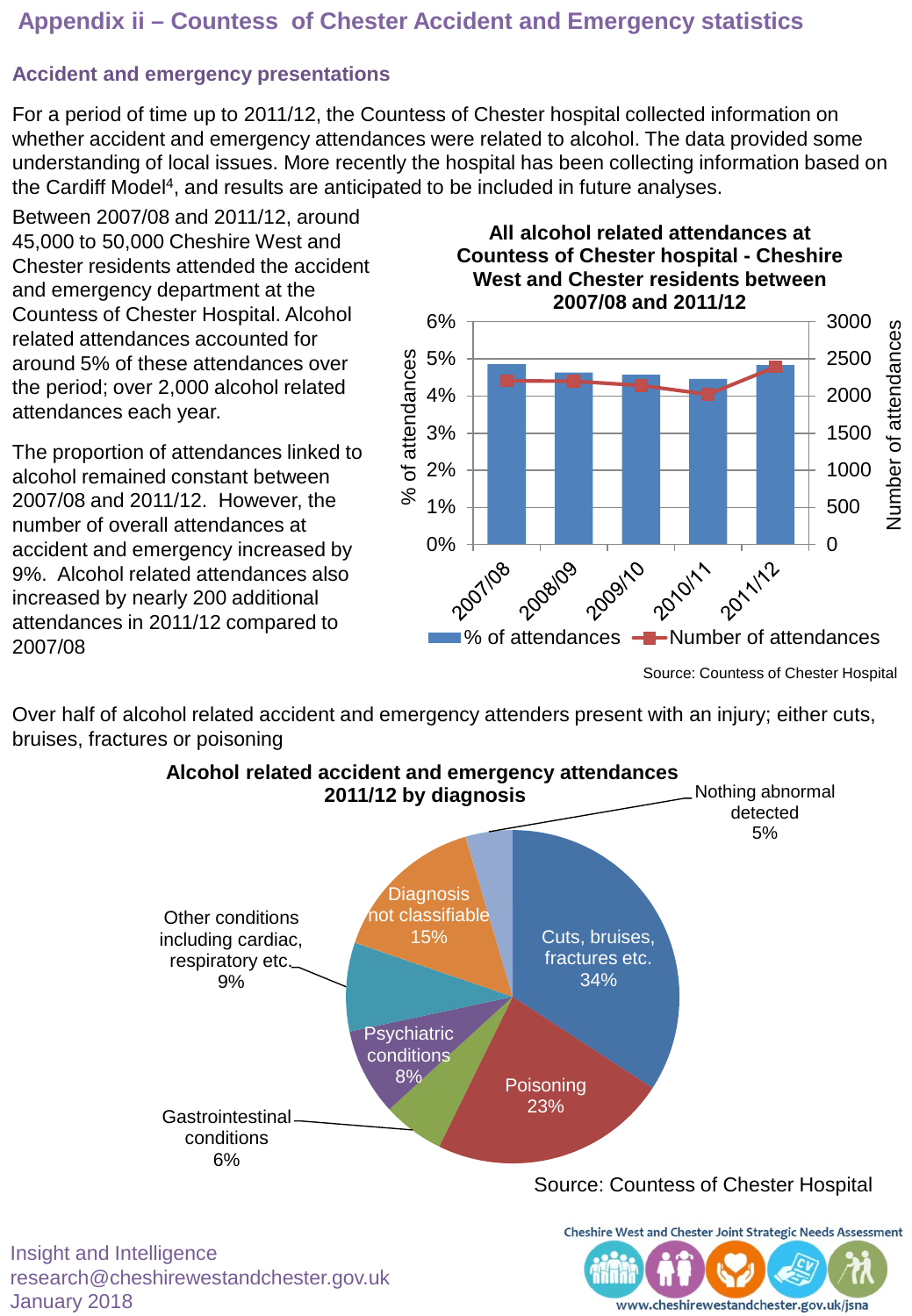The cause of the injury is also recorded (patient group), though this may be difficult to determine and could influence why the majority of attendances cause of injury is coded as 'other/not known'. In 2011/12, alcohol was linked to 30% of all assaults and deliberate self-harm attendances



#### **Alcohol related accident and emergency attendances 2011/12 by patient group and diagnosis**

Source: Countess of Chester Hospital

www.cheshirewestandchester.gov.uk/jsna

Alcohol impacts on accident and emergency throughout the day but particularly at night. Between 00:00 and 02:59 a person is most likely to present at accident and emergency with an alcohol related injury. 24% of all alcohol related attendances presented during this three hour period in 2011/12.

The proportion of all attendances that were alcohol related in 2011/12 also peaked between 00:00- 02:59am when almost one in every five attendances (18%) was alcohol related.

Weekends see higher numbers of alcohol related attendances. During 2011/12, nearly half of the alcohol related attendances (41%) occurred on Saturday or Sunday

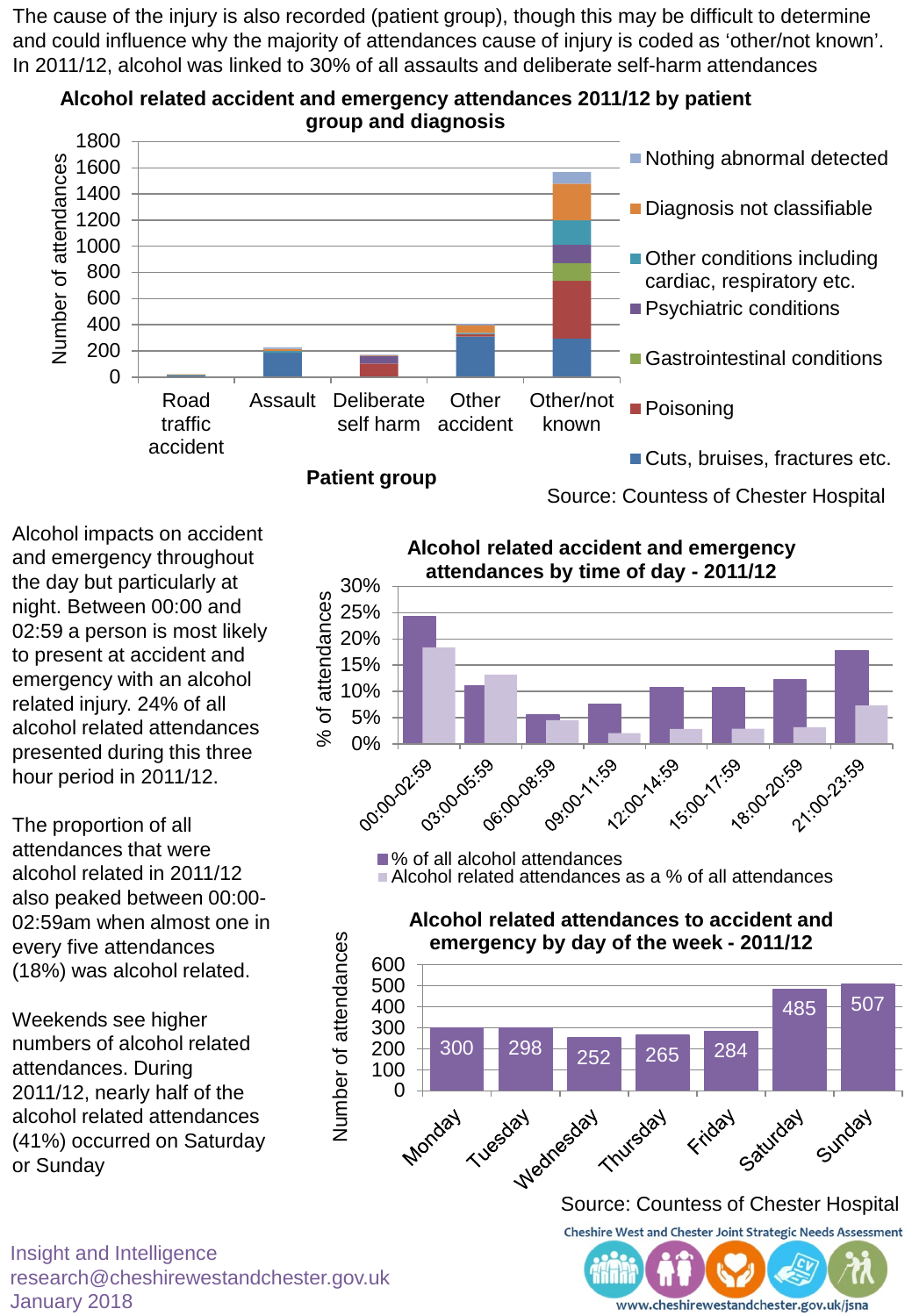The age profile of people attending accident and emergency for alcohol related problems differs to the general profile of accident and emergency attenders.

Younger age groups are more likely to attend accident and emergency for alcohol related issues. In 2011/12 half (48%) of all attenders where alcohol was considered a factor were aged between 15 and 34. This age group also made up the majority (73%) of attenders for alcohol related assault.

Accident and emergency admissions are generally evenly split between men and women with 51% of attenders were men in 2011/12. Attenders with problems related to alcohol are more likely to be male. In 2011/12, of attenders for problems related to alcohol 63% were male, and 82% of alcohol related assault attendances were men.

Although males accounted for more alcohol related attendances in 2007/8 and 2011/12, in more recent years the proportion of females attending for alcohol related reasons has shown a slight increase.

The proportion of accident and emergency attendances linked to alcohol was consistently higher for people living in more deprived areas of Cheshire West and Chester over 2007/8-2011/12. In 2011/12, residents from our more deprived areas (quintiles one and two) made up over half of all alcohol related attenders.

Residents of our most deprived areas (quintile one) accounted for 41% of all alcohol related assault attendances in 2011/12.

0% 20% 40% 60% 80% 100% All attendances Alcohol related Alcohol related assault **Accident and emergency attendances by age group - 2011/12**  $\blacksquare$ 00-14  $\blacksquare$ 15-24  $\blacksquare$ 25-34  $\blacksquare$ 35-44  $\blacksquare$ 45-54  $\blacksquare$ 55-64  $\blacksquare$ 65+









Source: Countess of Chester Hospital

Cheshire West and Chester Joint Strategic Needs Assessment

Insight and Intelligence research@cheshirewestandchester.gov.uk January 2018

# www.cheshirewestandchester.gov.uk/jsna